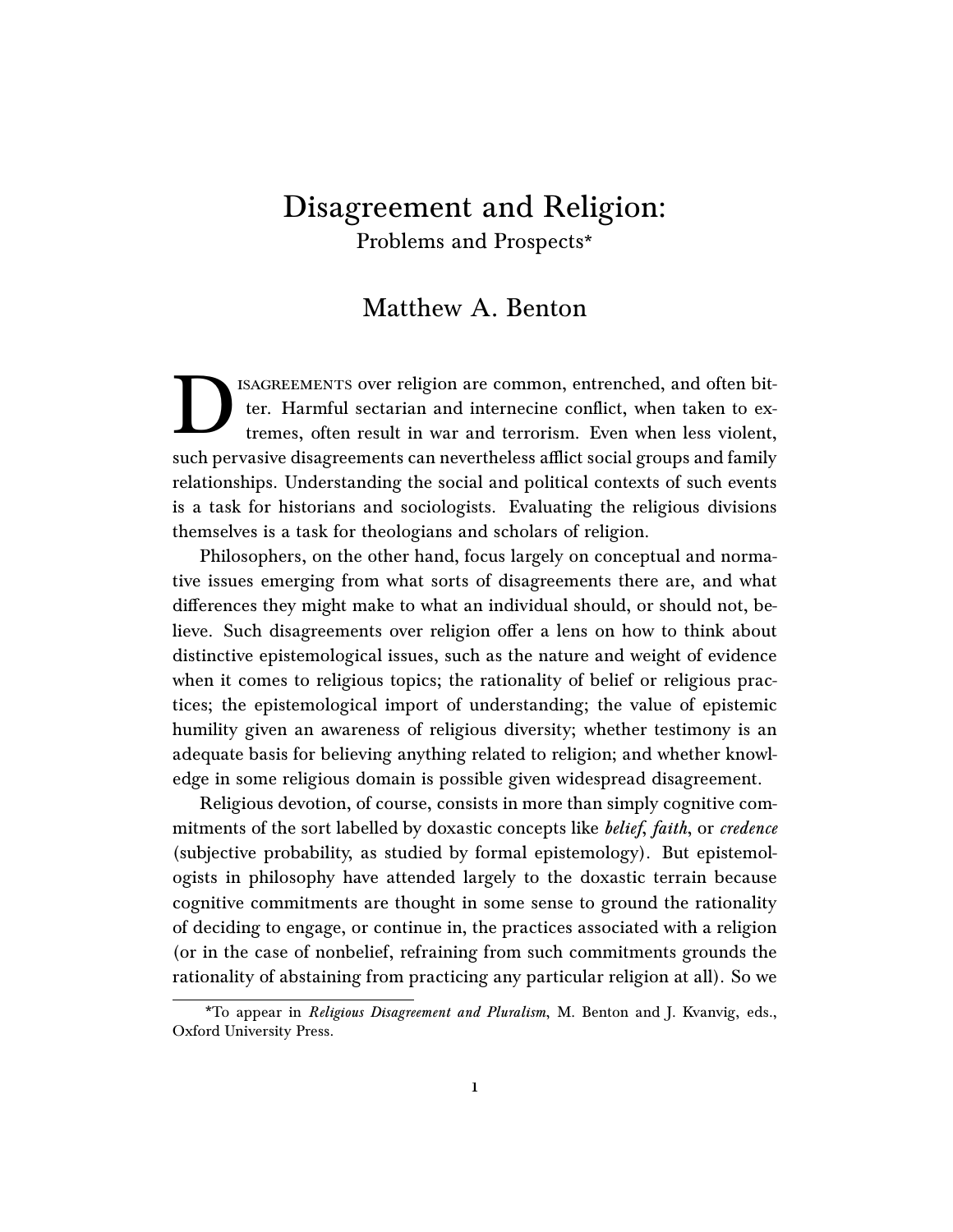shall focus largely on the broad family of doxastic notions often captured by the label of "belief," where this most often refers to outright belief of the sort which, if true and other conditions hold, could count as knowledge; but we shall sometimes also consider credence, understanding, and where relevant,  $faith.1$  $faith.1$ 

This chapter aims to provide a map of the contemporary landscape on disagreement, detailing both the conceptual and normative issues in play in the debates in mainstream analytic epistemology, and how these have (and have not) translated into the domain of religious diversity and disagreement. $^2$  $^2$  In [§1](#page-1-2)  $^{\circ}$ we examine several sorts of disagreement, and consider in detail some epistemological issues on which many philosophers have recently focused: in particular, what range of attitudes a body of evidence can support, understanding higher-order evidence, and thinking about who counts as an epistemic "peer". In [§2](#page-15-0) we will turn to how some of these questions surface when considering disagreements over religion, including debates over the nature of evidence and truth in religion, epistemic humility, concerns about irrelevant influences and about divine hiddenness, and arguments over exclusivism, inclusivism, and pluralism.<sup>[3](#page-1-3)</sup> Finally,  $\S$ 3 offers a brief summary of the contributors' essays in this volume.

# <span id="page-1-2"></span>1 Epistemology and Disagreement

Philosophers thinking about the epistemology of disagreement $4$  have tended to approach the matter by asking when, if ever, learning about a specific sort

<span id="page-1-0"></span><sup>&</sup>lt;sup>1</sup>A large literature has recently emerged examining the nature of faith, including whether it must involve a cognitive propositional commitment. See, e.g., Audi [2011,](#page-34-0) Buchak [2012](#page-35-0) and [2014a,](#page-36-0) Howard-Snyder [2016,](#page-38-0) and Kvanvig [2018,](#page-40-0) and Rice, McKaughn, and Howard-Snyder [2017](#page-42-0) (including the several essays in that issue). For a helpful overview, see Buchak [2014b.](#page-36-1) Related issues are raised by the philosophy literature on trust: see e.g. Faulkner and Simpson [2017](#page-37-0) for a selection.

<span id="page-1-1"></span><sup>&</sup>lt;sup>2</sup>Related issues arise with the domain of moral disagreement; though we cannot consider them here, see Mackie [1977](#page-40-1) (chap. 1), Audi [2014,](#page-34-1) Vavova [2014,](#page-43-0) and Rowland [2017.](#page-42-1)

<span id="page-1-4"></span><span id="page-1-3"></span><sup>3</sup>Some parts of these sections borrow from, or expand on, material in Benton [2019.](#page-35-1)

<sup>4</sup>See especially the collections Feldman and Warfield [2010;](#page-37-1) Christensen and Lackey [2013;](#page-36-2) and Machuca [2013.](#page-40-2) For overviews, see Christensen [2009,](#page-36-3) Frances and Matheson [2018,](#page-37-2) and Ferrari and Pedersen [2019.](#page-37-3)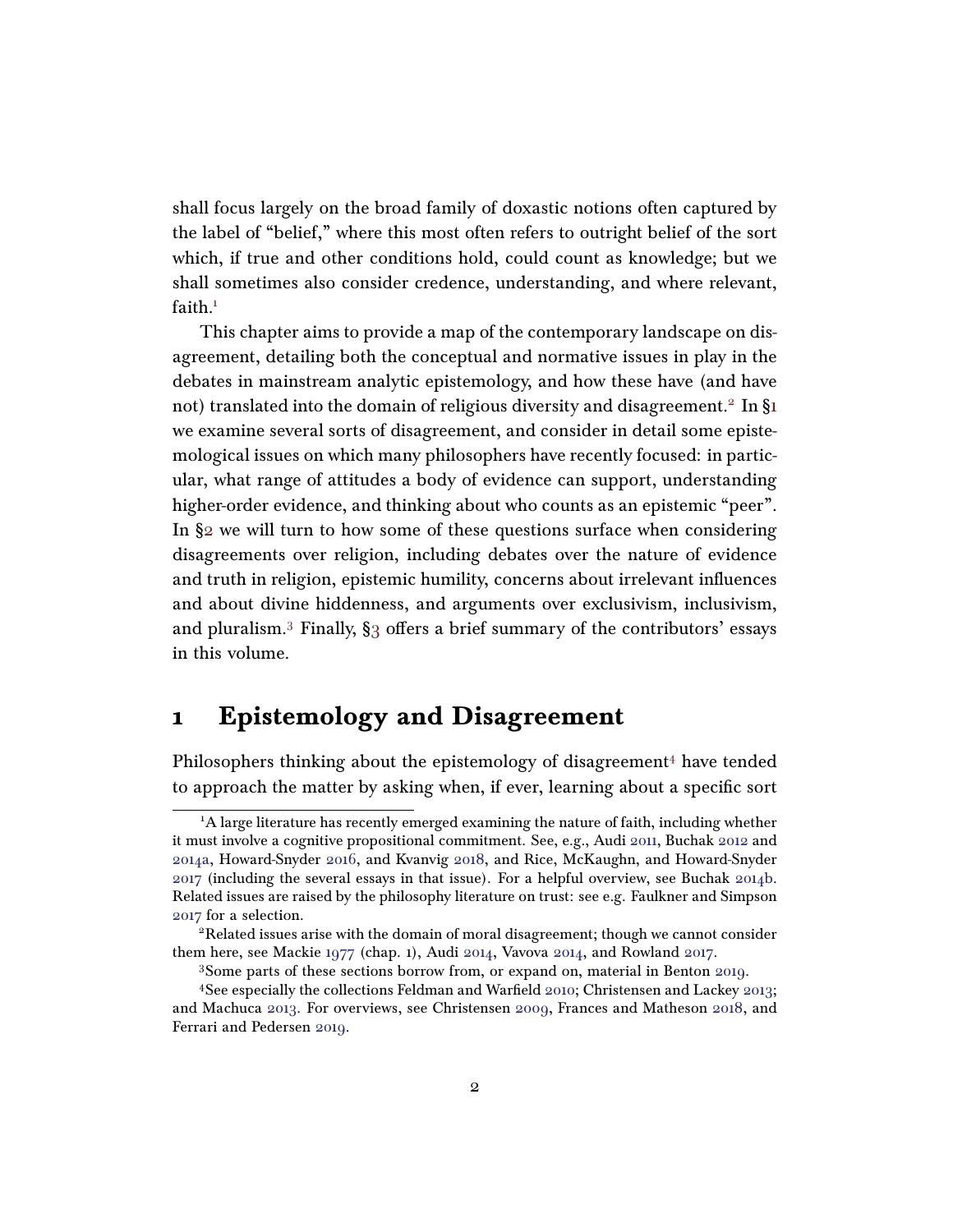of disagreement with one's belief ought to lead one to revise that belief (for example, by dropping the belief and suspending judgment on the matter; or, if one began with merely a high credence as opposed to an outright belief, by lowering one's credence). For it seems that in a great range of cases, encountering such a disagreement puts pressure on you to at least become less confident that you, as opposed to your disagreer, are getting things right. That is, it can seem that the only rational option for you is to concede that you may be getting it wrong, and modulate your conviction so as to be conciliatory toward one's interlocutor. For example, imagine that you and a friend go out to dinner. You both agree to split the check evenly, adding a 20% tip. You both look at the bill, and each mentally calculate your share. You confidently conclude that each owes \$43, whereas your friend concludes that each of you owe  $\frac{6}{48}$ . How should you respond?<sup>[5](#page-2-0)</sup>

If you supposed yourself to be typically better at such mental calculations, you might insist that your friend recalculate while you maintain confidence in your result. (Or vice versa if you think your friend is likely to be better at such calculations.) But suppose that, prior to this dinner check disagreement, you regarded your friend as being about as good as you at mental math, and suppose that you regarded your memory and cognitive functioning (and how much you've had to drink) as being about equal. If you had regarded them in these ways as your *peer* with respect to mental calculation on this occasion, it would be in part because you had no reasons independent of the current disagreement over how much each owes to think that you rather than they would conclude correctly. But if so, it can seem highly irrational for you now to prioritize your answer as correct and insist that they must have made a mistake; for from your perspective, you were each as likely as the other to have made a mistake. So if you're rational, you will probably lower your confidence that you each owe  $\frac{2}{3}$ , since either (or both) of you may have made a mistake;<sup>[6](#page-2-1)</sup> and it's because you've reduced your confidence that you would then recalculate. This seems all the more appropriate when you

<span id="page-2-1"></span><span id="page-2-0"></span> $5$ See Christensen [2007,](#page-36-4) 193 and [2009,](#page-36-3) 757 for such cases.

<sup>&</sup>lt;sup>6</sup>Similar cases can be given about perceptual judgments rather than mental reasoning (Feldman [2006,](#page-37-4) 223; [2007,](#page-37-5) 207–208), for example, that you and your friend each see the end of a horse race, from nearly identical viewing points, but you disagree about which horse won (Kelly [2010,](#page-39-0) 113).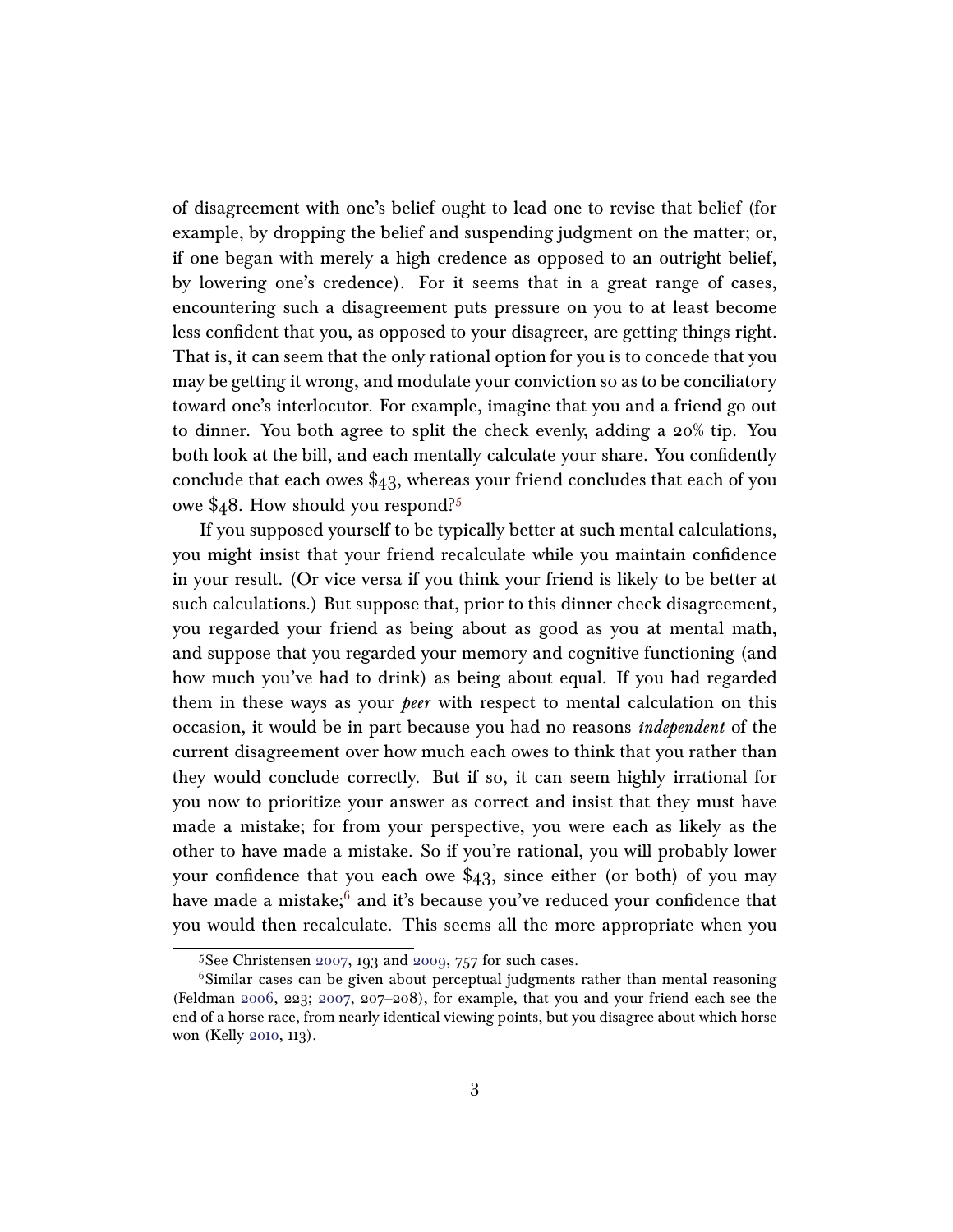imagine how you would feel if you came to learn instead that your dinner friend had *agreed* with your conclusion: you would no doubt become, if only slightly, more confident that you had gotten it right.

More generally, when we regard our interlocutors as being our peers—as well-informed as we, and of similar intelligence (and not joking with us) then learning that they disagree, particularly when we are working with the same evidence, ought to lead us each to suspend judgment and reassess. Similar results apply when we move from full belief, disbelief, and suspension of belief, to finer-grained doxastic states like degrees of belief or subjective probabilities, sometimes called *credences*:<sup>[7](#page-3-0)</sup> if you have a 0.9 credence that it will rain in Seattle today, whereas I have only 0.3 credence that it will rain in Seattle today, and we both updated only on evidence from (what we regard as) equally reliable sources about the weather, you will likely lower your credence from 0.9 (and I will likely raise mine from 0.3).<sup>[8](#page-3-1)</sup> And this seems like the most rational thing for each of us to do.

Both of the above cases are framed from the first-person perspective, imagining yourself as one of the participants: from that perspective, it seems that you each should reduce your confidence (or drop your belief altogether) and reconsider. But return to the dinner check-splitting case, and take a neutral third-person perspective: someone else observing us might arrive at a different judgment about what we each should do. They might insist that if the correct answer was that we each owe \$48, then strictly speaking, only you, and not your friend, should reduce your confidence (and recalculate), since your friend in fact got it right. Perhaps then there is a sense in which the person, if any, who was accurate in their assessment has the right to remain steadfast in their belief. But recall that from the accurate party's perspective,

<span id="page-3-0"></span><sup>&</sup>lt;sup>7</sup>Credences are thought of as a measure of "partial" belief. Credences in a proposition  $p$ are given by real numbers from  $\sigma$  (complete certainty in  $\dot{p}$ 's falsity) to 1 (complete certainty in  $p$ 's truth), where 0.5 amounts to being indifferent,  $p$  being as likely as not. Axioms of the probability calculus provide constraints on such credences; formal epistemologists argue over principles of probabilistic reasoning, particularly how to model appropriate updates to one's credences, given new evidence. For overviews, see Weisberg [2019,](#page-43-1) and Hájek and Staffel [forthcoming.](#page-38-1)

<span id="page-3-1"></span><sup>8</sup>Hereafter, unless otherwise stated, I shall use "belief" as a catch-all to refer to both full and partial belief, such that "lowering" one's confidence can mean either dropping one's full belief in favor or suspending judgment, or reducing one's credence.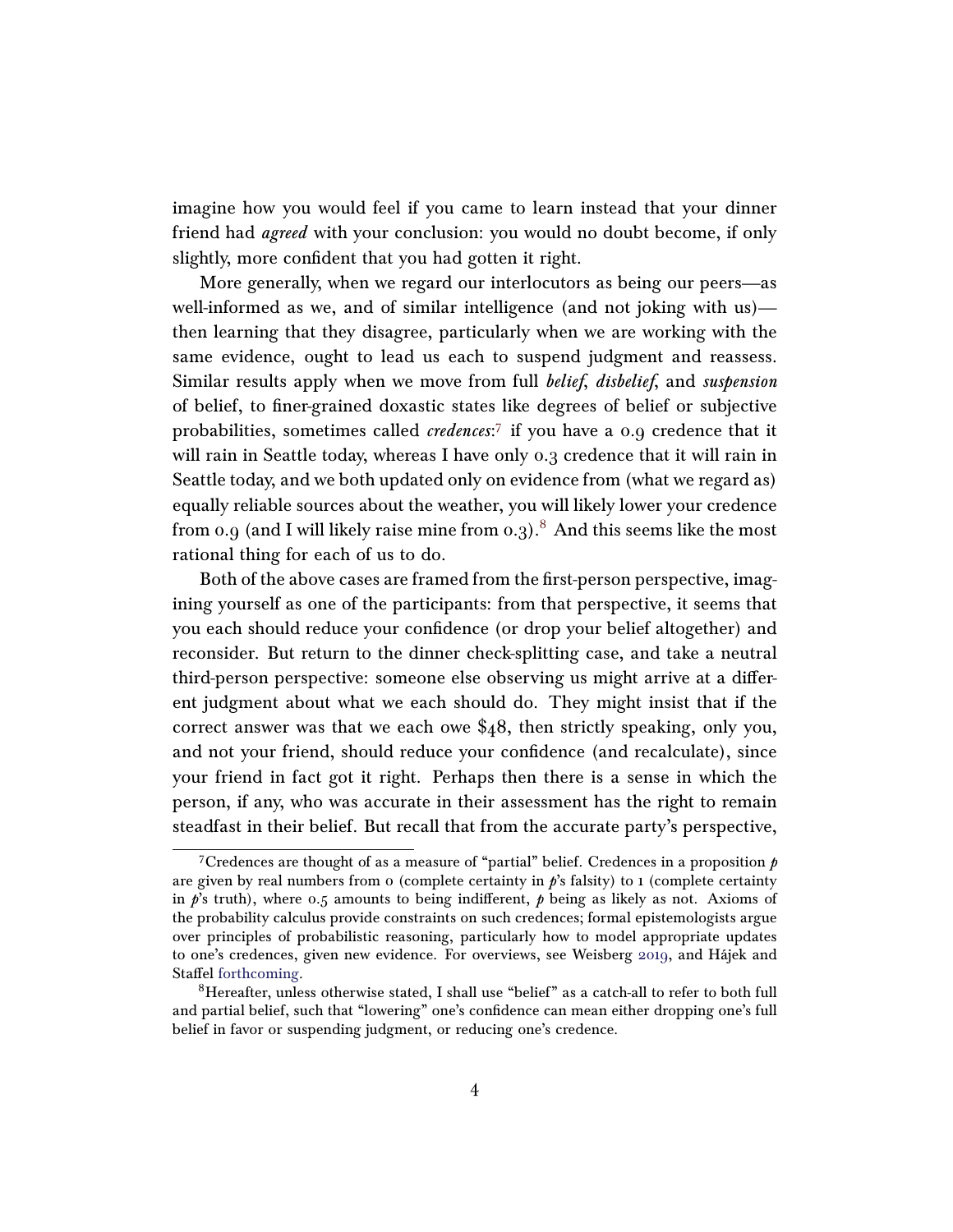their disagreer was as likely as they themselves were to have made a mistake; for a crucial feature of the case is that they have no *independent* reason, outside their handling of the evidence, to think that they are indeed accurate rather than inaccurate on this occasion. It would seem dubiously obstinate for them to insist that, even though they regard you as a mental math peer, you and not them should recalculate because, in fact, you each owe \$48; for the disagreement itself, given that you are peers, seems to call into question whether you each owe that amount. Perhaps then rationality requires that in cases of disagreement between those we regard as peers, we ought to be conciliatory by shifting our confidence away from our initial conclusion, and toward our peer's. The normative principles according to which we ought to do this vary among those who endorse such Conciliationism. For example, according to an early view, one must grant "equal weight" to one's peer's opinion as one would to one's own, and doing so requires that each reduce one's confidence, perhaps even suspend judgment or move to 0.5 credence, when one first learns of such disagreements.<sup>[9](#page-4-0)</sup> Such a view might recommend that in such cases, one must "split the difference" between a peer's credence and one's own.

### 1.1 Uniqueness and Permissivism

Many philosophers claim that implicit in such Conciliationist views is the idea that a given set of evidence supports, at most, only one doxastic response, such as belief, or a particular credence.<sup>[10](#page-4-1)</sup> Consider the principle *Uniqueness*:

Uniqueness Given one's total evidence there is, at most, one unique rational doxastic attitude that one can take to any proposition. $<sup>11</sup>$  $<sup>11</sup>$  $<sup>11</sup>$ </sup>

If Uniqueness (or something comparable) is true, then when two peers handle the same evidence and end up disagreeing on the conclusion, at least one

<span id="page-4-0"></span><sup>9</sup>See Elga [2007,](#page-37-6) Christensen [2007,](#page-36-4) King [2012,](#page-39-1) Cohen [2013,](#page-36-5) and Matheson [2014](#page-41-0) and [2015](#page-41-1) for discussion.

<span id="page-4-1"></span><sup>&</sup>lt;sup>10</sup>However, Christensen [2016](#page-36-6) argues that Conciliationism can be motivated even without Uniqueness.

<span id="page-4-2"></span><sup>&</sup>lt;sup>11</sup>White [2005,](#page-43-2) 445, and Feldman [2007,](#page-37-5) 205. For a detailed overview of ensuing debate, see Kopec and Titelbaum [2016.](#page-39-2)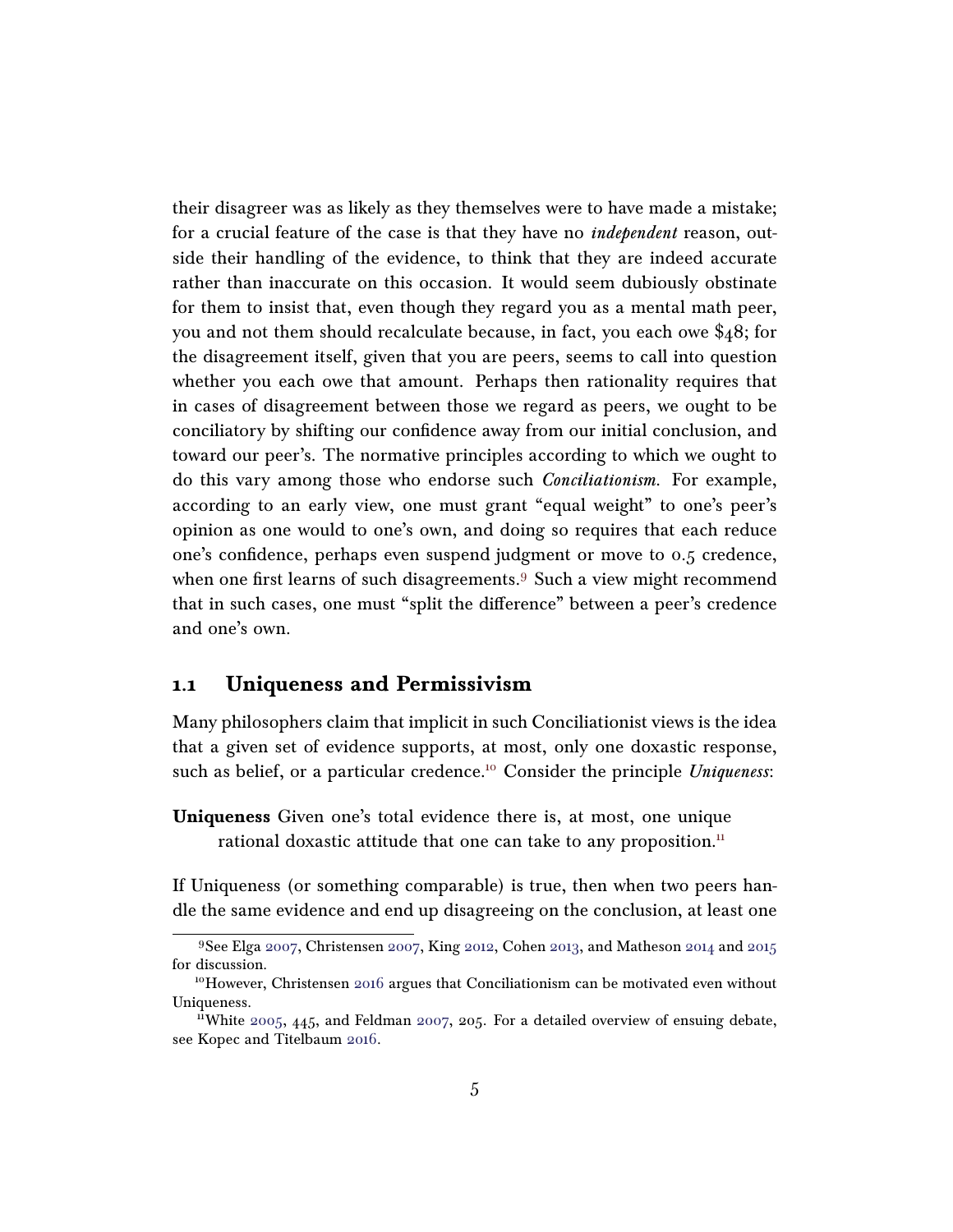of them has mistakenly arrived at an irrational doxastic attitude. The one who has formed the irrational attitude should revise their view; but on the assumption that each peer has no independent reason to think themselves the irrational one, each will, given Uniqueness, likely feel conciliatory pressure in the above cases. Thus some philosophers argue that Uniqueness helps explain such conciliatory pressure. But if Uniqueness is false, there is room for thinking that there could sometimes be reasonable disagreements, even among peers who have the same evidence. Denying Uniqueness amounts to endorsing a permissive view of what rationality requires, such that one's evidence may rationally support more than one doxastic position. But there are different ways of departing from Uniqueness. One might be what Roger White [\(2005\)](#page-43-2) calls a radical permissivist, by thinking that, at least in some circumstances, one's total evidence can permit either believing that  $\phi$  or believing that  $\neg p$ . But arguably, if rationality could be that permissive (even if only in perhaps rare circumstances), then people with identical evidence could sometimes reasonably disagree, since that evidence can reasonably support believing either way. Yet in those cases at least, believing a particular way can seem arbitrary and not directed at the truth. Such a radical permissiveness would also, paradoxically, suggest that each of the disagreers could rightly think that the other reasonably evaluated the evidence, even though each will presumably still regard their own assessment of the evidence as reasonable and correct.<sup>[12](#page-5-0)</sup> Less controversially, one might be a *moderate* permissivist by denying this radical view yet insisting that, at least in some circumstances, one's total evidence can permit, say, either believing that  $\hat{p}$  or suspending judgment on *. More moderate still would be a view that denies each of the* above concerning outright belief and withholding belief, but allows that in some circumstances, one's evidence at least makes rational a (perhaps small) range of credences (e.g. Schoenfield  $2014$  and  $2018$ ).<sup>[13](#page-5-1)</sup> Each of these permissivist approaches offers a kind of pluralism about the sorts of doxastic

<span id="page-5-1"></span><span id="page-5-0"></span><sup>12</sup>See Schoenfield [2014,](#page-42-2) 200–202 for discussion of similar worries.

<sup>&</sup>lt;sup>13</sup>Note that in the empirical sciences, it is standard practice to offer confidence intervals along with predictions, where the disciplinary methodologies have some guidelines for how to produce such intervals, given the data and the hypotheses under examination. One way to think about such confidence intervals is to allow that the data (evidence) in question permit a range of credences in the prediction.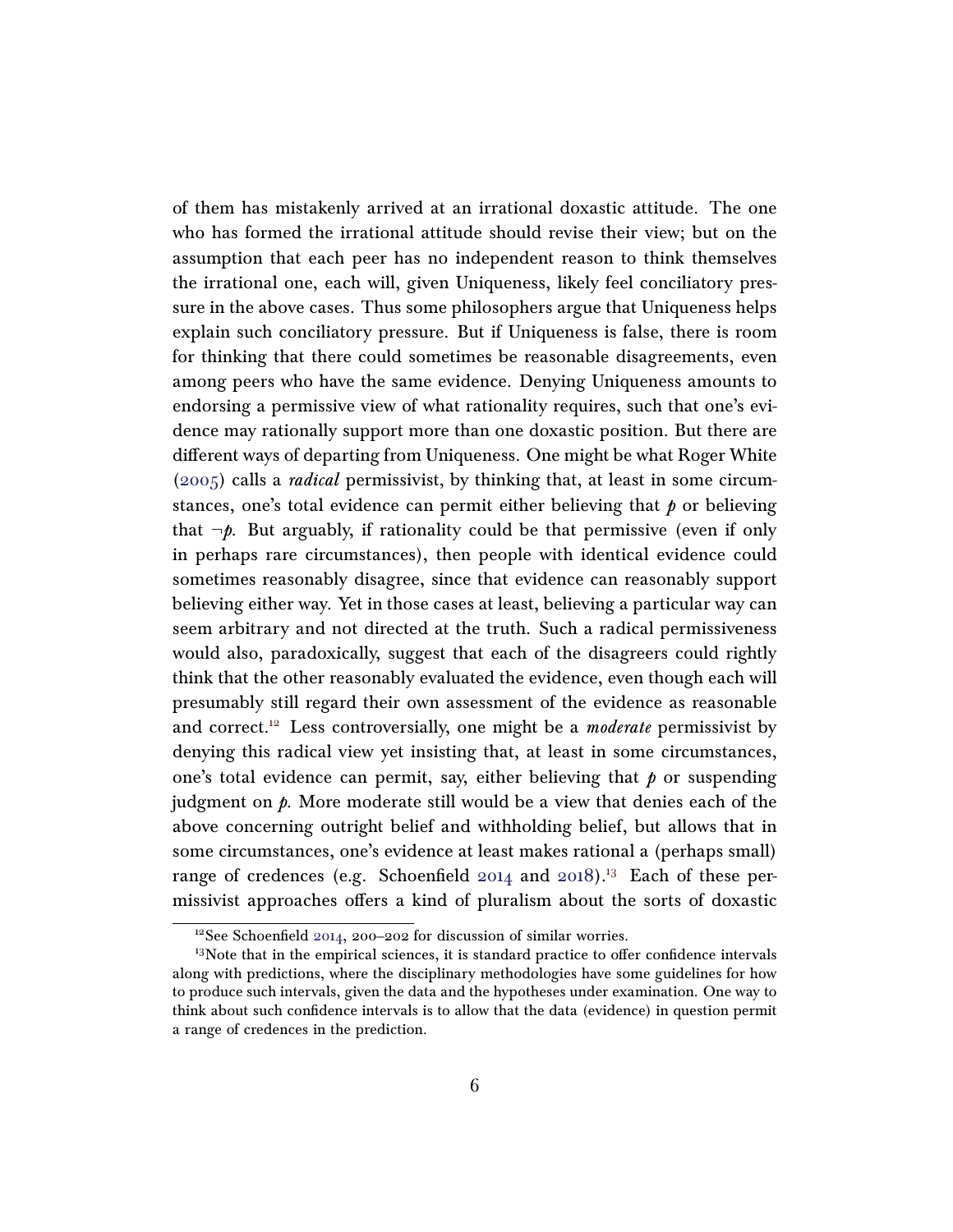response that a set of evidence supports.

Notice however that for any such permissivist view, it is desirable that the view be able to offer an account of under what circumstances, or with respect to which domains, we can expect the permissivism to hold, and why. When exactly might a set of evidence in and of itself permit more than one doxastic response, or a range of credences? What domains, if not idealized cases of peers doing mental math for splitting a dinner check, may allow for reasonable disagreement over one's conclusion? In addition, permissivist approaches need to explain how, if rationality is permissive (when it is), it remains a guide to the truth: for if rationality permits a range of doxastic responses on some matter, some rational believers will be less accurate than others<sup>[14](#page-6-0)</sup> (e.g. Horowitz  $2019$ ).

### <span id="page-6-2"></span>1.2 Higher-Order Evidence

Perhaps any conciliatory pressure when learning of a peer's differing response may be explained by the suggestion that learning, for the first time, of a peer disagreement provides you with new evidence, higher-order evidence. Evidence which bears directly on the truth of a proposition  $p$  may be called first-order evidence, whereas higher-order evidence is indirect in its bearing on  $\hat{p}$ : it may reveal something about the character of the first-order evidence, or about how well you evaluated the first-order evidence. So according to this line of thought, in cases of disagreement, although the initial (first-order) evidence on which you arrived at your conclusion seems to you to support, say,  $\phi$ , learning that your peer with comparable evidence concluded instead that p is false  $(\neg p)$  can give you higher-order evidence that you wrongly evaluated the initial, first-order evidence. $15$ 

For example, Richard Feldman insisted that learning of a peer's reaching a different conclusion, on the basis of the same evidence, amounts to evidence

<span id="page-6-0"></span><sup>14</sup>Or, on a credence-accuracy framework, some subjects' credences will be scored as further from the truth, which will presumably (eventually) yield undesirable practical results owing to their credences being less than fully accurate. For a substantial study, see Pettigrew [2018.](#page-41-2)

<span id="page-6-1"></span><sup>&</sup>lt;sup>15</sup>For helpful discussion of the relation between first-order and higher-order evidence, see Kvanvig  $2014$ , Chaps. 4 and 5.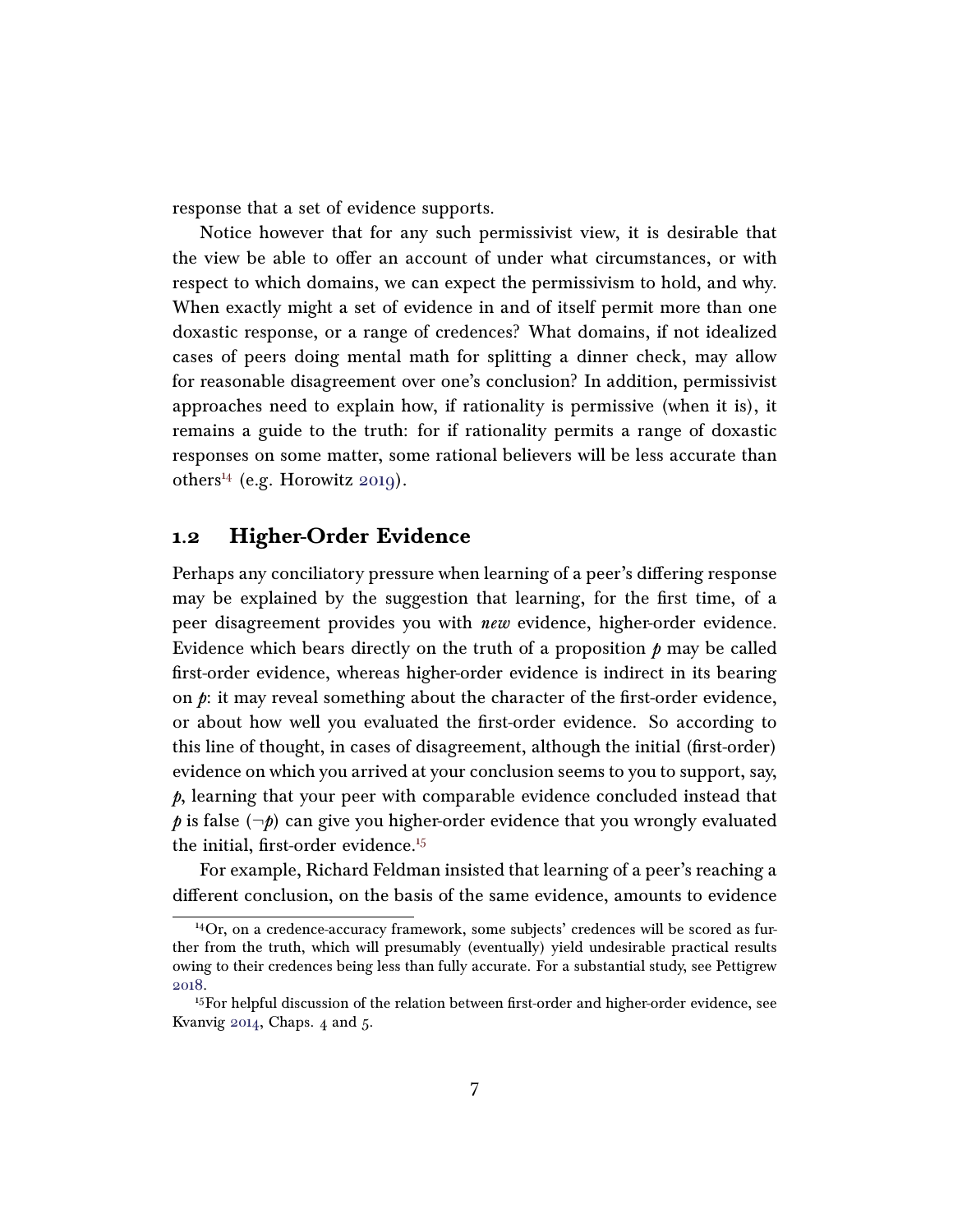against one's own conclusion because "evidence that there is evidence for p is evidence for p" (Feldman [2006,](#page-37-4) 223; [2007,](#page-37-5) 208).<sup>[16](#page-7-0)</sup> Such a principle makes sense of the idea that learning about peers disagreeing gives me a new sort of evidence for their conclusion. For it says that discovering that a peer concludes differently on the basis of the same evidence E provides me with new higher-order evidence that I have misconstrued what E supports. More specifically, Feldman recently argues for:

**EEE<sub>3</sub>** If S has evidence, E<sub>1</sub>, supporting the proposition that there is someone who has evidence that supports  $p$ , then S has some evidence, E2, that supports  $p$ . [\(2014,](#page-37-7) 292)

EEE3 could explain why we ought to reduce our confidence in such situations. For if learning about the relevant disagreement provides me with additional evidence against what I had concluded, then respecting this new evidence plausibly requires that I adjust my confidence downward in light of it.

However, EEE3, as a universal principle, cannot be correct. Suppose that your friend Joe is to guess which one of three objects you are about to put into an empty box: an apple, a ball, or some cheese. Out of his sight, you put in the apple; so you know that there is an apple in the box, but he does not. You then tell Joe that it isn't a ball in the box. Given what Joe knows about the setup, your testimony provides Joe with some evidence there is cheese in the box, because Joe's learning that it's not a ball raises the probability for Joe that it's cheese in the box. This is because when Joe learns that of the three possibilities, it isn't a ball, the probability for him that it is cheese in the box goes up (as does the probability for him that it is an apple). As the antecedent of  $EEE_3$  has it, you have evidence  $(E1)$  that there is someone (namely Joe) who has evidence which supports  $(p)$  that there is cheese in the box. But E1 does not raise the probability for you that there is cheese in the box, because you know there is no cheese in the box. So your knowing E1 is not, for you, evidence  $(E_2)$  which supports the hypothesis  $(p)$  that there is cheese inside. (If it were, then by merely telling Joe that what you put in the

<span id="page-7-0"></span><sup>&</sup>lt;sup>16</sup>But see Fitelson [2012](#page-37-8) for a swift refutation of this slogan, which also casts doubt on Feldman's EEE3, considered below.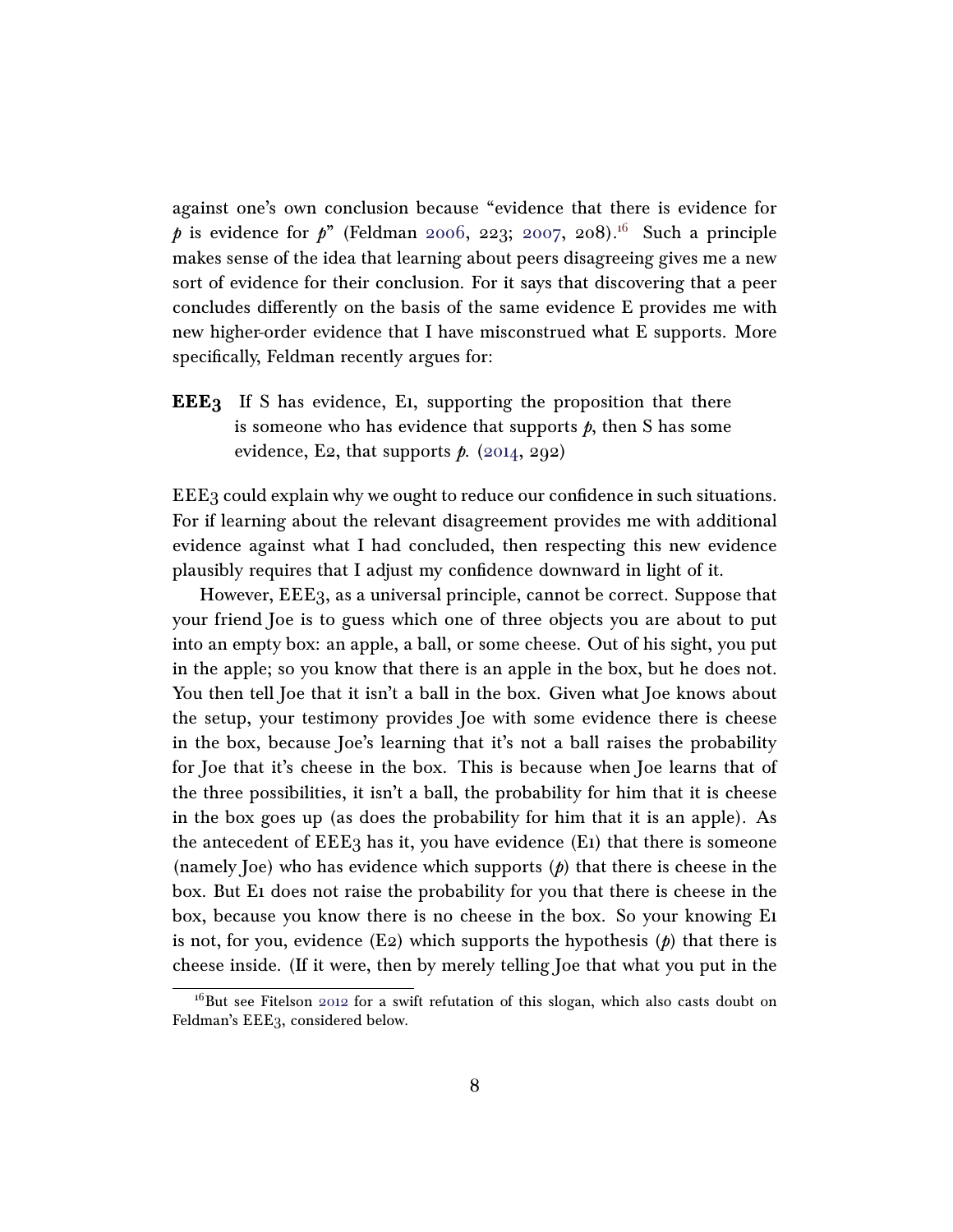box is not a ball, you would thereby have acquired some startling evidence that you *didn't* put in an apple. But that's absurd.) So  $EEE_3$  is false.<sup>[17](#page-8-0)</sup>

So precise principles about evidence such as Uniqueness, or about the relation of higher-order to first-order evidence, can seem problematic. Another way to think about why disagreements often induce us, when they do, to lower our confidence is that they raise the possibility that the route by which we arrived at our belief may not be reliably related to that belief's being true. Looked at in this way, disagreements bear a similarity to certain debunking arguments which explicitly offer a genealogical account of the causal origins of one's beliefs whose causal paths do not include the truth of what is believed; so if one nevertheless believes a truth, such debunking arguments suggest, it is largely a matter of luck.<sup>[18](#page-8-1)</sup> But disagreements raise such doubt implicitly, without offering any genealogy, since they merely reveal that one of the disagreeing parties must be arriving at their beliefs by a less than ideal route. Once such a doubt is raised, many think that one can typically address the doubt only by having (or finding) some independent grounds for think-

<span id="page-8-1"></span> $18$ For recent debate in epistemology over how problematic debunking considerations are, see White [2010,](#page-43-3) Vavova [2018,](#page-43-4) and Srinivasan [2015](#page-42-4) and [2019.](#page-42-5)

<span id="page-8-0"></span><sup>&</sup>lt;sup>17</sup> Note that Feldman's replies to anticipated objections to  $EEE_3$  [\(2014,](#page-37-7) 296–299) don't apply to this case. For example, it won't do to say that EEE3 stands because you have some evidence E2 which, for Joe, supports  $p$ ; for EEE3 is supposed to be about how S's having evidence of someone else's evidence provides evidential support for S. Sometimes Feldman replies to objections by noting that S still has evidence, even though it is defeated (such that it is indeed evidence for someone else, who doesn't have the defeater). But in our above case, what proposition would serve as the defeater for you? For the relevant propositions are: (E1) that there is someone, Joe, who has evidence that there is cheese in the box, (E2) that you told him that there is not a ball in the box,  $(p)$  that there is cheese in the box, and  $(r)$ , known only to you, that there is (only) an apple in the box. But given what is salient in this case, knowing r amounts to knowing the conjunction of (q) there is an apple in the box and  $(\neg p)$ there is not cheese in the box. So if one wants to claim that you indeed have evidence for  $p$ , that there is cheese in the box, but which is nevertheless defeated, it is defeated by your knowledge that  $\neg p$ , that there is not cheese in the box. But this is highly unorthodox: for most epistemologists, having rebutting evidence defeats one's knowledge, rather than one's knowledge "defeating" a rebutting defeater. (Note, if one takes this unorthodox road, the more general question looms: what distinguishes cases of knowledge in the presence of such defeaters, from cases where the defeater robs one of knowledge?) It seems better then to abandon such talk and just admit that in this case you really don't "have" evidence for  $\hat{p}$ ; and this is because you know that  $p$  is false. (For a related case where knowledge precludes defeat, see Benton [2016,](#page-35-2) §4; cf. also Kelly [2013,](#page-39-3) 45. For helpful discussion on providing and having evidence, see Anderson [2018.](#page-34-2))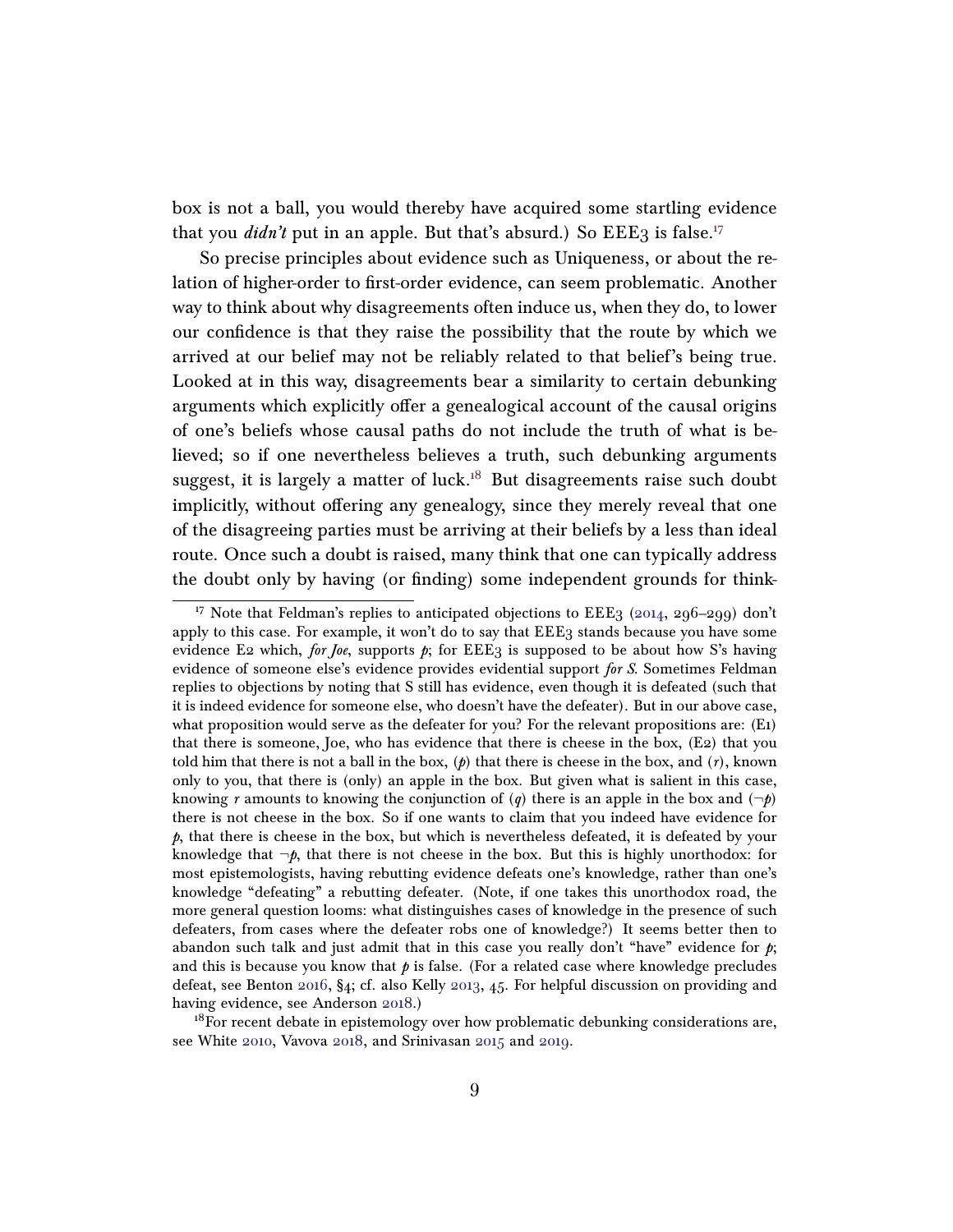ing that one's belief forming methods are indeed the sort that would reliably lead to true beliefs. Moreover, large scale disagreements such as those found among religious groups, along with the demographic distributions of them, can suggest how susceptible many people are to the ways that beliefs pattern among social groups (more on this in section [§2.2\)](#page-19-0).

A common way of construing how disagreement accomplishes its epistemic work is to appeal explicitly to the notion of an epistemic *defeater*, which is supposed to defeat the justification one might need in order to know, or even acceptably believe, one's views. Perhaps some disagreements provide one with a defeater even if not by providing one with counterevidence or even with higher-order evidence concerning  $\phi$  itself; and such defeaters, it would seem, can make it rationally mandatory to revise one's belief. Perhaps then in the dinner case, learning that your peer reached a different conclusion defeats whatever it was from your own calculating which justified believing your own conclusion (and realizing the force of this defeater, you rightly reconsider). Thinking about larger scale disagreements, Sanford Goldberg [\(2013b,](#page-37-9) [2014,](#page-38-3) [2015\)](#page-38-4) argues that when the peer disagreements are known to be systematic, this presents one with a defeater for the justification one might have for one's belief. Systematic disagreements are (i) widespread, (ii) entrenched, and (iii) non-localized, that is, they involve many related matters rather than the dispute being only over a particular local proposition. Such defeaters are not easily dispensed with (for example, by defeating them with some other evidence which would defeat the defeater), because these disagreements induce the concern that even those who believe truly are, again, somehow lucky to arrive at the truth. Given this, systematic disagreements can seem to rob one's beliefs of justification.<sup>[19](#page-9-0)</sup> Whether this is plausible, however, will depend on an array of details: do such disagreements still defeat when someone carefully arrives at one's view while fully understanding the systematic nature of the disagreements in question (such as in philosophy, or in religion)? Does defeat only occur when the disagreements lead a subject to take seriously the prospect that they've misevaluated the evidence, or does the fact of such

<span id="page-9-0"></span><sup>&</sup>lt;sup>19</sup>Though widely used in epistemology, the viability of knowledge defeat in epistemology has come under challenge: see Lasonen-Aarnio [2010](#page-40-4) and [2014,](#page-40-5) Greco [2010,](#page-38-5) chap. 10, Hawthorne and Srinivasan [2013,](#page-38-6) and Baker-Hytch and Benton [2015.](#page-35-3) See also fn. [17.](#page-8-0)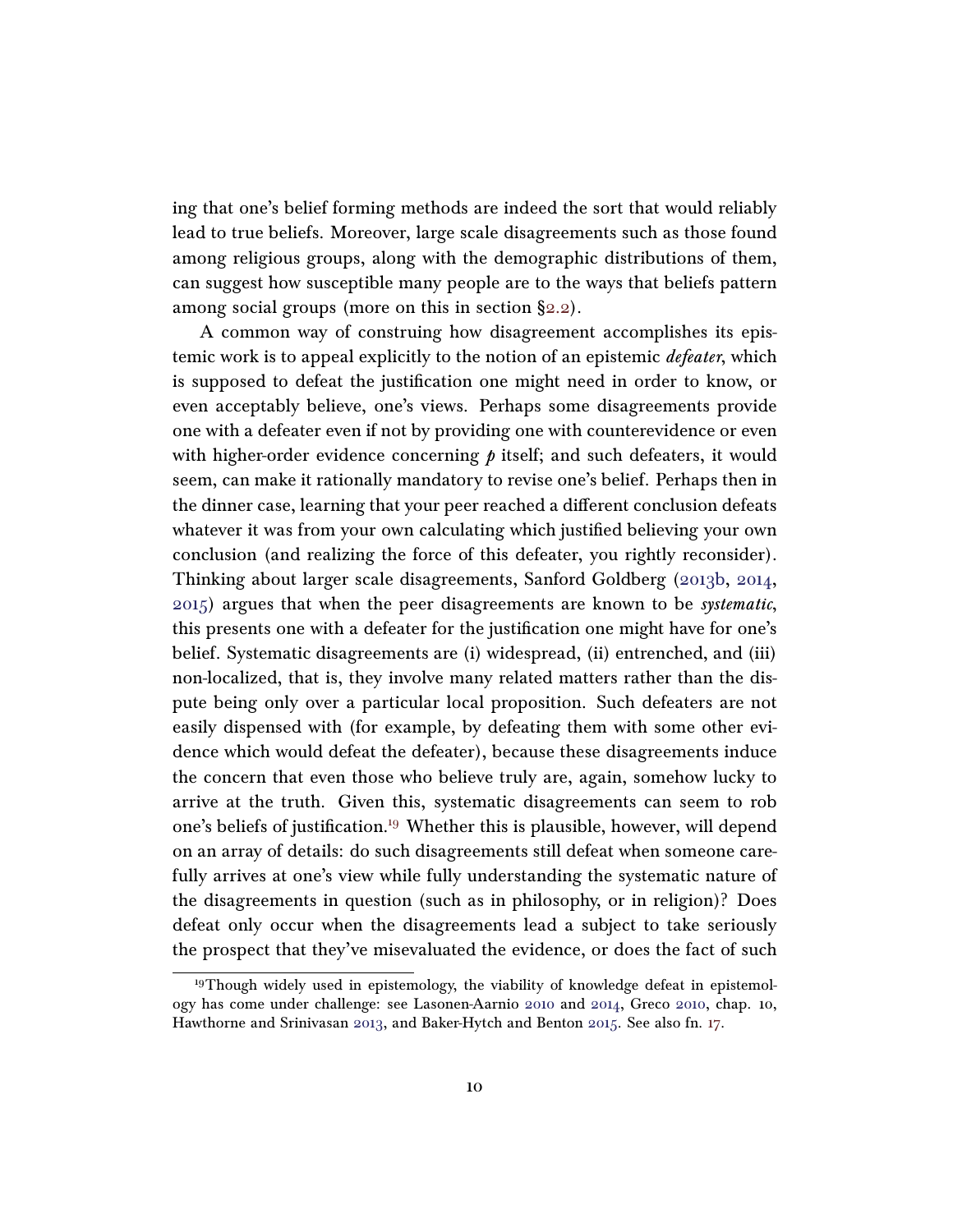disagreements make it the case that one ought to take this seriously, whether or not one does so?[20](#page-10-0) What if, in particular, one's view predicts or explains why there would be systematic disagreements of the sort in question? Would that be enough to render the defeater inert?

The main idea considered thus far is that learning of disagreements, particularly when they are with peers who seem to have the same or comparable evidence, generates pressure to revise or weaken our opinion; and Conciliationists argue that this pressure reflects something important about epistemic rationality. Yet it is difficult to formulate well-motivated principles which express the normative idea underlying why we ought to revise when it seems that we should. Moroever, some have criticized Conciliationism on a number of grounds which are worth exploring.

### 1.3 When I Think about You, I Trust Myself

Insofar as some Conciliationists have aimed to offer a universal principle of rationality which would cover all the relevant cases, a common objection is that Conciliationism is self-undermining: if it is true, then we should not be very confident of it, for when applied to itself, it says we should lower our confidence in it. This is because many philosophers, who presumably regard each other as peers and consider all the same arguments, disagree over the truth of Conciliationism. At the very least, by the (unrestricted) Conciliationist's lights, such a Conciliationist should not be very confident of their own view.[21](#page-10-1) Even worse, a philosopher inclined toward Conciliationism thus has reasons from peer disagreement to become not very confident in any of their philosophical views, given the presence of capable philosophers who disagree with them (see Goldberg [2013a\)](#page-37-10). Similar thoughts apply to equal weight views of Conciliationism: to accept such an equal weight view, given philosophers who disagree, one has to "inconsistently both be very confident that it is true and not very confident that it is true" (Weatherson [2013,](#page-43-5) 55).

Thomas Kelly [\(2005,](#page-39-4) [2010,](#page-39-0) [2011\)](#page-39-5) raises several concerns for versions of Conciliationism, even for idealized cases. One worry is that deferring to one's

<span id="page-10-0"></span><sup>&</sup>lt;sup>20</sup>This would be a special kind, a *normative* defeater. See Lackey [2008,](#page-40-6) 45 and 198ff.; Goldberg [2016](#page-38-7) and [2017;](#page-38-8) and Benton [2016](#page-35-2) for concerns.

<span id="page-10-1"></span><sup>21</sup>See Elga [2010;](#page-37-11) cf. Pittard [2015b](#page-41-3) and [2020](#page-41-4) for a way out.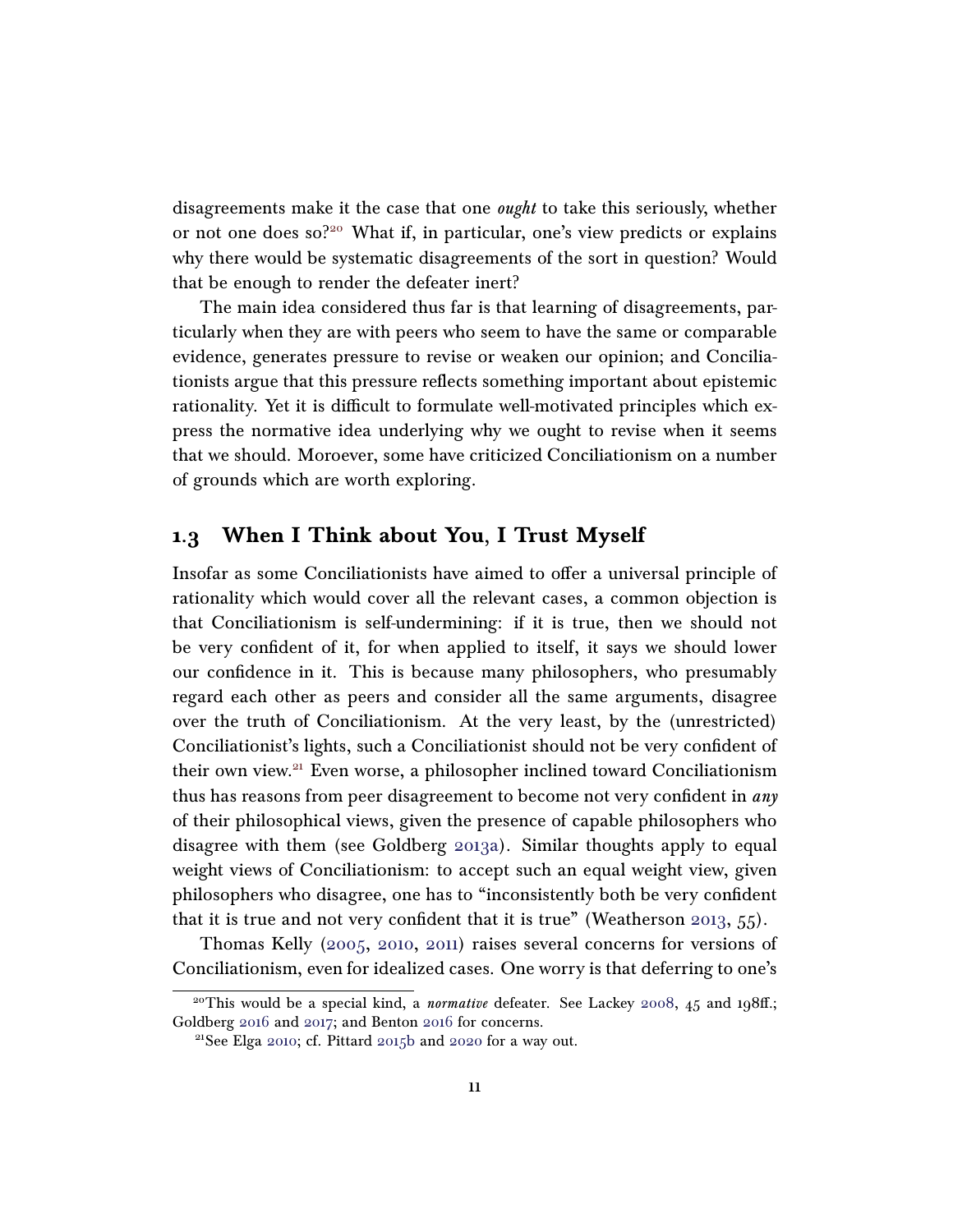peer by reducing one's confidence can look like an illicit double-counting of the evidence. Suppose we each begin with the same evidence set E bearing on whether  $\beta$ , and after evaluating E, we share our findings: I conclude that p whereas you conclude that  $\neg p$ . If I treat your contrary belief, reached from *your* evaluation of E, as an added reason to believe  $\neg p$ , then I've allowed E to have additional evidential weight (processed through you) beyond the weight I've already given it. And somewhat awkwardly, in doing this, I would be treating the fact that you believe  $\neg p$  on the basis of E, as a reason for me to believe  $\neg p$ , even though you wouldn't yourself regard your believing that  $\neg p$ as an additional reason—on top of E—for believing  $\neg p$  (Kelly [2005,](#page-39-4) 187ff.). But it would be illicit for you to use the fact that you believe  $\neg p$  on the basis of E as *further* reason, on top of E, to believe  $\neg p$ : it would seem like a sort of bootstrapping<sup>[22](#page-11-0)</sup> to use your own belief in this way to increase your confidence in what you believe.<sup>[23](#page-11-1)</sup> Yet if it would be problematic for you to use your belief that  $\neg p$  in this way, why should it be okay for me to use your belief to increase my confidence in  $\neg p$ ?

Another worry, at least for Equal Weight versions of Conciliationism which assume Uniqueness, is that doing what they advise can lead one *away* from the rational attitude required by Uniqueness. Suppose there is a fact about the degree to which evidence E supports  $p$ , namely, that it makes  $p \, o.8$ probable, and that we each only have E bearing on  $\beta$ . Upon evaluating E, suppose that your credence in  $\hat{p}$  is, quite rightly, 0.8, whereas I botch it, quite unreasonably arriving at a credence of 0.2. In such a case you got it exactly right, fulfilling the uniquely rational doxastic attitude given E. But when we discuss E and our conflicting credences over  $p$ , the Equal Weight view requires that you must, to be rational, split the difference with me and we must both

<span id="page-11-1"></span><span id="page-11-0"></span><sup>22</sup>See Weisberg [2012.](#page-43-6)

<sup>&</sup>lt;sup>23</sup>Indeed, this consideration is part of why Conciliationists oppose a view on which one can remain steadfast in one's belief in the face of such a disagreement: for it would beg the question against one's disagreeing peer to reason, "Well, you believe that  $\neg p$ , but E supports  $p$  (as I believe), so clearly, your belief is mistaken." However, Lasonen-Aarnio [2015](#page-40-7) argues against the idea that learning of others' opinions may function as higher-order evidence for one, whereas learning of one's own cannot: "it is at best implausible and at worst incoherent to allow evidence about the (present) doxastic states of others to have a certain kind of epistemic import, but not to allow evidence about one's own (present) states to have that kind of import"  $(26g-270)$ .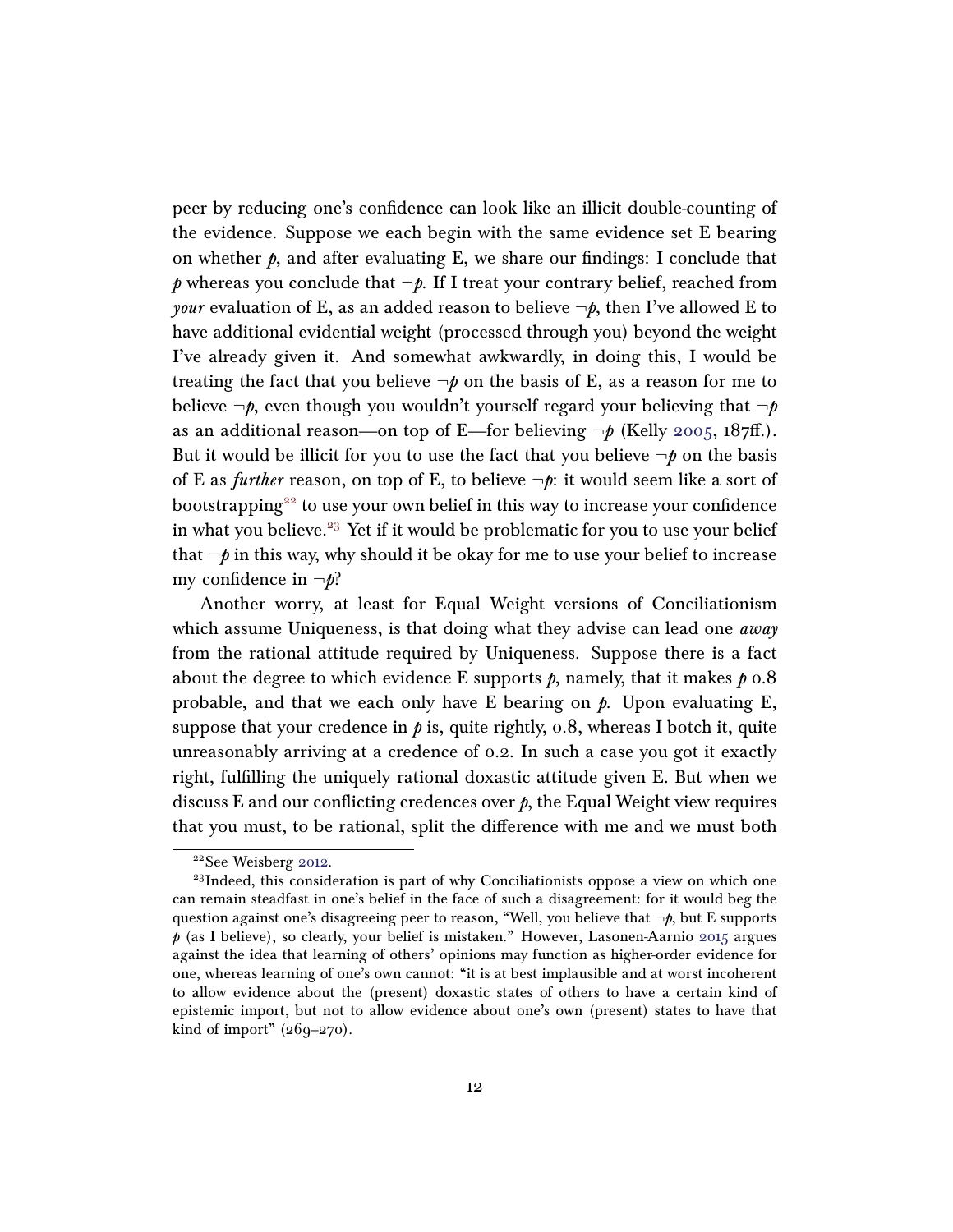then be 0.5 confident in  $\phi$ . But to do this would be for you to *depart* from the uniquely rational attitude toward  $\phi$  given E. Thus the Equal Weight view results in making the original E irrelevant to the bearing of our new evidence (which includes E but also includes the facts about what credences we had reached upon consulting E) on  $p$ ; the actual evidence E bearing on  $p$  gets completely swamped by psychological facts about what the two of us believe (Kelly [2010,](#page-39-0) 123–124). What is more, the Equal Weight view arguably cannot be spelled out in plausible way in a Bayesian framework while also capturing all the intuitions of the cases marshalled in its support, unless it disrespects some of the very principles which motivated it (Lasonen-Aarnio [2013\)](#page-40-8).<sup>[24](#page-12-0)</sup>

Concerns like these have led some philosophers to argue that often enough, when encountering some peer disagreements, one can nevertheless rationally remain *steadfast* in one's belief. Such views insist that the facts about who reasoned correctly, or best evaluated the evidence, or gets (closest to) the truth, play a role in who may rationally maintain their belief, for what is rational here is not simply a matter of judging who is most likely to be in epistemic error from the internal, first-person perspective.<sup>[25](#page-12-1)</sup> On Kelly's "total evidence" view, for example, parties to such disagreements must take into account both the first-order evidence on which they each initially arrived at their conclusions, as well as the higher-order evidence gained from learning about the disagreement. But in some cases it may be that the first-order evidence is strong enough to allow one party, who assessed it correctly in fact, to maintain their belief, even if they lose a bit of confidence. On this view, whether it is reasonable for one party to remain steadfastly in their belief is not separable from whether they are getting it most right (Kelly [2013,](#page-39-3) 35).<sup>[26](#page-12-2)</sup>

<span id="page-12-0"></span><sup>24</sup>Lasonen-Aarnio argues that it is subject to a trilemma: it violates intuitively correct updates (conditionalization), it imposes implausible restrictions on prior credence functions, or it is non-substantive. What is worse, she argues that any blanket view of disagreement is subject to a similar worry.

<span id="page-12-1"></span> $25$ See van Inwagen [2010,](#page-43-7) Hawthorne and Srinivasan [2013,](#page-39-3) Kelly [2010](#page-39-0) and 2013, Weather-son [2013,](#page-43-5) and Titelbaum [2015](#page-43-8) (esp. 282ff.).

<span id="page-12-2"></span><sup>&</sup>lt;sup>26</sup>There are, of course, lots of cases where one quite reasonably is unmoved by a disagree-ment, such as when confronting a conspiracy theorist (see Kelly [2013,](#page-39-3) 40–46, discussing a Holocaust denier; or compare someone who denies climate change; etc.). But in such cases, it is far more plausible to judge that they have not considered all of the evidence, or have unreasonably discounted much of it. So these tend to be uninteresting cases of non-peer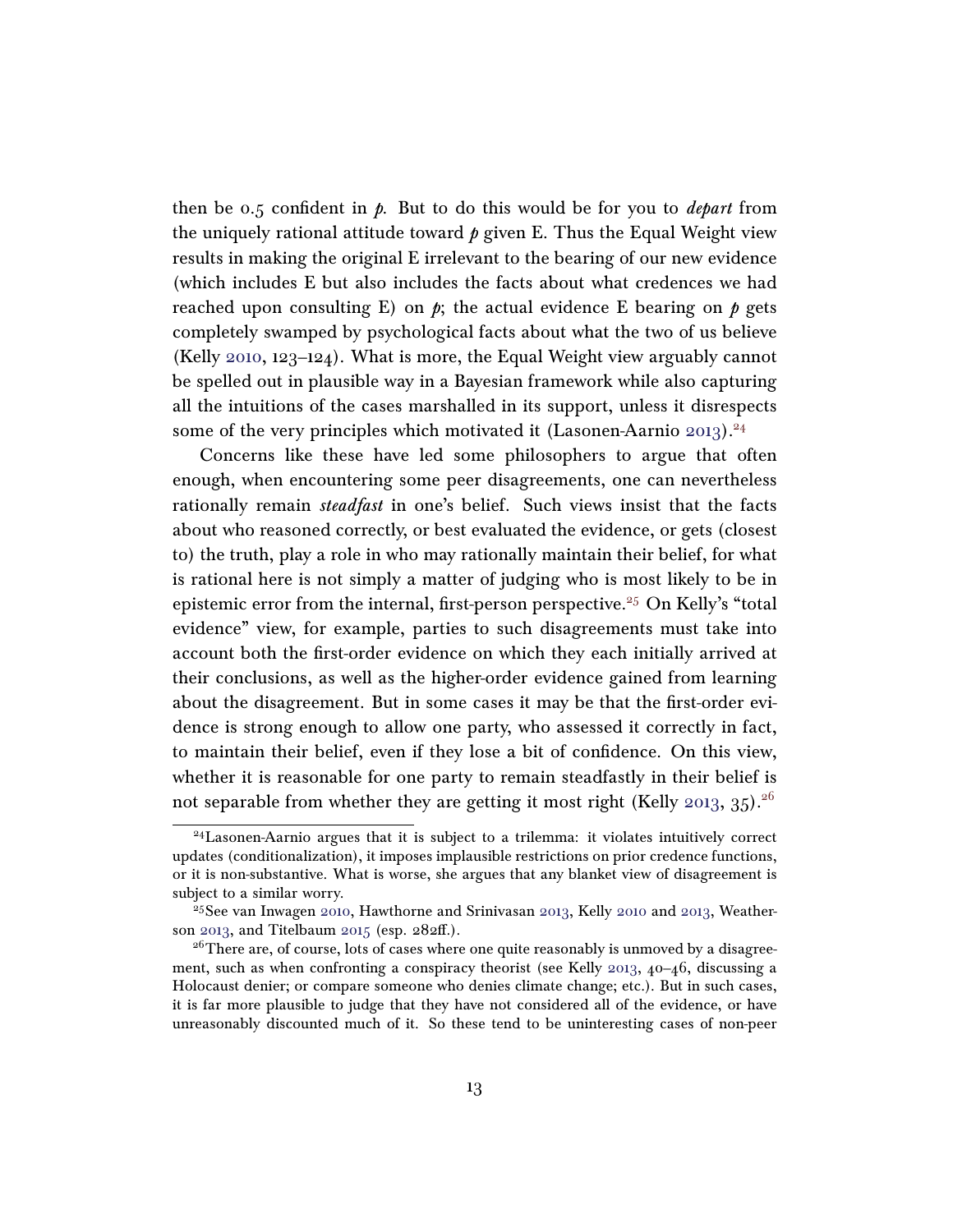Even more strongly, Hawthorne and Srinivasan [\(2013\)](#page-38-6) argue for a knowledge disagreement norm, on which "one should be 'conciliatory' in the face of disagreement—that is, give up one's belief that  $\phi$  and trust one's disagreeing interlocutor that not- $p$ —just in case so trusting would lead one to know that not-p," whereas "one should be 'dogmatic' in the face of disagreement—that is, dismiss one's interlocutor and continue to believe  $p$ —if one knows that  $p$ " [\(2013,](#page-38-6) 12). Such a view supposes that even in many disclosed disagreements, one of the parties can, in some cases at least, count as knowing their conclusion, despite the standard assumption made by most philosophers above, that such disagreements change each party's evidence, or at least defeat one's jus-tification or knowledge.<sup>[27](#page-13-0)</sup> Even if one takes on their (controversial) view that one party's knowledge might survive in a context of disagreement, Hawthorne and Srinivansan also accept that knowing is not always transparent to the knower,<sup>[28](#page-13-1)</sup> and thus their proposed knowledge diagreement norm is not, as they acknowledge, perfectly operationalizable  $(2013, 15ff)$  $(2013, 15ff)$ . This aspect of their view will dissatisfy those who expect from a norm of what one ought to do that one be well-positioned to discern, and to carry out, what the norm requires in a given situation.<sup>[29](#page-13-2)</sup>

Some may worry that any non-Conciliationist view will sanction a problematic stance of dogmatism in the face of disagreement, and that such a stance contributes to the phenomenon of *belief polarization*.<sup>[30](#page-13-3)</sup> When people with incompatible views are presented with mixed evidence bearing on those

disagreement.

<span id="page-13-0"></span><sup>&</sup>lt;sup>27</sup>Hawthorne and Srinivasan [\(2013,](#page-38-6) 21–25) are unimpressed by the extant work arguing for easy knowledge defeat. Cf. also fn. [19.](#page-9-0)

<span id="page-13-1"></span><sup>&</sup>lt;sup>28</sup>Using Williamson's terminology [\(2000,](#page-43-9) chap. 4): where a condition C is luminous just in case whenever one is in  $C$ , one is in a position to know one is in  $C$ , whereas  $C$  is *absence*luminous just in case whenever one is not in C, one is in a position to know that one is not in C; and a condition is transparent just in case it is both luminous and absence-luminous. Williamson (chap. 4) argues against the luminosity of knowledge, and of mental states more generally.

<span id="page-13-2"></span> $^{29}$ Astute readers will notice that the debate between Conciliationists and (some forms of) Steadfasters mimics the broader rivalry between internalists and externalists in epistemology. Looked at another way, the former seems to prioritize avoiding error, whereas the latter prioritizes believing the truth (in terms of William James' twin epistemic goals: James [1912,](#page-39-6) 17). I leave it to readers to draw out any significant ramifications of such parallels.

<span id="page-13-3"></span><sup>30</sup>See Lord, Ross, and Lepper [1979,](#page-40-9) and Kelly [2008.](#page-39-7)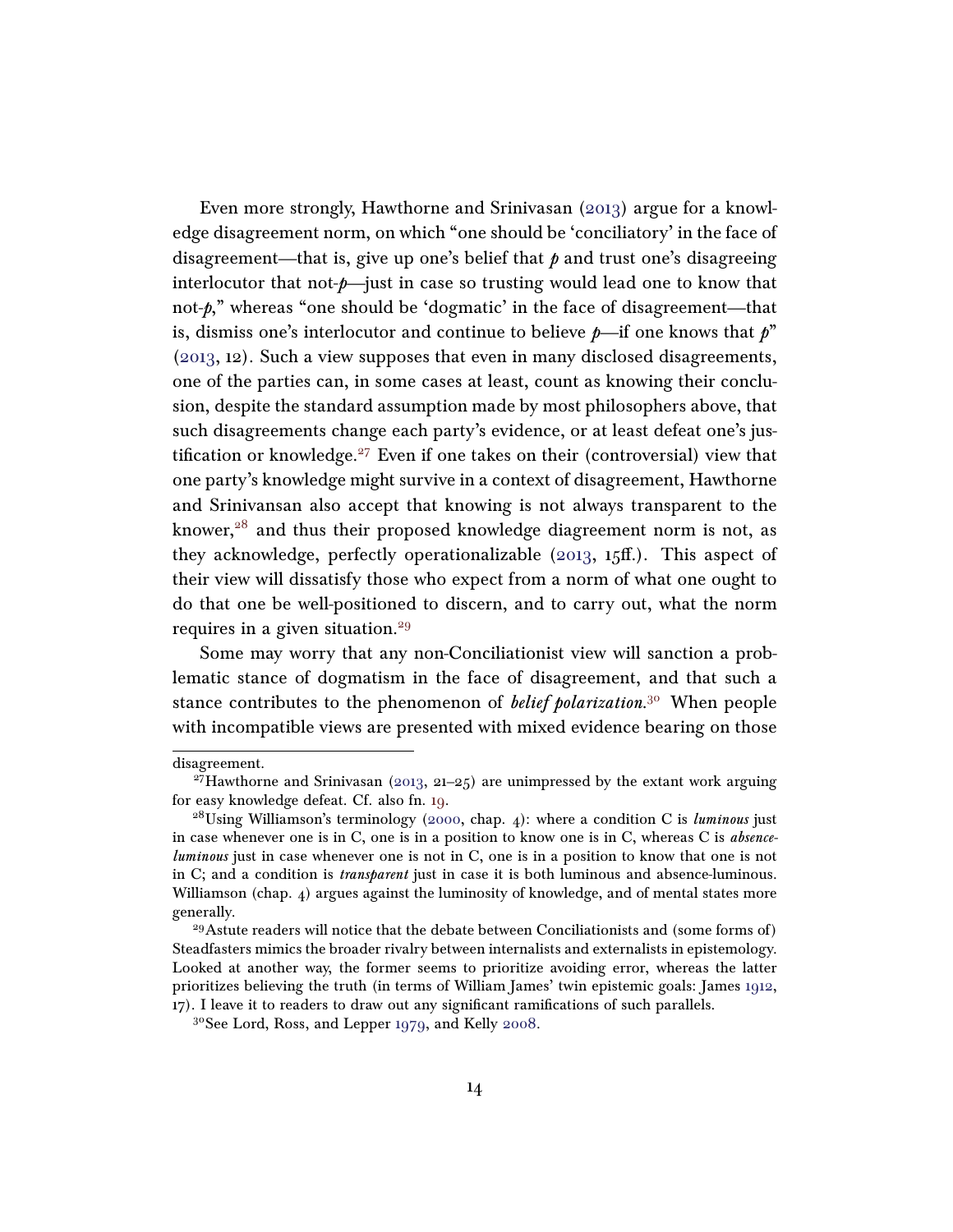views, people tend to interpret the evidence in such a way that minimizes the evidence against their own view while allowing the evidence for their view to increase their confidence in it (and it may be that certain sorts of cherished domains, such as politics, morality, or religion, lend themselves more easily to the evidence looking rather mixed). Such responses exacerbate the extent of the disagreement, as each side hardens in their commitments. Approaches to peer disagreement which permit Steadfast responses might be objected to on the grounds that they seem to give cover to each side of a disagreement: inasmuch as each party treats their own side with partiality in their handling of the evidence, or avoids proper engagement with the contrary evidence when it is encountered, they are to that extent fostering belief polarization by irrational means. Arguably, however, what best explains the occurrence of belief polarization is not some normative view (such as Steadfastness), nor (in some cases) confirmation bias, but rather the fact that people tend to devote more cognitive effort to scrutinizing heavily the evidence which does not comport well with their own view, so as to explain it in other ways (Kelly  $2008$ ).<sup>[31](#page-14-0)</sup> Doing so means that one assesses the counterevidence against a broader background of alternative hypotheses, and thus it has a smaller evidential effect for the party which disagrees; whereas each party will tend to spend less time and effort scrutinizing the evidence which supports their view (Kelly [2008\)](#page-39-7). It is possible for such attentive scrutiny to be the result of epistemic humility in one's own view, if such differential treatment manifests a respect for opposing positions. And a habit of closer scrutiny of the counterevidence is obviously compatible with the spirit of Conciliationism, should one allow that counterevidence to reduce one's confidence in one's view (even if such reduction is muted in part by the mixed nature of the evidence).

We have so far explored in some detail the concepts at play in recent work on the epistemology of disagreement, including grounds for offering, or questioning, normative principles which have been proposed about what one should do when learning about different sorts of disagreement. Let us now turn to disagreement over religion.

<span id="page-14-0"></span> $3<sup>1</sup>$  For those who want to conclude that such a practice is unreasonable, Kelly notes that the empirical sciences proceed in just this way [\(2008,](#page-39-7) 624).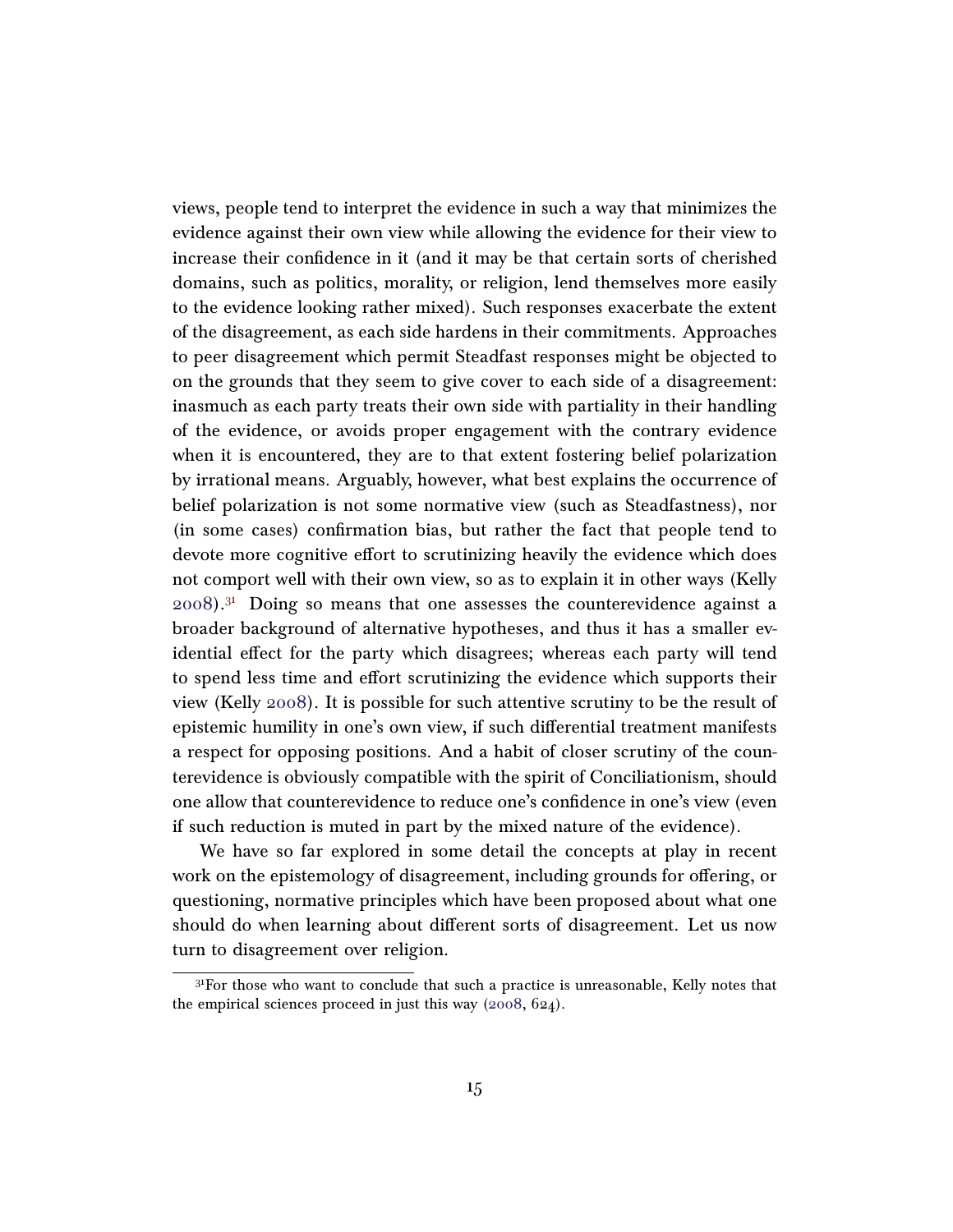### <span id="page-15-0"></span>2 Disagreement over Religion

Many of the central questions raised above were originally posed by philosophers who had their eye on the significance of religious disagreement (especially Gutting [1982;](#page-38-9) Alston [1988,](#page-34-3) Hick [1988,](#page-38-10) [1989,](#page-38-11) and [1997,](#page-38-12) van Inwagen [1994,](#page-43-10) 41–46, and [1996,](#page-43-11) 139; Plantinga [1995;](#page-41-5) Rosen [2001,](#page-42-6) 83–87).[32](#page-15-1)

Religion is a controversial domain: religions distinguish themselves by making various claims about the supernatural, humanity, and how to live. Even among religious adherents who share certain core religious commitments, there remains much disagreement between sects or denominations, and even within narrow denominations, over doctrine, worship, spirituality, the afterlife, religious or spiritual leadership, and so on. Insofar as it is possible to demarcate major religions in terms of their core traditions, texts, and doctrinal agreements, we may call disagreements between those within a religion as intra-religious disagreement. More central to our purposes are disagreements between major religions, such as disagreements over the nature of the divine or the supernatural, what sacred texts are divinely inspired or otherwise canonical, how God or the supernatural has manifested itself in historical events, who counts as a prophet or divine messenger, how to practice spirituality, and so on. Such differences distinguish, say, Islam from Christianity, each of these from Buddhism or Hinduism, and so on. This is inter-religious disagreement. But of course, contributing to the overall diversity concerning religion are the many non-religious or irreligious, particularly atheists, who think that nearly all positive claims (at least about the existence of the supernatural) are false. This we may call extra-religious disagreement. For simplicity's sake, we shall begin by focusing on the basic positions of the theist, atheist, and agnostic (one who has not yet decided what to believe).[33](#page-15-2)

<span id="page-15-1"></span> $3<sup>32</sup>$  For overviews of the issues applied to religious disagreement, see King [2008,](#page-39-8) Basinger [2015,](#page-35-4) Pittard [2015a,](#page-41-6) King and Kelly [2017,](#page-39-9) and Benton [2019.](#page-35-1) For in-depth discussions, see the collections Kraft and Basinger [2016,](#page-40-10) and Meister [2011,](#page-41-7) as well as the monographs Kraft [2012,](#page-39-10) Axtell [2018,](#page-35-5) De Cruz [2019,](#page-36-7) and especially Pittard [2020,](#page-41-4) which is state of the art.

<span id="page-15-2"></span><sup>33</sup>By 'theist' I mean to be as broad as possible: someone who thinks that an extremely powerful, extremely knowledgeable, and extremely benevolent being exists. By 'atheist' I mean one who thinks ultimate reality is at bottom just the physical, natural world, and there are no spiritual truths or practices worthy of our attention. Given these labels, a non-theistic Hindu or Buddhist, for example, would be religious but not count as an atheist (nor a theist).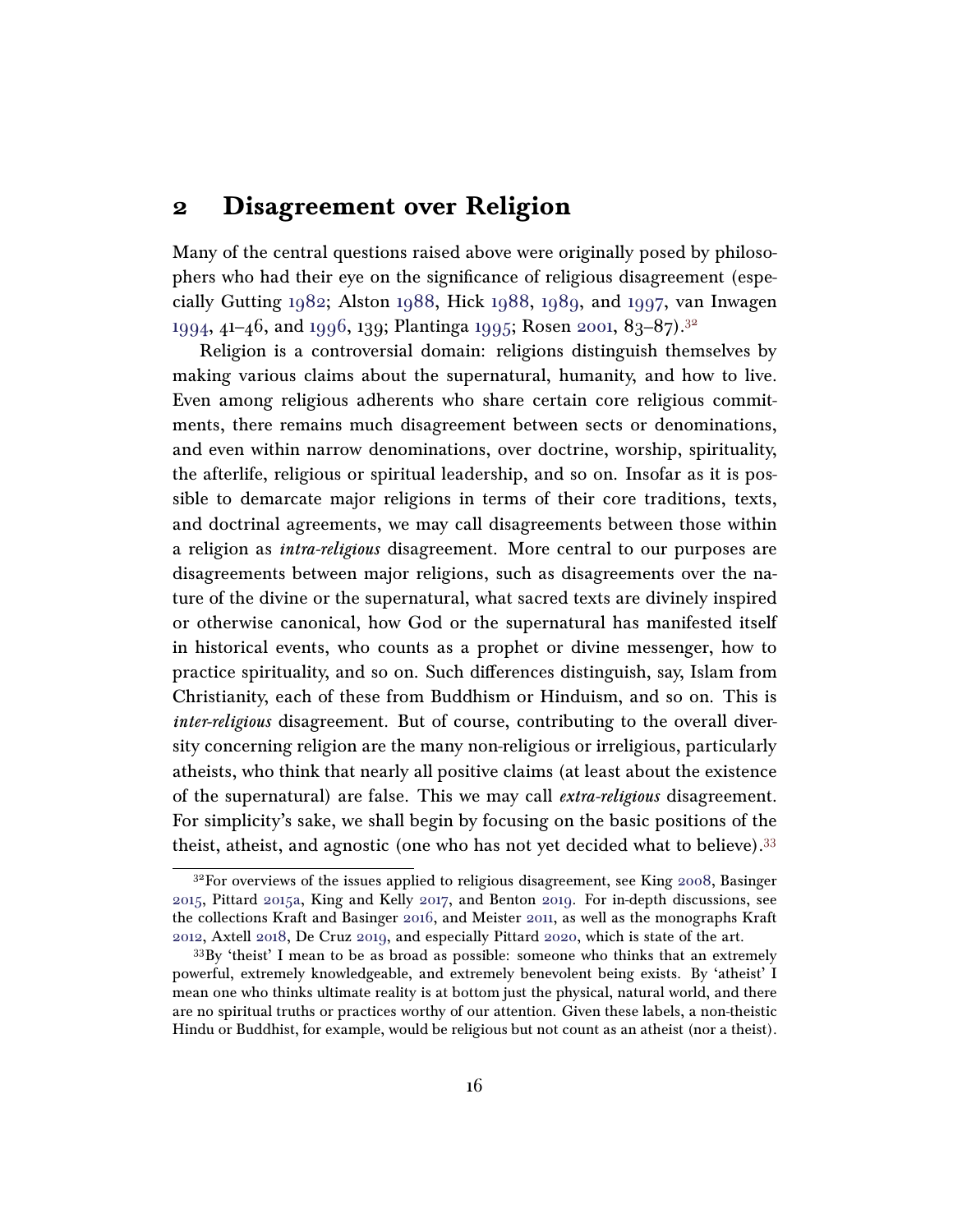Later we will consider how questions about disagreement surface related to inter-religious disagreement.

One swift application of the ideas from the last section is to suggest that the fact of extra-religious disagreement puts conciliatory pressure on any theist (or other religious view such as non-theist Hinduism), and on any naturalistic atheist, to reduce their confidence in their view. Even if we allow that there will be varying sorts of experiences and evidence, and that not everyone will count as one's "peer," the sheer numbers of those who disagree with one's own stance on religion ought to give one pause that one is getting it right.[34](#page-16-0) Looked at this way, widespread extra-religious disagreement looks like it supports the agnostic who insists we should suspend judgment on what stance on religion is correct, and continue to examine all such worldviews.[35](#page-16-1) But when considering whether such agnosticism is justified, one weighing up atheism versus a broadly religious worldview (theistic or otherwise) might insist that it also matters that the broadly religious outlook manifests large scale *agreements*, against the atheist, about the nature of ultimate reality and the life most worth living. Indeed, one might argue that this feature of extrareligious disagreement blunts any apparent pressure to be agnostic, and could even provide some weight in favor of a broadly religious worldvie<sup>[36](#page-16-2)</sup> (we shall consider this in more detail when we look at common consent arguments later). Looked at this way, it is unclear that Conciliationist considerations should automatically push one toward agnosticism. But if so, what of the choice between atheism and a religious worldview? Presumably, one should sincerely assess any available arguments and evidence.

However, complicating matters are concerns about what counts as evidence in the religious domain; whether some forms of evidence are more probative than others; and whether one must grant more weight to public

<span id="page-16-0"></span> $34$ However, see White [2018](#page-43-12) for a challenge to the idea that if there is an epistemological problem of the diversity of opinion, it only gets worse in a larger universe with more diversity.

<span id="page-16-1"></span><sup>35</sup>This is roughly the position Feldman [\(2006,](#page-37-4) 212–213) lands upon, which, he acknowledges, is a challenge to his preference for atheism.

<span id="page-16-2"></span><sup>&</sup>lt;sup>36</sup>Imagine we find that 9 people independently agree on  $\beta$ , but those 9 disgagree on more specific claims q, r, s, ..., each of which entail  $p$ ; whereas we find 1 person who thinks that  $\neg p$ , and thus disagrees with the 9. We are unlikely to be moved by an argument to the effect that, because those 9 disagree over the more specific claims  $q, r, s, \dots$ , we should suspend judgment on *.*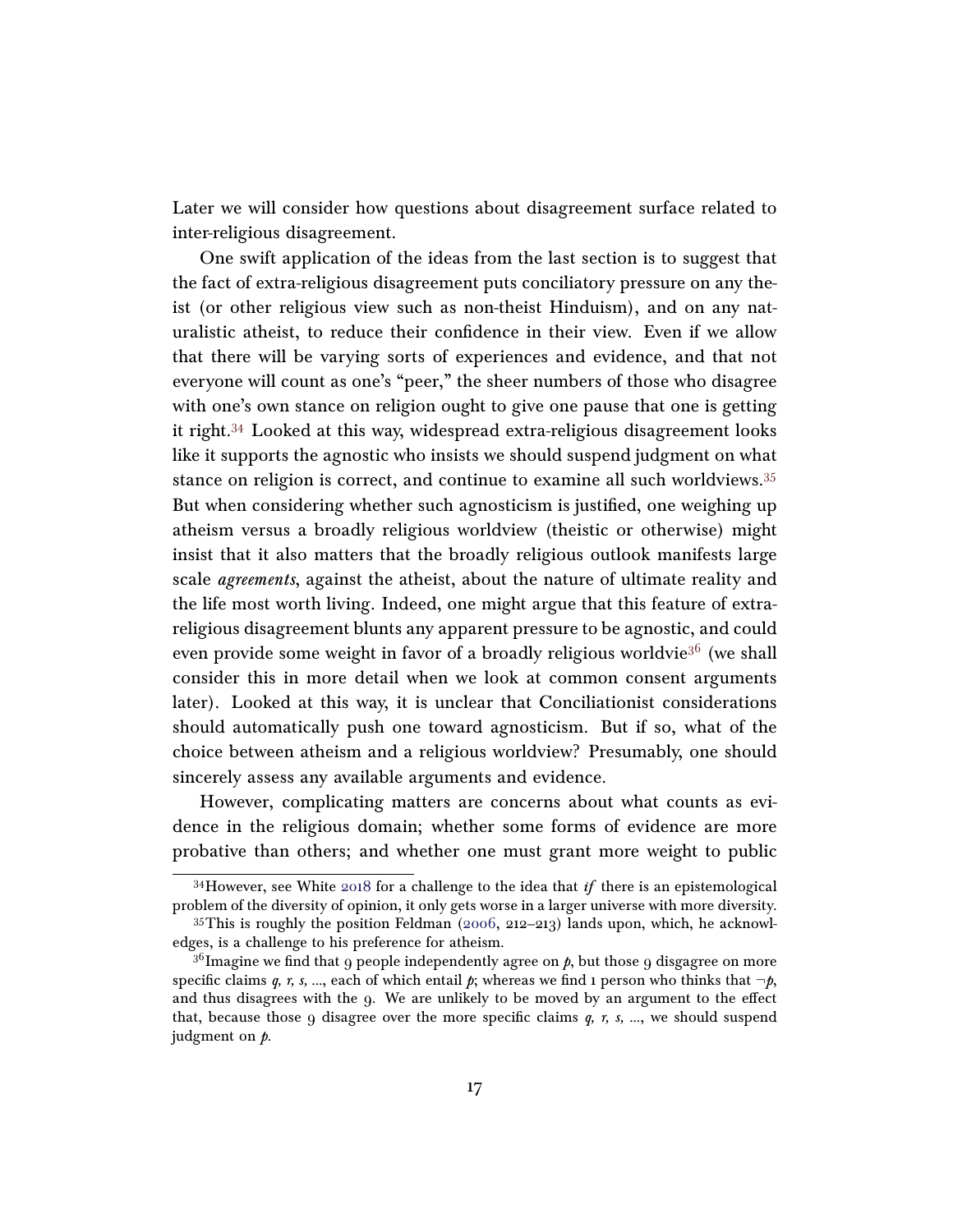or shared evidence. $37$  In epistemology more generally, the main methods of belief formation (or sources of evidence, if you like) are perception, testimony, and reasoning (arguments). But reasoning from arguments is typically thought to be more trustworthy when they involve premises or experiences which are universally available or involve shared common ground. Thus philosophical arguments such as the cosmological or fine-tuning arguments, or arguments from evil and suffering, often present themselves as publicly available and neutral reasoning about, say, whether there is a theistic God. By contrast, those who appeal to religious experience (Alston [1991,](#page-34-4) Swinburne [2004,](#page-42-7) Ch. 13) as a kind of perceptual evidence for God's existence typically conceive of such evidence as inherently private. Even though religious experience, as with sensory experience, seems to provide a sort of direct evidence (as opposed to indirect grounds offered by reasoning or testimony), some argue that with religious experience at least, its private nature weakens any epistemic support it might give to the would-be believer.<sup>[38](#page-17-1)</sup>

Testimony from trusted individuals can form another kind of ground for belief (or disbelief), and social epistemologists have debated the conditions under which we can acquire knowledge purely on the basis of another's sayso.[39](#page-17-2) Perhaps we can even consider the testimony of, or from within, an entire tradition (cf. Zagzebski [2012;](#page-43-13) MacIntyre [1988\)](#page-40-11). When it comes to testimony about religion or the existence of the supernatural, there are questions about whether testimonial grounds could justify religious belief; yet some have argued about that such testimony can appropriately ground religious beliefs even in the midst of religious diversity (Baker-Hytch [2018\)](#page-35-6). But the epistemic force of such testimony may depend whether the testifier functions as an authority or as a kind of expert advisor (see Lackey [2018\)](#page-40-12). Moreover, most reflective individuals will weight the value of these distinct sources—arguments, testimony, and religious experience, one's own or others'—in very different

<span id="page-17-0"></span> $37$  For a broader introduction to issues of knowledge and skepticism in religious epistemology, see Dunaway and Hawthorne [2017.](#page-37-12) For recent insights and new directions, see Benton, Hawthorne, and Rabinowitz [2018.](#page-35-7)

<span id="page-17-1"></span> $38$ Where its inherent privacy results in its untestability; for this worry, see Martin [1952](#page-41-8) and [1959;](#page-41-9) see Alston [1991,](#page-34-4) 209–211 for a reply. Cf. also James [\(1994 \[1902\],](#page-39-11)  $460-462$ ), who argued that some mystical experiences could provide strong evidence to their subjects, but not to anyone else.

<span id="page-17-2"></span><sup>39</sup>For a recent sampling, see Lackey and Sosa [2006;](#page-40-13) Lackey [2008;](#page-40-6) and Goldberg [2010.](#page-37-13)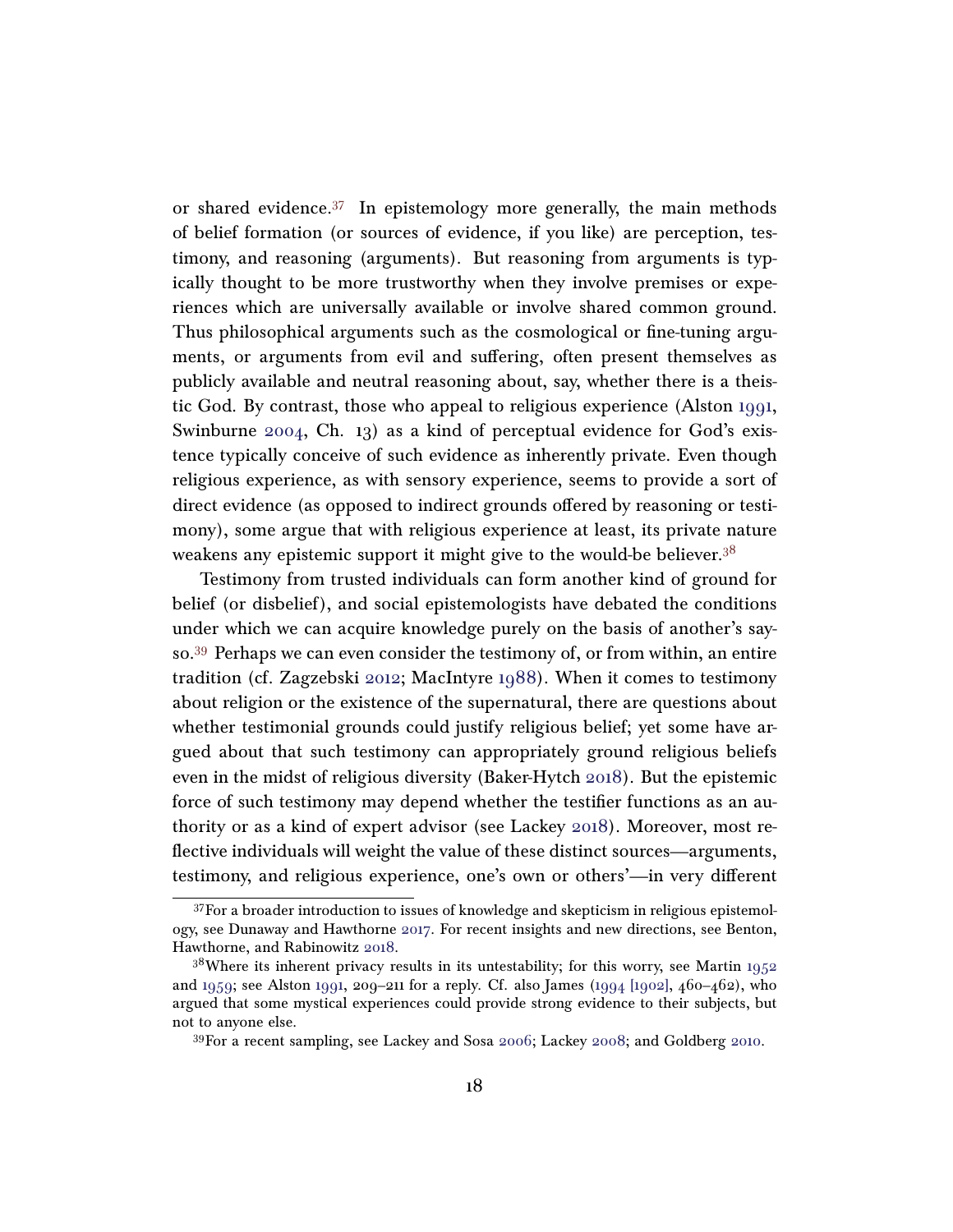ways. This confers on such sources the problem of how best to appraise these kinds of evidence, particularly when there is such great variation in peoples' exposure to, and their relative evaluations of, such evidence.

Finally, and relatedly, there is plausibly no dispute-independent standard of the epistemic credentials by which one might be judged one's epistemic "peer": for example, philosophically minded atheists may think that only one's capacity for intellectual reasoning matters, whereas certain religious views may claim, say, that purity of heart or selfless love for others is a precondition of learning the truth about God or the supernatural (see Pittard [2015a,](#page-41-6) §4). How would one decide which view, if either, is more correct? Or, to take another example, what do we make of someone (perhaps a close friend) who claims to have had a vivid and mystical religious experience, and on this basis they convert to a religious life? Those who have not had such a religious experience, yet are sympathetic to religion, might now regard this friend as an epistemic expert of a kind, whose testimony should be given strong weight. Whereas a religious skeptic will likely rule out such an experience, if really had, as easily explained on other psychological or naturalistic grounds; given this, the skeptic may insist that such experiences should not count as evidence for religious claims at all. Thus even if there were consensus on what kind of evidence in the religious domain is most probative, there is no dispute-neutral way of assessing which epistemic credentials one must have in order to properly assess that evidence.<sup>[40](#page-18-0)</sup>

### 2.1 What does Religious Disagreement Reveal?

So it appears that disagreement over religion, whether extra-religious or interreligious, is something of an intractable problem: whether investigating the extra-religious dispute over whether to entertain a religious worldview at all, or evaluating inter-religious disagreements in order to choose between religions, sincere inquirers should examine as much of the arguments and evidence as they can. And yet deciding what counts as strong evidence, or determining how to evaluate different (possibly conflicting) sources, are tasks

<span id="page-18-0"></span> $4^{\circ}$ This problem may extend to proposals on which what matters isn't having the same evidence, but rather that one should judge another a peer when they are (roughly) as justified, given their evidence, in holding their religious beliefs: see Lackey [2014.](#page-40-14)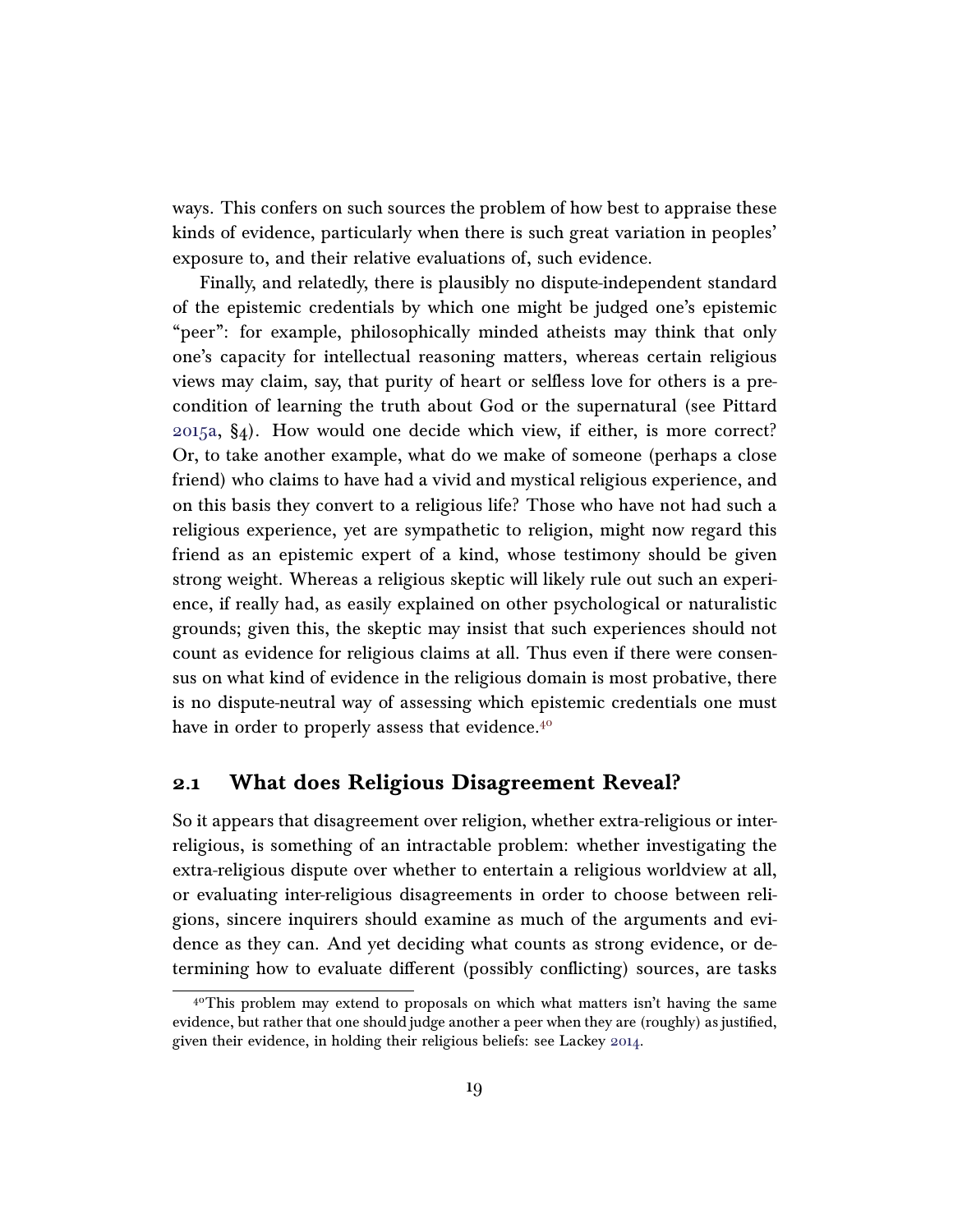fraught with difficulty.

Some take the fact of such intractable disagreements to offer us a lesson or two about religious reality. One natural approach sides with the sensibilities of Conciliationism, and suggests that such disagreement (or learning that it is widespread and entrenched) provides the religious believer with a defeater of their justification, which at best downgrades how confident they should be of their own religious view, and at worst, provides an argument for religious skepticism. $4<sup>1</sup>$  But if the former, such that one should be less confident, the result should be more humility and respectful tolerance for other religions.[42](#page-19-2) Yet we shall consider three stronger applications of such ideas, those found in debunking arguments, an argument from divine hiddenness, and an argument for pluralism about religious truth.

### <span id="page-19-0"></span>2.2 Debunking and Irrelevant Influences

Some argue that the demographic distributions of religious disagreement provide a debunking argument against religious belief, for it seems as though we are strongly influenced to believe what those around us also believe. Thus, the worry goes, what we end up believing seems highly contingent, depending largely on the society and culture in which were raised. But such correlations look like they hold whether or not the beliefs are true. Thus religious diversity, in the patterns we find it, raises the concern that if one's religious beliefs are largely correct, this is somehow a matter of luck (recall our discussion from [§1.2\)](#page-6-2).

This observation is not new. The medieval Muslim theologian al-Ghazal<del>i</del> (ca. 1058–1111) acknowledged this concern:

As I drew near the age of adolescence the bonds of mere authority  $(taql\bar{u}d)$  ceased to hold me and inherited beliefs lost their grip upon me, for I saw that Christian youths always grew up to be

<span id="page-19-1"></span><sup>&</sup>lt;sup>41</sup>See Feldman [\(2006,](#page-37-4) 212–213), cited above, as well as Bogardus [\(2013a\)](#page-35-8), Bergmann [\(2015](#page-35-9) and [2017\)](#page-35-10), and King [\(2016\)](#page-39-12), who also assess how the argument to skepticism might be resisted. Contrast Thurow [\(2012\)](#page-42-8), who argues that extra-religious disagreement, given the equal weight view, can provide evidence for theism, when deployed in a Bayesian framework.

<span id="page-19-2"></span><sup>&</sup>lt;sup>42</sup>See especially Quinn [2006,](#page-42-9) Ch. 13 and 14, and Quinn [2002,](#page-42-10) 533–537 (excerpts reprinted in Kraft and Basinger [2016\)](#page-40-10).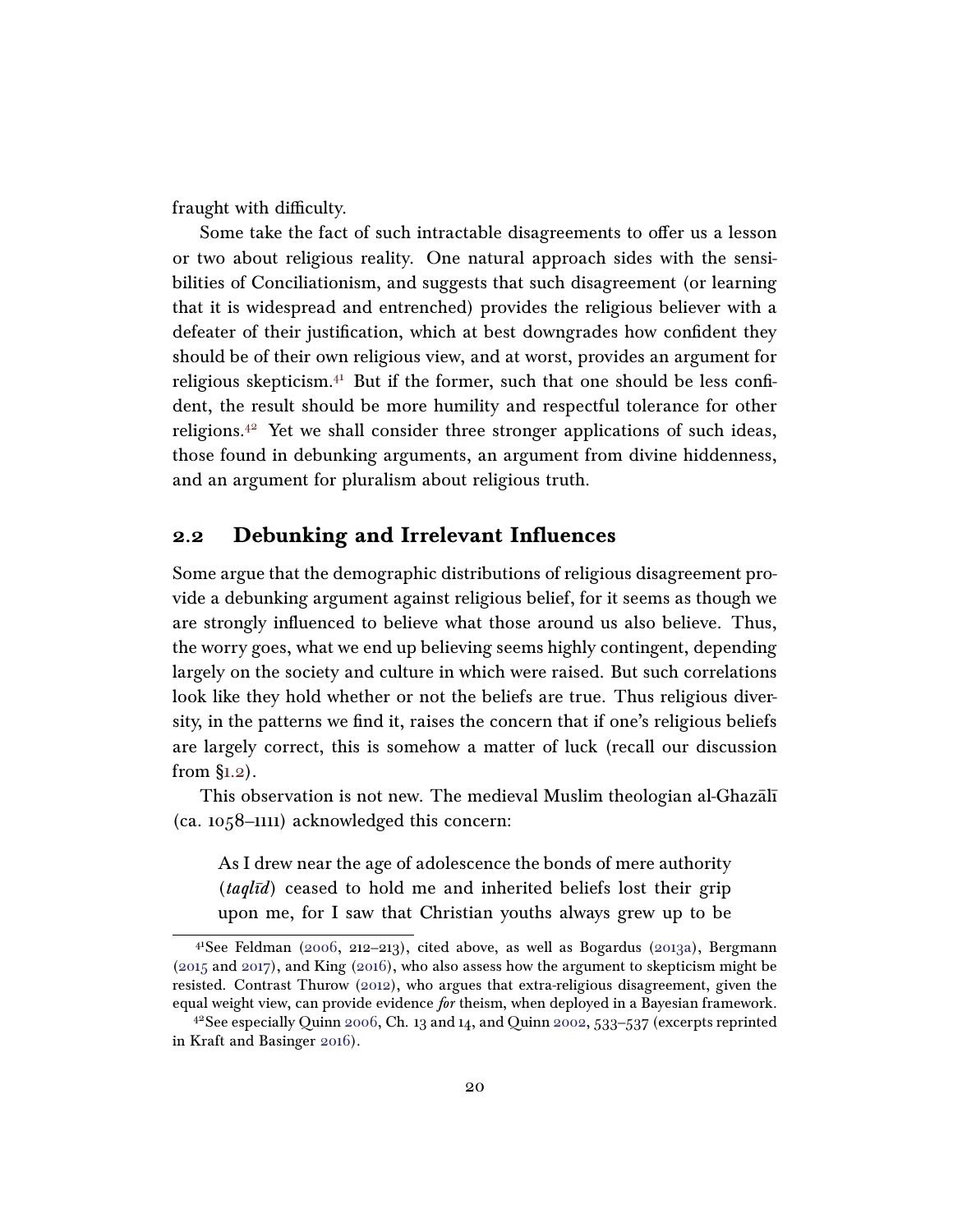Christians, Jewish youths to be Jews, and Muslim youths to be Muslims. (Watt [1994,](#page-43-14) 19)

Similarly Descartes (1596–1650), in *Discourse on the Method*, noted:

I thought, too, how the same man, with the same mind, if brought up from infancy among the French or Germans, develops otherwise than he would if he had always lived among the Chinese or cannibals; and how, even in our fashions of dress, the very thing that pleased us ten years ago, and will perhaps please us again ten years hence, now strikes us as extravagant and ridiculous. Thus it is custom and example that persuade us, rather than any certain knowledge. (Cottingham et al.,  $1985$ ,  $119$ ; AT  $16$ )<sup>[43](#page-20-0)</sup>

Note that these arguments depend upon the fact of religious diversity, and the ways such traditions manifest themselves globally (though similar concerns have been raised about other views, including views in philosophy $44$ ). If we instead learned of a global environment where there was great religious diversity but sociological facts about religious adherence did not reveal such tight clustering with the culture in which one was raised, it would be much harder to raise this debunking worry.

Why might we think of such socio-cultural forces as being *irrelevant* influences when it comes to religious commitment? After all, we find similar such tight clustering in other domains: for it is also a sociological fact that Parisians tend to know what the Eiffel Tower is and exactly where it is located, whereas those raised in Bangladesh may not even have such beliefs. So what about religious beliefs and their diversity, exactly, makes them vulnerable to the objection that there are irrelevant influences in play? Katia Vavova [\(2018,](#page-43-4) 136) argues that we should understand an irrelevant influence as follows:

<span id="page-20-0"></span><sup>&</sup>lt;sup>43</sup>See also J.S. Mill  $(1975 \ 1859)$ , Chap. 2): "And the world, to each individual, means the part of it with which he comes in contact; his party, his sect, his church, his class of society... Nor is his faith in this collective authority at all shaken by his being aware that other ages, countries, sects, churches, classes, and parties have thought, and even now think, the exact reverse. ... it never troubles him that mere accident has decided which of these numerous worlds is the object of his reliance, and that the same causes which make him a Churchman in London, would have made him a Buddhist or a Confucian in [Beijing]."

<span id="page-20-1"></span><sup>44</sup>See White [2010;](#page-43-3) see also Korman [2014](#page-39-13) on related concerns about perception.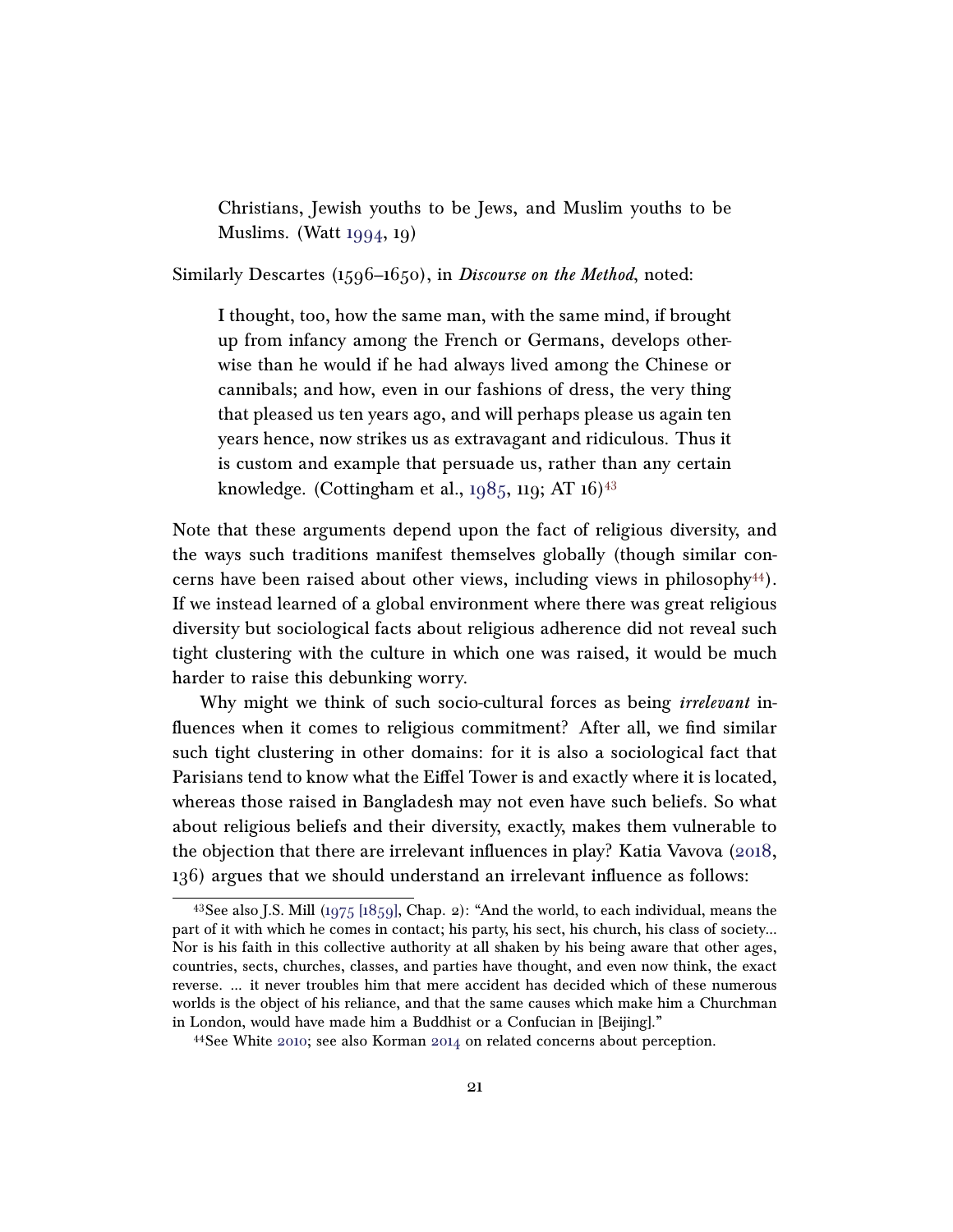An irrelevant influence (factor) for me with respect to my belief that  $\phi$  is one that (a) has influenced my belief that  $\phi$ , and (b) does not bear on the truth of  $\mathfrak{p}$ .

Thus an important difference between the tight clustering of beliefs about the Eiffel Tower among Parisians, and the non-beliefs (or even false beliefs) of others is one we can make sense of given the truth that the Eiffel Tower is in Paris, and so Parisians are mostly likely to know about it. But with religious diversity, there appears to be little reason to suppose that the sociodemographic clustering of religious commitments can be easily explained by which religion might be true; rather, it looks more plausible that we are likely to adopt the dominant religious perspectives of our upbringing, whether or not they are true. (Notice that parallel considerations apply to one who might've been raised in a largely secular environment, so this is plausibly not only a problem for religious adherents.) It's not just that had you been raised elsewhere and formed your beliefs in comparable ways (in part by learning from those around you), you easily might have believed falsely;<sup>[45](#page-21-0)</sup> it's rather that, without any other guide to what is true of religion, forming one's beliefs in these ways looks arbitrary, guided primarily by what dominates one's communal context.[46](#page-21-1)

Importantly, however, the mere fact of religious diversity need not require one to conclude that contingent facts about one's social and cultural upbringing count as an irrelevant influence. For, in order for such facts to be an irrelevant influence, they must not bear on the truth of the matter (Vavova's clause (b)). But we will properly judge that such facts of upbringing do not satisfy (b) only when we have examined carefully what the truth of religion is, or, having made such investigations, found them inconclusive. So such factors will only look to be irrelevant to the truth for one who lacks any independent grounds for thinking that their religious outlook is more correct than the alternatives. If it is possible to study religious worldviews other than one's own

<span id="page-21-0"></span><sup>45</sup>If so, then epistemologists would say your belief forming methods are unsafe, and safe methods are arguably required in order to know (e.g. Sosa [1999;](#page-42-11) Williamson [2000,](#page-43-9) 123ff.). However, see Bogardus [2013b](#page-35-11) for the idea that one sometimes could have knowledge even with unsafe belief (religious belief or otherwise).

<span id="page-21-1"></span> $46$ For more on such concerns, see Axtell [2018,](#page-35-5) and De Cruz [2019,](#page-36-7) chap. 2.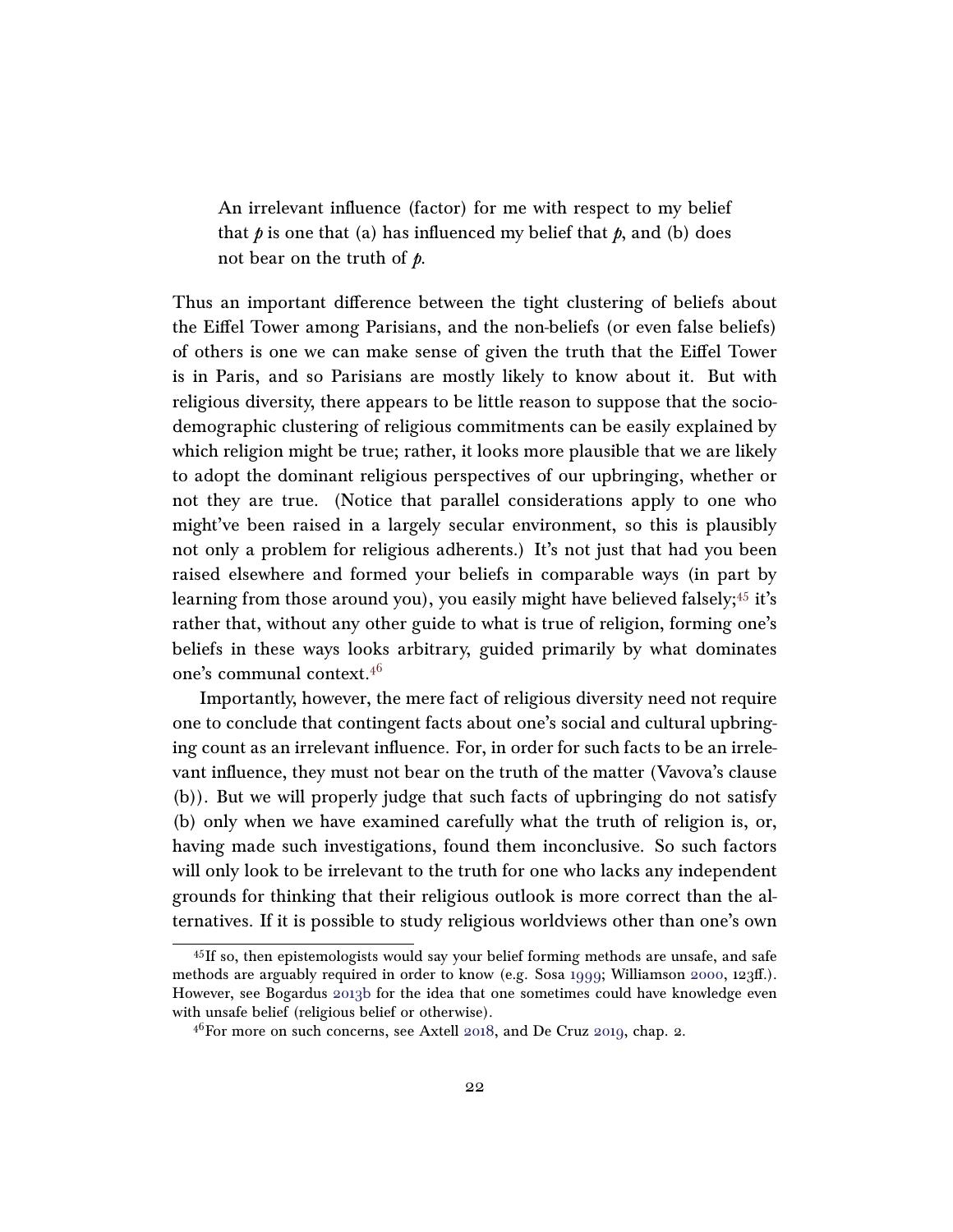and satisfy oneself that the best evidence and arguments support a particular religious outlook, one may then argue that demographic facts about one's upbringing are not playing a large casual role in what one believes. Indeed, it would be precisely in virtue of such honest study that one would be guided by an assessment of what seems most true, rather than complacently believing what is most comfortable given one's upbringing.<sup>[47](#page-22-0)</sup> Similarly for one who, having investigated the matter, converts to a new religious perspective from whatever outlook with which one was raised: the mere fact of changing one's view after having examined its merits suggests that one has not been merely swayed by what is familiar and communally accepted. $4^8$ 

### 2.3 Divine Hiddenness

A different sort of argument, due to J.L. Schellenberg [\(1993,](#page-42-12) [2015\)](#page-42-13), draws on (extra-) religious disagreement in order to conclude that there can be no God, at least of the Christian, perhaps broader monotheist, sort.<sup>[49](#page-22-2)</sup> Not all people seem to have experiences of God, nor are all exposed to comparable reasoning or testimony about God; but even when they have some of this evidence, many find the evidence mixed, and thus they do not believe that there is a God. So there appear to be many who are not culpable in resisting the evidence, but simply find it inconclusive. So if there is a God, God is in this sense "hidden" from some. Yet this can seem contrary to what we would expect if God is loving and wants to be in personal relationship with everyone. As Schellenberg argues (in its most succinct form):

<span id="page-22-0"></span>(1) There are people who are capable of relating personally to God

<sup>47</sup>Sometimes the irrelevant influences worrier about religious belief seems to assume that most people whose beliefs largely conform to the worldview with which they were raised have not subjected their beliefs any honest scrutiny nor explored much of the evidence. But if we learned instead that a majority of people in a given society have, in fact, critically evaluated the evidence or arguments over their worldview during their lives (even though the majority of them continue to hold roughly those same beliefs), it would be unclear whether the irrelevant influences concern still has much force.

<span id="page-22-1"></span><sup>&</sup>lt;sup>48</sup>Note that the pursuit of the truth through such investigation seems crucial here; one who converts purely to enter into a marriage, for example, still seems subject to the irrelevant influences objection.

<span id="page-22-2"></span><sup>49</sup>McGinnis [2015](#page-41-11) argues that it would not be an argument against medieval Islamic understandings of God, which are not personal and relational in the relevant senses.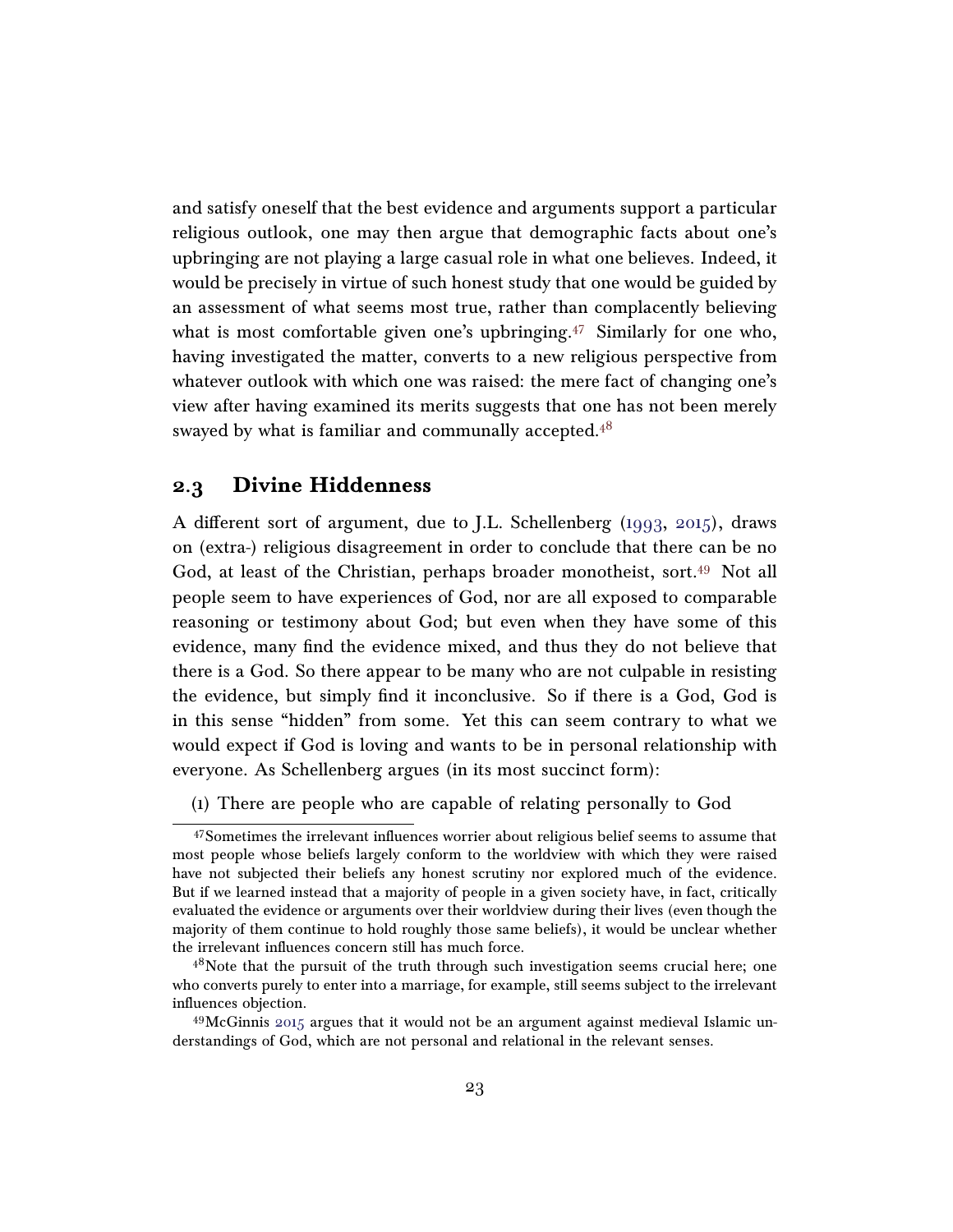but who, through no fault of their own, fail to believe that God exists. ("non-resistant" non-believers)

- (2) If there is a personal God of love, then there are (would be) no such people.
- (3) So: There is no personal God of love.

This argument depends on the existence of disagreement (or at least, nonagreement) over theism, but only requires there to be some who are "nonresistant" in their unbelief: Schellenberg's argument would presumably extend to a scenario where all religious adherents practiced only one religion, but where there remained some who sincerely find the evidence or arguments for it lacking. For Schellenberg then, the possibility of reasonable non-belief somehow demonstrates the non-existence of (a certain sort of) God.

Much has been written about this style of argument from divine "hiddennness."[50](#page-23-0) And for many theists, it can be easy to challenge both of its premises. But at its heart it asks why, if there is a God, would there not be agreement on that matter? Indeed, more significantly, why would there be such *diverse* views about religion and the nature of the supernatural, particularly if there is a divine being that desires us to know or practice the right religion? $51$  Notice, however, in light of the social demographic patterns adverted to in the last section, that we already have at hand some (perhaps incomplete) sociological explanations of why fairly entrenched patterns of religious diversity might persist. Additionally, because theistic worldviews normally have built into them an account of why there is extra-religious disagreement, it is unclear that there is a significant further explanatory burden for them here. $5<sup>2</sup>$ 

### 2.4 Exclusivism, Inclusivism, Pluralism

Concerns about the epistemological upshots of such diversity often invoke additional issues such as how much is at stake for those whose religious views

<span id="page-23-1"></span><span id="page-23-0"></span><sup>50</sup>For some recent work, see Green and Stump [2015,](#page-38-13) Anderson [2017,](#page-34-5) Rea [2018.](#page-42-14)

<sup>51</sup>See Marsh and Marsh [2016.](#page-41-12) See also Nathan King's contribution to this volume, for how issues of hiddenness enter into what he calls the "apologist's dilemma."

<span id="page-23-2"></span><sup>52</sup>See, for example, Dumsday [2012a](#page-36-9) and [2012b,](#page-36-10) and Baker-Hytch [2016.](#page-35-12)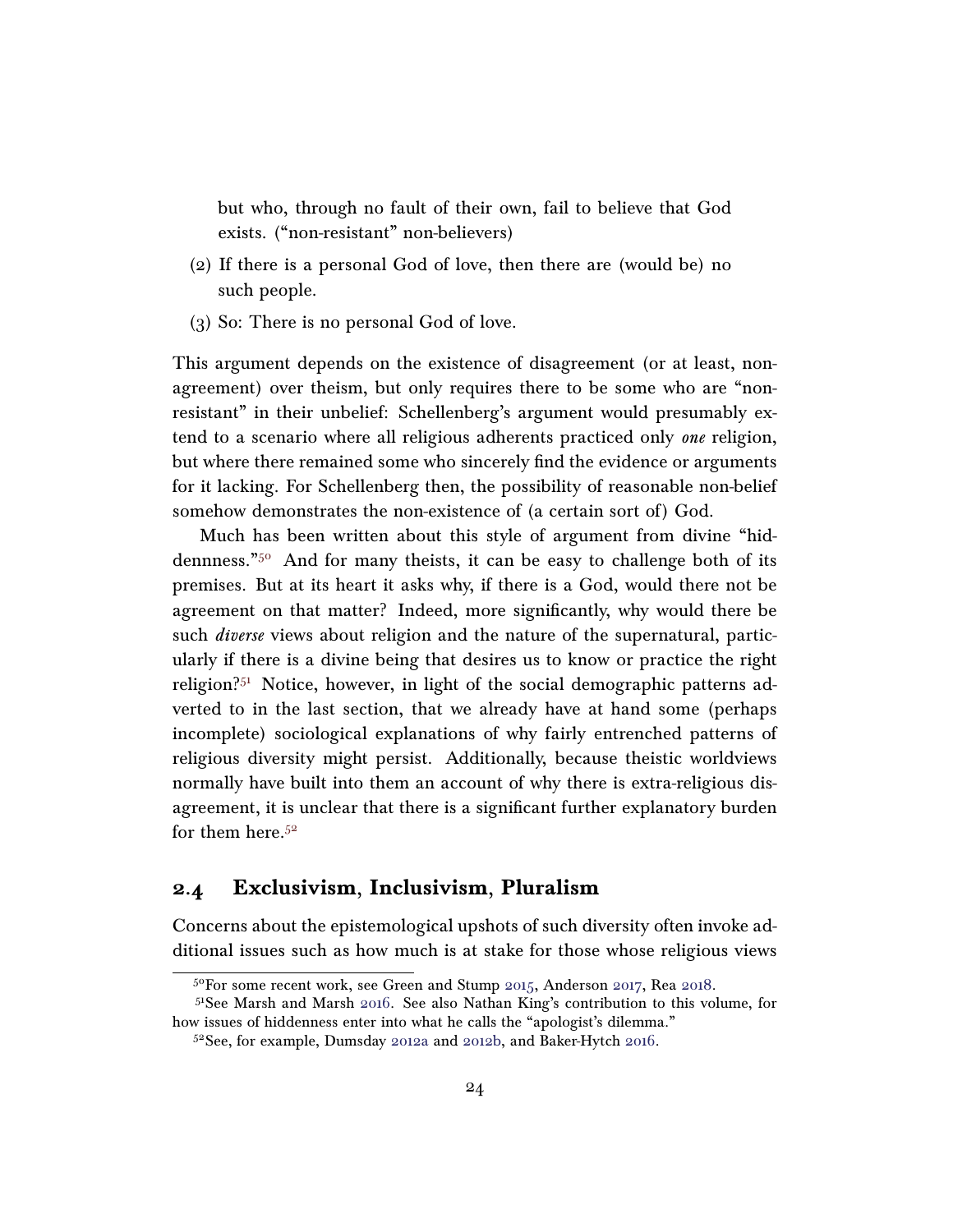(or lack thereof) are getting things wrong—do matters of salvation or an afterlife, or enlightenment, or nirvana, depend on practicing the right religion? (Or worse, is punishment on offer for those who do not believe or practice the right religion?) Once these questions are raised, it can seem all the more important that one believe and practice the true religion.

Normally people assume that, if there is a religious or supernatural reality, some particular religion is the correct (or most true) one (an assumption we have made up until now). Thus one's religious beliefs will be true or false, and some one religion's claims will presumably most approximate the truth, even if it makes some false claims. And if there is one religion whose tenets are true or mostly true, then the tenets of other, differing religions are to varying degrees false insofar as their tenets are untrue.[53](#page-24-0) Of course, for some religions, believing some of these truths might be crucial to one's salvation or end state as redeemed, enlightened, and so on. So it is common to distinguish between *exclusivist* religions which only grant redemption to the believers or practitioners of the one (most) true religion, and *inclusivist* religions (or interpretations of them) which insist on there being a single (most) true religion, but do not insist that only the believers or practioners of that religion, during their earthly lives, will be redeemed.[54](#page-24-1)

One might ask, however, whether the great range of religious diversity, both intra-religious and inter-religious, provides support for a different metatheory of how one's own religious view relates to the others. John Hick [\(1989\)](#page-38-11) contends that such diversity supports a pluralism on which a divine being of

<span id="page-24-0"></span><sup>53</sup>Note that, even given their distinct tenets, the common commitments of various religions mean that some of their overlapping claims might be true: for example, if there is exactly one divine being, who created the universe, the monotheistic religions (such as Judaism, Christianity, and Islam) all agree in this truth. But if Christianity, say, is true, then Judaism's and Islam's denial of many specific Christian claims (such as that Jesus is God incarnate) would mean that these denials are false.

<span id="page-24-1"></span><sup>&</sup>lt;sup>54</sup>Inclusivist positions are prominent in Judaism (the Noahide Laws or *Brit Noah* extend salvation to those who follow seven commandments; cf. Gen. 2:16 and  $9:4-6$ ). They are also found in Islam (Qur'an, 2:256; 2:62; 32:7; see also Khalil ?); and in Christianity (at least on a straightforward interpretation of Paul's letter to the Romans, chap. 11; cf. also Matt. 7:21– 23, and 25:31–46). The twentieth century Catholic theologian Karl Rahner popularized an inclusivism with his view (unfortunately named) that there can be "anonymous Christians" [\(1976,](#page-42-15) 283). For more in-depth discussion, see Jonathan Kvanvig's chapter in this volume, "How to Be an Inclusivist."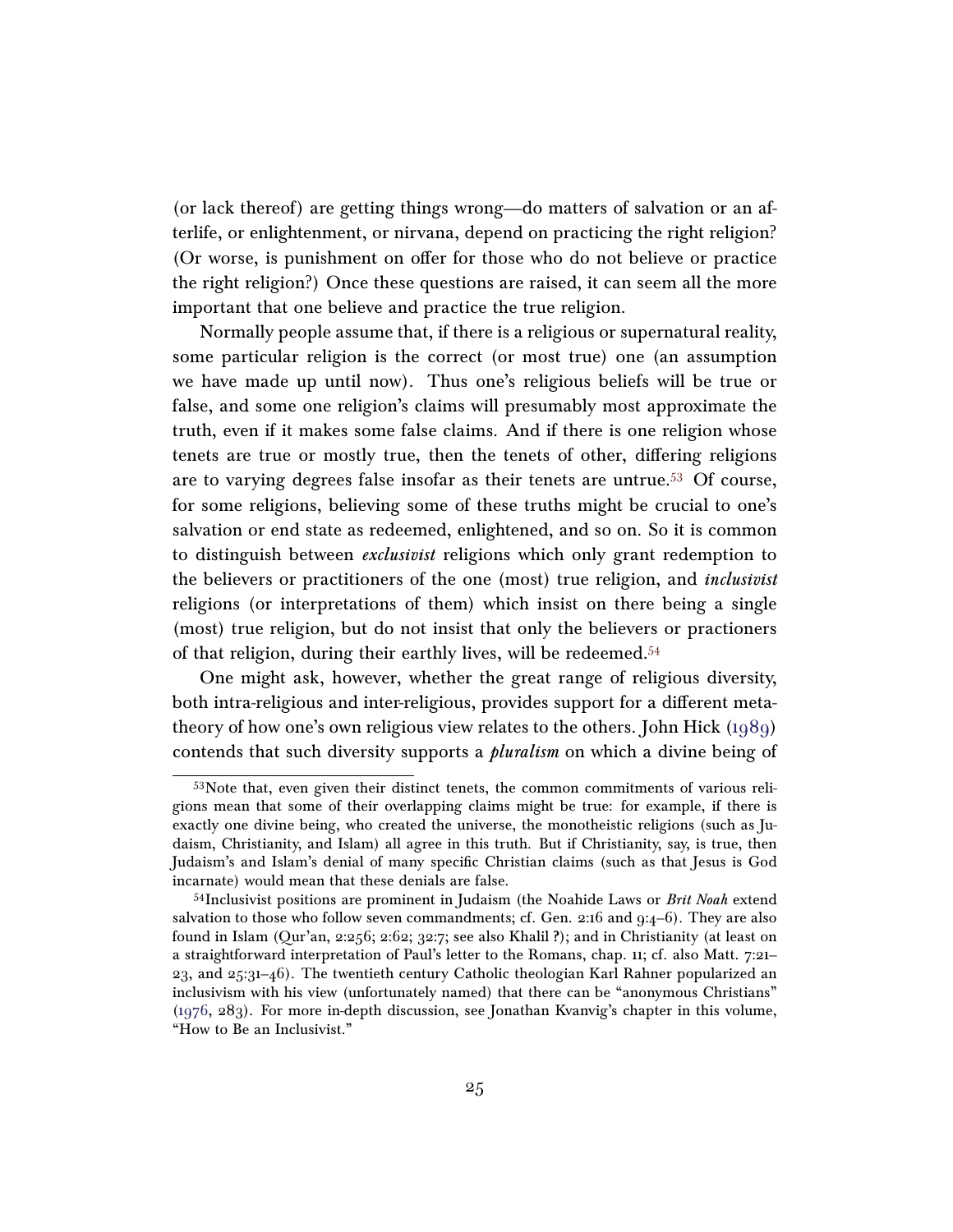some kind is the revelatory source of all religions, but where the revelatory process necessarily involves cultural reception which influences how different groups adopt and interpret religious claims. Thus we have different religious perspectives such as Hinduism, Buddhism, Judaism, Christianity, and Islam (among many others) which are geographically and historical situated such that the dominant cultural concepts and social priorities end up influencing how each understands the divine. Thus Hick's approach can easily explain the demographic patterns of religious commitment. In addition, he can appeal to the widespread agreement among such religions about morality and the spiritual life, insisting that in their essentials, they converge on a common ethic and orientation to a transcendent reality outside ourselves. Looked at one way, Hick's line can seem correct: a pluralist picture, where each religious tradition is accurately (if incompletely) referring to some core features of supernatural reality while also reflecting varying cultural concepts, can appear to be a better explanation of religious diversity than a particularist exclusivism (or an inclusivism) on which only one religion is the most accurate account of the supernatural. In this sense then, the sorts of religious diversity we find globally are evidence for pluralism (call this *abductive pluralism*, because it offers a best-explanation account of why we find the patterns of religious diversity). But on the assumption that this pluralist picture is correct, it raises many further questions. One question is in virtue of what it would be rational commit to, or to practice, any particular religion. Another question is why, if pluralism is correct, it is rarely a part of the doctrine of so many religions. For while many religious traditions are inclusivist or otherwise tolerate respectful dissent, almost no major religion embraces the idea that it is just as true (namely, not very true) as all the other major religions. Thus if abductive pluralism gains some support from the fact of religious diversity, it also seems at a loss to explain why so few religions have been tolerant enough to allow for such a pluralistic diversity.

However, Hick's articulation of his view is complicated by the places in which he appears to go anti-realist about religious truth, insisting that religions' claims about ultimate reality do not conflict logically, and are neither true nor false: they are instead merely "mythologically true" such that they "tend to evoke an appropriate dispositional attitude" for those who endorse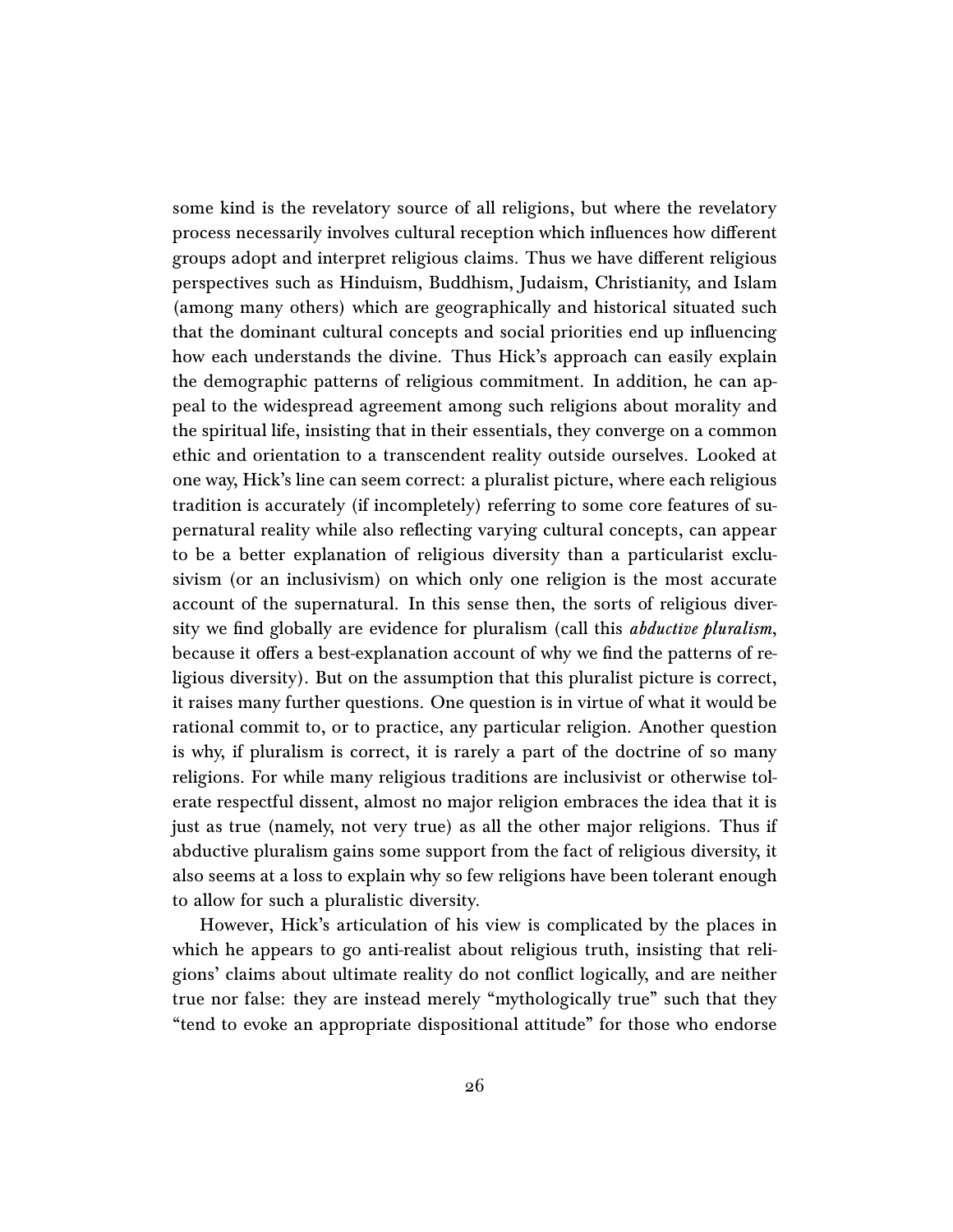them [\(1989,](#page-38-11) 348); and "what are called conflicting truth-claims... do not in fact conflict, because they are claims about different human awarenesses of the divine" [\(2001\)](#page-38-14). But this *anti-realist pluralism*, in my view, loses any explanatory advantages its abductive cousin might have held, because it is not in the business of offering a meta-theory on which all such religions are on a par; nor can it plausibly contend that there is inherent value in any core agreement over an ethical or spiritual life. Finally, an anti-realist pluralism has fewer resources to offer a soteriological story on which genuine practioners of all religions (or at least the major ones?) will be redeemed or saved or be granted a good afterlife; nor can such an anti-realism plausibly claim that such religions even guarantee redemptive transformation in this life. For if religions' varying claims about ultimate reality or how to live are "neither true nor false," how can religions make good on promises to redeem us from our flaws, let alone deliver some sort of salvation or (good) afterlife?

Alvin Plantinga [\(1995\)](#page-41-5) argues forcefully that the fact of religious diversity, and the pluralist's handling of it, need not make a religious exclusivist suspect that their own religious beliefs suffer from any irrationality or epistemic defect, or that maintaining such an exclusivism need involve intellectual arrogance or imperialism. Yet Plantinga allows that acknowledging the diversity of religious perspectives could (though might not) defeat the knowledge which the believer might otherwise have had in the absence of such acknowledgment [\(1995,](#page-41-5) 214–215), particularly if it leads one to the irrelevant influences worry that one believes as one does largely due to the religious culture into which one was born. In this way, knowing more about diversity may lead to less religious knowledge, at least in the short run. Yet again, much will depend on the method by which one gained such knowledge (if knowledge it is) in the first place. If one has in fact gained knowledge of theism, say, by direct acquaintance with the truth of theism (either by apprehending the soundness of an ontological proof, or by perceptual acquaintance with God), it is entirely unclear why acknowledging disagreement must undermine that knowledge.<sup>[55](#page-26-0)</sup>

<span id="page-26-0"></span> $55Cf$ . Bogardus [2013a](#page-35-8) for similar points. *Mutatis mutandis* if theism is false and it's possible to know, by "seeing" directly, that theism is false: acknowledging disagreement from theists might not dislodge the atheist's knowledge. For discussion of how secure such knowledge might be (either the atheist's or theist's, depending on which is true), see Benton, Hawthorne, and Isaacs [2016,](#page-35-13) esp. §12.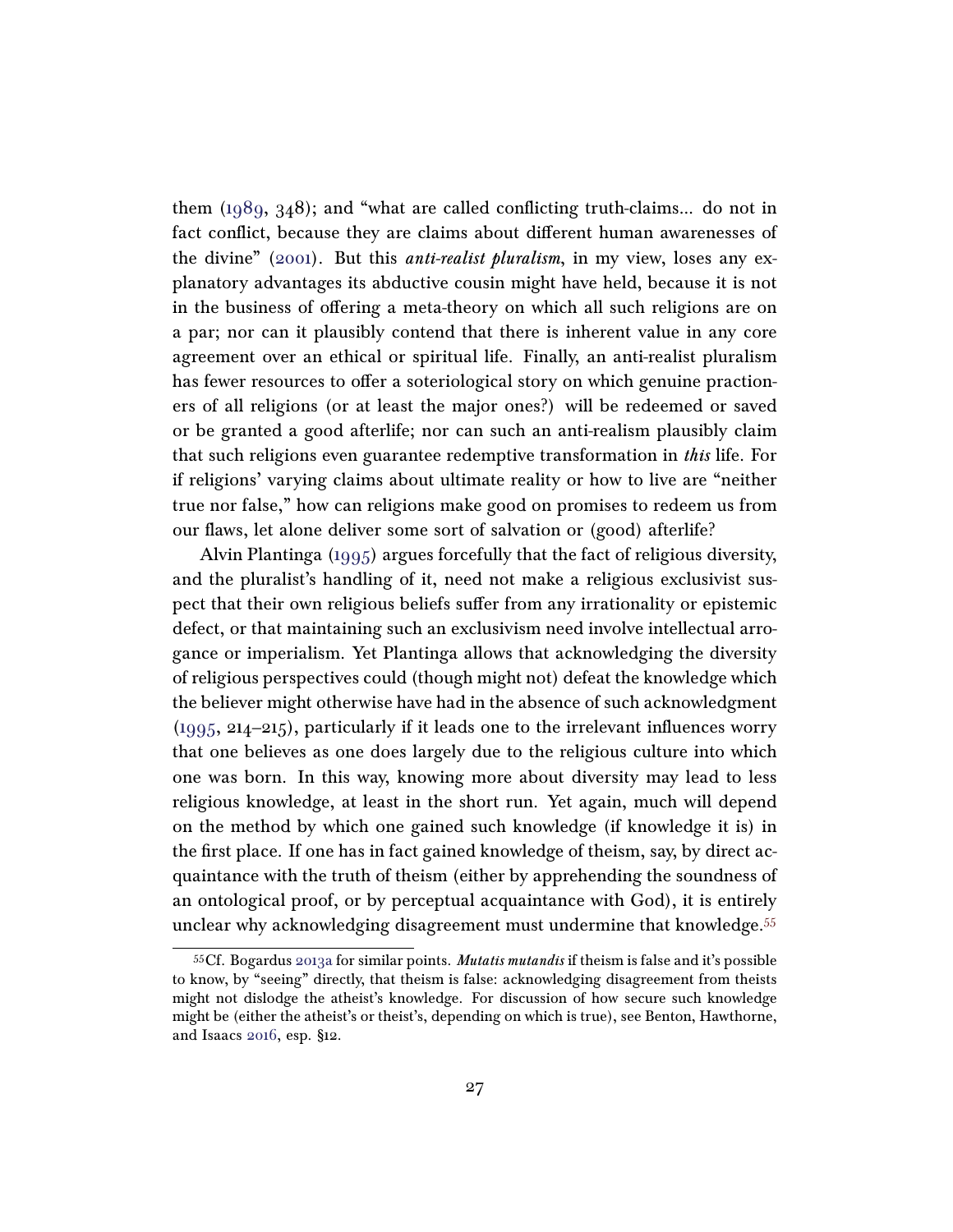Notice that exclusivists, as well as some inclusivists, will presumably care about the considerations favoring Conciliationism in the face of realized religious disagreement, for they will suppose that it can matter a great deal that one believe or follow the one (or most) true religion. To that extent then, following Conciliationist advice might be thought to aid one in (eventually) reaching the truth. By contrast, pluralists might be less moved by Conciliationist motivations, and may well find Steadfast views appealing insofar as they offer some support to the idea that it can be rational to stick with one's current religious worldview (if one practices a major religion): for at least on an abductive pluralism, any inter-religious disagreements we find between world religions belie the common agreement they have underneath it all, and so learning of such religious diversity should do little to make one less confident of one's own specific religious tradition. (It is far less clear what an anti-realist pluralist would make of either the Conciliationist or Steadfast lines of argument; in what follows, I shall mainly have in mind the abductive pluralist.)

Motivations for (abductive) pluralism can seem structurally analogous to an argument aimed at cutting through some problems of inter-religious dis-agreement.<sup>[56](#page-27-0)</sup> Common consent arguments,<sup>[57](#page-27-1)</sup> in their most modest versions, appeal to the large number of people who believe that  $\beta$ , and then suggest that this common consent can at least provide significant evidence for  $p$ . While our focus so far has been on religious disagreement, the common consent arguer aims to capitalize on the widespread popularity—both currently and historically—of theism,<sup>[58](#page-27-2)</sup> in order to claim that, while not decisive, this fact is at least some evidence in favor of theism. Whereas the pluralist might argue in similar ways that the broadly popular and near universal acceptance of some transcendental religious reality is some reason to think it is real. While treating common consent as evidence for theism (or religion in its broadest sense) might seem initially implausible, notice that more generally, broad agreement

<span id="page-27-0"></span> $5<sup>6</sup>$ It is unclear whether they provide any solace in the face of extra-religious disagreement, namely between atheists, agnostics, and religious (theistic or non-theistic).

<span id="page-27-2"></span><span id="page-27-1"></span><sup>57</sup>See Kelly [2011,](#page-39-5) Zagzebski [2012,](#page-43-13) 185ff., and Matheson [forthcoming.](#page-41-13)

 $5<sup>8</sup>$ At least a strong supermajority. Kelly [2011,](#page-39-5) 146, n. 18 cites one sociologist (whose avowed goal is to show that non-belief is more prevalent than typically thought) who estimates that around 88 percent of the global population is theist.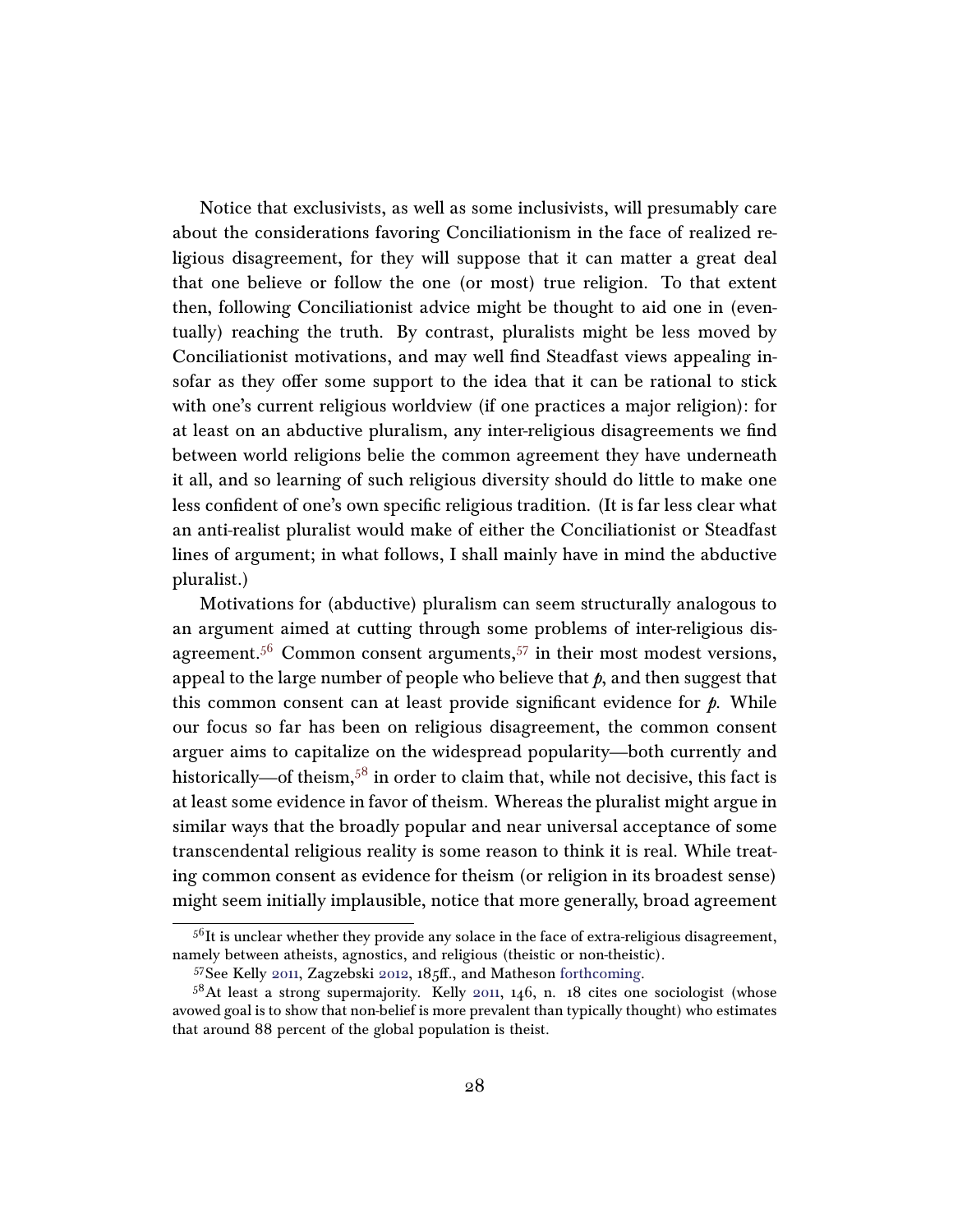(even if not unanimous consensus) that  $\beta$  arrived at independently provides some evidence in favor of  $\beta$ . It does so because the truth of  $\beta$  can figure in the best explanation of how broad agreement would have been reached, at least if there are other plausible assumptions about how so many would have arrived at the belief that  $\rho^{59}$  $\rho^{59}$  $\rho^{59}$  However, where people reach agreement that  $\rho$ in dependent fashion (such that their reaching the same conclusion is due to collaboration or external pressure), most will deny that broad agreement is evidence for  $p$ . Note also that *disagreement* over  $p$ , if reached independently, can (if there are sufficiently many on each side) provide reason to suspend judgment: for those who found themselves confident that  $p$  (or that not- $p$ ), independently reached disagreement offers higher-order evidence that one misjudged the initial evidence. But disagreement similarly loses its force if one learns that such disagreement arose in *dependent* fashion.<sup>[60](#page-28-2)</sup> So common consent arguers for theism will need to make the case for enough independence among those in broad agreement that theism is true.

# <span id="page-28-0"></span>3 Contributions to this Volume

The contributors to this volume take up a number of the issues raised above relating religious diversity and disagreement to epistemological issues. In many cases they also pose fascinating new questions about, and offer intriguing answers on, how to theorize about religious truth, religious understanding, and decisions over religious or non-religious worldviews.

Laura Frances Callahan, in "Disagreement, Testimony, and Religious Understanding," maintains that questions about appropriate responses to religious disagreement are related to questions about appropriate responses to religious testimony. Callahan argues that if it is appropriate to alter one's credence in a religious proposition on the basis of encountering a disagreeing

<span id="page-28-2"></span><span id="page-28-1"></span><sup>59</sup>See Kelly [2011](#page-39-5) for thoughtful discussion.

<sup>&</sup>lt;sup>60</sup>Suppose one learns that ten people believe that  $p$ , while ten believe that not- $p$ . But one also learns that their beliefs were formed by each telling the next, one by one, what they believe, and they were lined up in such a way that the next listener was always inclined to distrust and believe the negation of what their informant told them. In such a set-up, the existence of such a balanced disagreement would not lead one to revise one's belief, if one believed that  $p$  (or if one believed that not- $p$ ).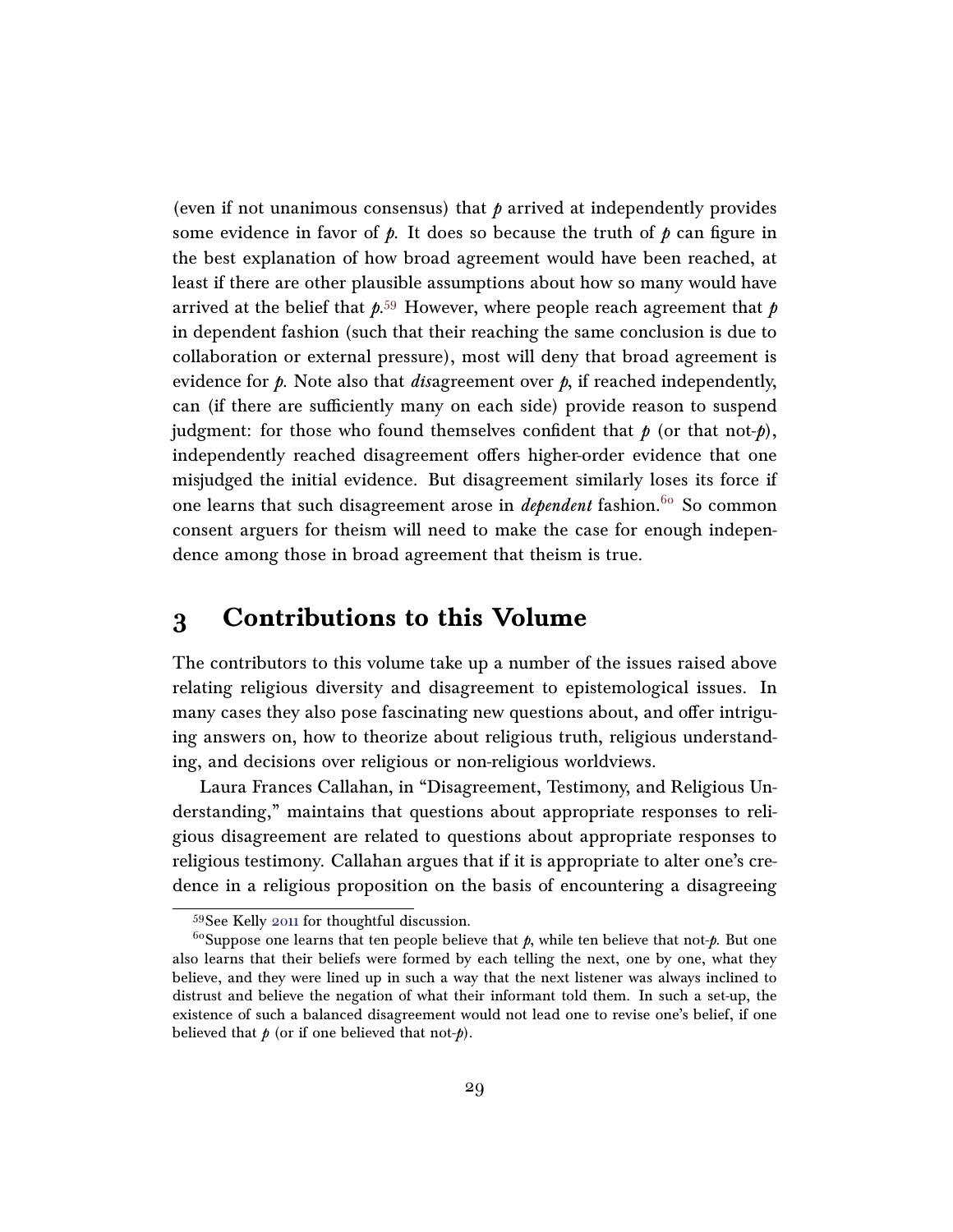peer, it is also appropriate to alter one's credence in a religious proposition on the basis of encountering a testifier who is at least as competent and informed as oneself, when one is antecedently unopinionated on the matter at hand. However, recent literature on moral testimony should give us pause, in assuming that it is generally appropriate to alter one's credences in religious propositions purely on the basis of encountering putatively trustworthy testifiers. Callahan suggests that, in many religious cases as in many moral cases, there is distinctive value or importance in acquiring not merely knowledge but understanding. The distinctive importance of understanding in the religious and moral domains generates a reason not to engage in doxastic practices that threaten or disincentivize understanding in these domains—such as changing one's doxastic attitudes purely on the authority of another's testimony. She claims that it is often inappropriate to adjust one's credence in a religious proposition purely on the basis of encountering a testifier, no matter how competent and well-informed. This suggests that it may often also be inappropriate to adjust one's credence on the basis of religious disagreement, for the reason that in so doing one would threaten or disincentivize religious understanding.

Sanford Goldberg, in "How Confident Should the Religious Believer be in the Face of Religious Pluralism?", defends various arguments from religious diversity or disagreement which purport to support skepticism regarding justified (or rational) religious belief. Goldberg explores the prospects for resisting these sorts of argument. He notes that those who would resist can (i) downgrade her disagreeing interlocutor(s), (ii) appeal to epistemic permissivism, (iii) argue that the believer is no worse off, epistemically speaking, than the atheist or agnostic non-believer, or (iv) argue that the principles that convict the faithful of irrationality overreach, and would establish a more widespread skepticism about rational belief. After presenting what Goldberg regards as the best version of the argument from diversity or disagreement, he then argues that any believer who hopes for truth will not get much solace from any of these responses.

Margaret Greta Turnbull, in "Religious Disagreement is Not Unique," argues against a common approach taken by some epistemologists, who insist that religious disagreement is distinctive from other sorts of disagreements,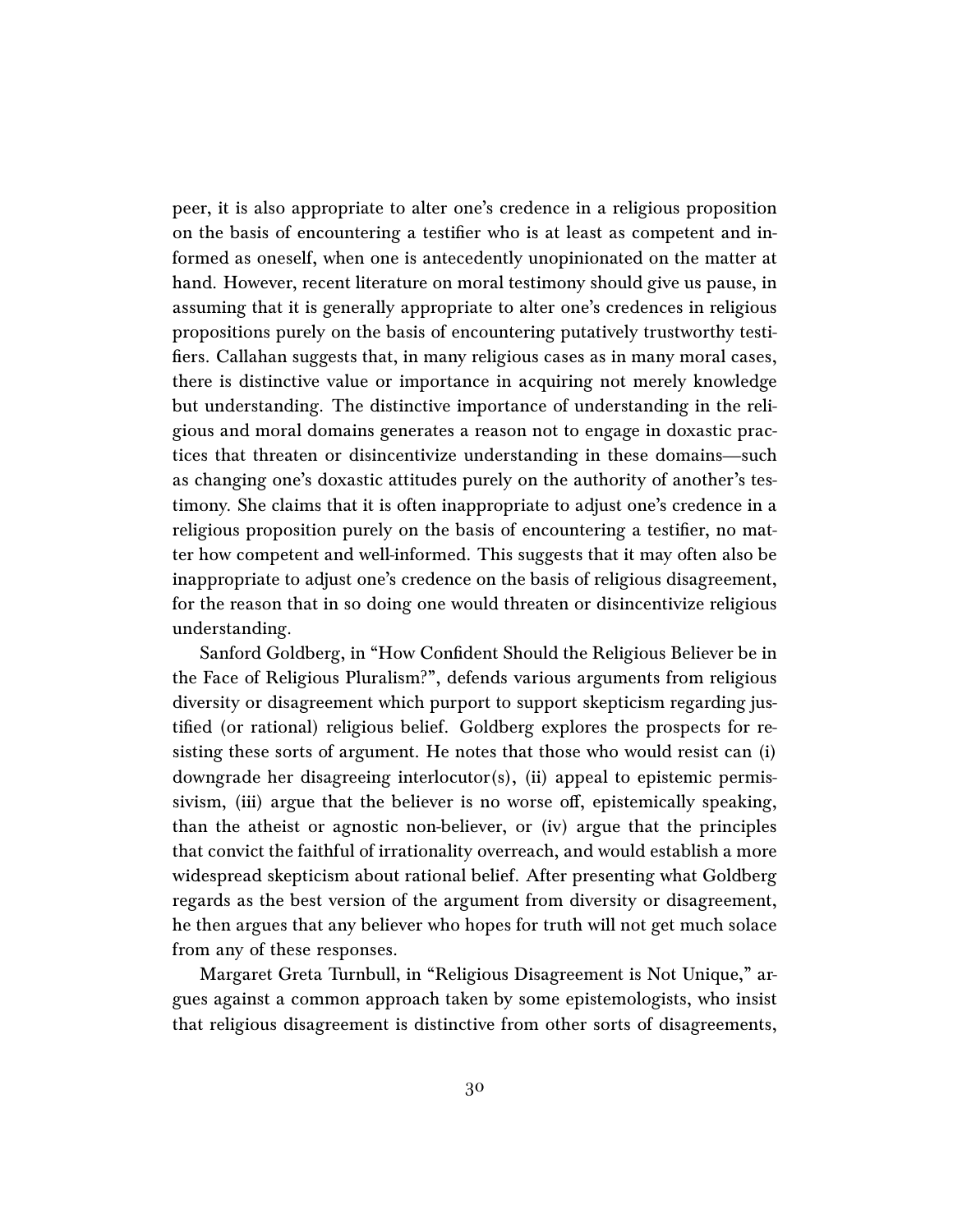and that this distinction changes whether religious disagreements demand a conciliatory response. More specifically, these epistemologists have argued that religious disagreement has special features which make it possible for theists to resist conciliatory arguments according to which they must adjust their religious beliefs in response to finding that peers disagree with them. Turnbull considers the three most prominent features which are claimed to make religious disagreement distinct: religious evidence, evaluative standards in religious contexts, and religious transformative experience. She argues that these three features fail to distinguish religious disagreement in the ways that others have thought. However, she also shows that the view that religious disagreement is not a unique form of disagreement makes religious disagreement less, rather than more, worrisome to the theist who would prefer to rationally remain steadfast in her religious beliefs.

In a similar spirit, Richard Feldman argues in "Is there Something Special About Religious Disagreement?" that there is nothing special about *disagreement* as compared with other cases of mixed evidence, and further, that there are no principles governing *religious* disagreements that differ from those governing other disagreements. Rather, in all such scenarios and for all domains, including religious matters, one should endeavor to follow the evidence. Feldman thinks that what is typical about such contexts is that they typically provide circumstances wherein one should be conciliatory toward those who disagree by reducing one's confidence, because learning about others who disagree tends to shift the weight of one's evidence, even if only slightly, away from what one already believes. Yet he examines how complicated it might be to discern such evidential pressure, particularly when it bears on one's fundamental or "core" religious beliefs. Along the way he considers how religious experiences, along with the recognition that others have not had such experiences, may figure in what sorts of evidence one has with respect to religious matters.

Joshua Blanchard and L.A. Paul, in "Transformative Experience and the Problem of Religious Disagreement," take up the issue of how religious diversity affects the decision over whether to adopt a particular religious worldview, given that such a conversion can transform who one becomes. Religious pluralism presents religious believers, agnostics, and skeptics alike with an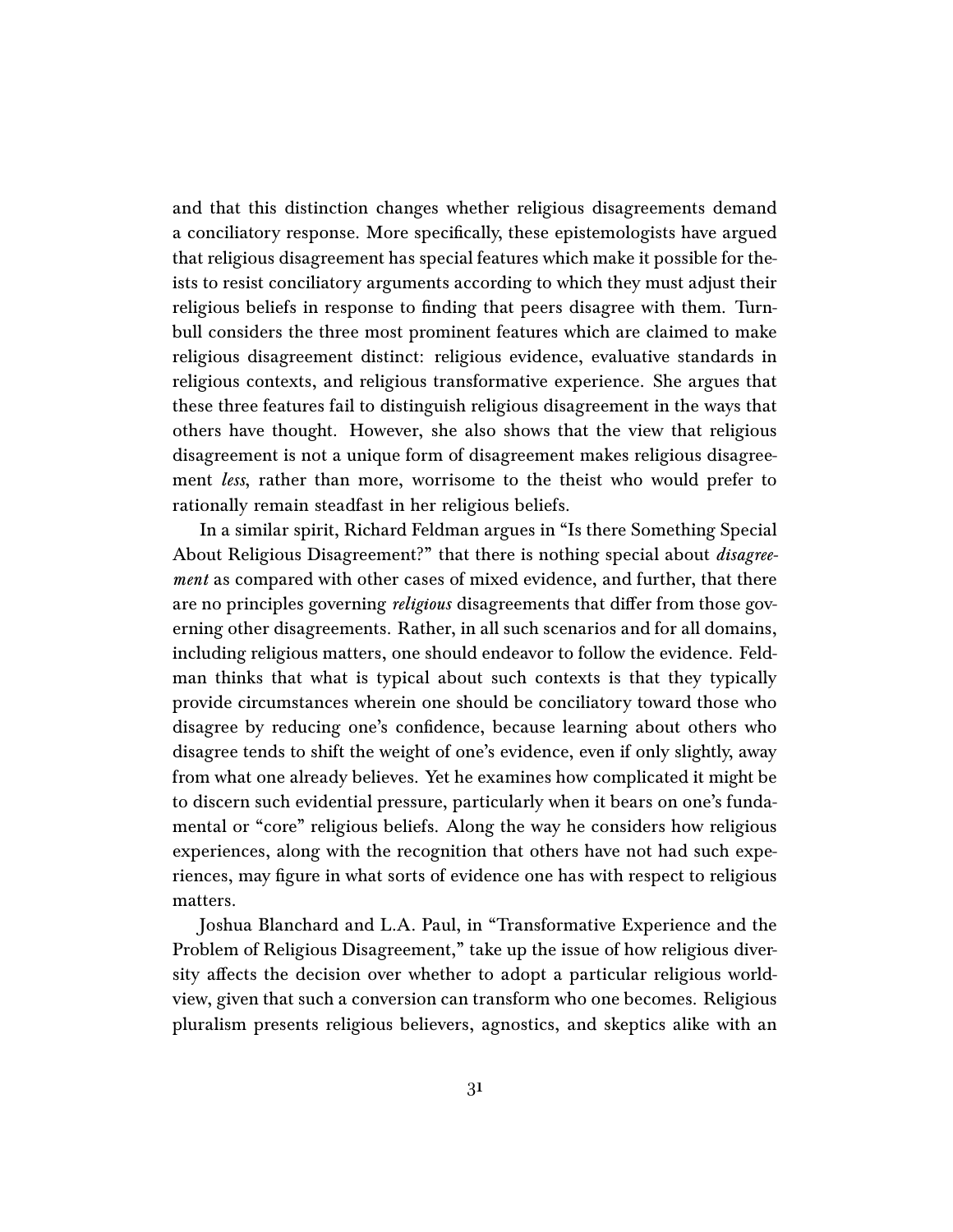epistemological problem: how can confidence in any religious claims (including their negations) be epistemically justified? There seem to be rational, well-informed adherents among a variety of mutually incompatible religious and non-religious perspectives, and so the problem of peer disagreement inevitably arises in the religious domain. Blanchard and Paul show that the transformative nature of religious experience and identity poses more than just this traditional, epistemic problem of religious belief. In encountering one another, believers, agnostics, and skeptics confront not just different beliefs, but different ways of being a person. To transition between religious belief and skepticism is not just to adopt a different set of beliefs, but to transform into a different version of oneself. They argue that the transformative nature of religious identity intensifies the problem of pluralism by adding a new dimension to religious disagreement, for there are principled reasons to think we can lack epistemic and affective access to potential religious, agnostic, or skeptical selves. In addition, Blanchard and Paul reflect on the relationship between the transformative problem of religious pluralism and the more traditional question about which religious beliefs are true.

Nathan King, in "The Apologist's Dilemma," considers the position of the theistic apologist. Such a person seeks to provide rational arguments for her belief that God exists. In today's intellectual milieu, she must do so with a keen awareness of religious diversity and disagreement. However, in an intellectual setting that calls for epistemic humility, the apologist faces a dilemma concerning the rational force she takes her arguments to have. This dilemma concerns the Uniqueness Thesis—roughly, the idea that for a given body of evidence, E, precisely one doxastic attitude toward E is epistemically rational. Should the apologist embrace Uniqueness or not? There appear to be pitfalls either way. If the apologist embraces Uniqueness, then she seems committed to the claim that those who reject her arguments are irrational—a result that can seem arrogant and overbearing. This might seem to suggest that the apologist should deny Uniqueness and instead embrace the idea that rationality is permissive: for some bodies of evidence, E, more than one doxastic response to E can be rational. However King points out that adopting this position appears to come at a cost: it seems to commit the apologist to the claim that even in the face of her apologetic arguments, someone might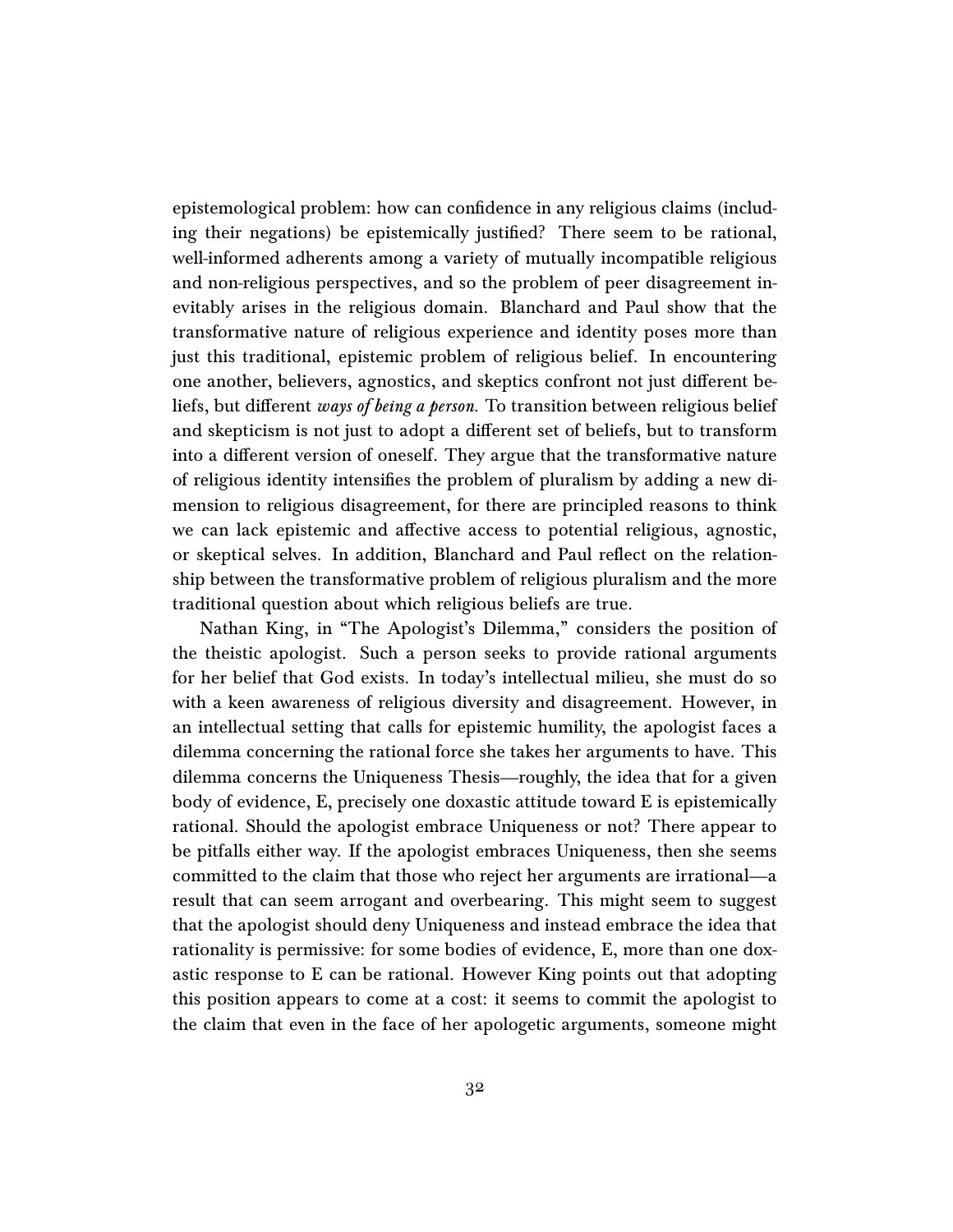be rational in not embracing theism. That is, despite her arguments, rational non-belief occurs. Inasmuch as the latter claim is a key premise in atheistic arguments from divine hiddenness, denying the Uniqueness Thesis seems to raise the specter of atheism. In sum, this is the Apologist's Dilemma: either embrace Uniqueness at the cost of losing humble apologetics, or deny Uniqueness at the cost of skirting atheism. King aims to further articulate this Dilemma and explore possible responses to it.

John Pittard, in "Rationalist Resistance to Disagreement-Motivated Religious Skepticism," considers the question: when is it reasonable to maintain confident religious (or irreligious) belief in the face of systematic religious disagreement? Pittard argues that the answer to this question depends in large measure on the scope of what may be called *partisan justification*: roughly, a subject has partisan justification for her belief that  $\rho$  when she is reasonable in having a degree of confidence for  $\phi$  that exceeds an impartial estimate of her cognitive reliability on the matter. He considers a number of different views on the nature and scope of partisan justification, and defends a rationalist account according to which partisan justification is grounded in rational insight and is not available in disagreements with acknowledged rational parity. Pittard then explores some implications of this rationalist account for reli-gious belief. One such implication is that "reformed epistemology,"<sup>[61](#page-32-0)</sup> which deemphasizes the role that rational insight and rational assessment play in the formation and justification of religious belief, does not have the resources to adequately defend religious belief in the face of skeptical worries raised by religious disagreement.

Jonathan Kvanvig, in "How to Be an Inclusivist," examines in detail a meta-theory of the relationship between religious truth and salvation or redemption. Inclusivism is designed to be a middle position between Exclusivism and Pluralism, but current formulations suffer from limitations. First, Karl Rahner's own version of the view is put in Christian terms, but if the view is supposed to be metatheoretic, it needs a formulation that is neutral as to the truth of any particular religion. Second, attempts to generate such neutrality run into the difficulty of being unable delineate exactly what distin-

<span id="page-32-0"></span> $61$ See especially Plantinga [2000,](#page-41-14) Alston [1991,](#page-34-4) and Wolterstorff [2010](#page-43-15) (esp. Chaps. 8, 11, and 12). For an overview, see McNabb [2019.](#page-41-15)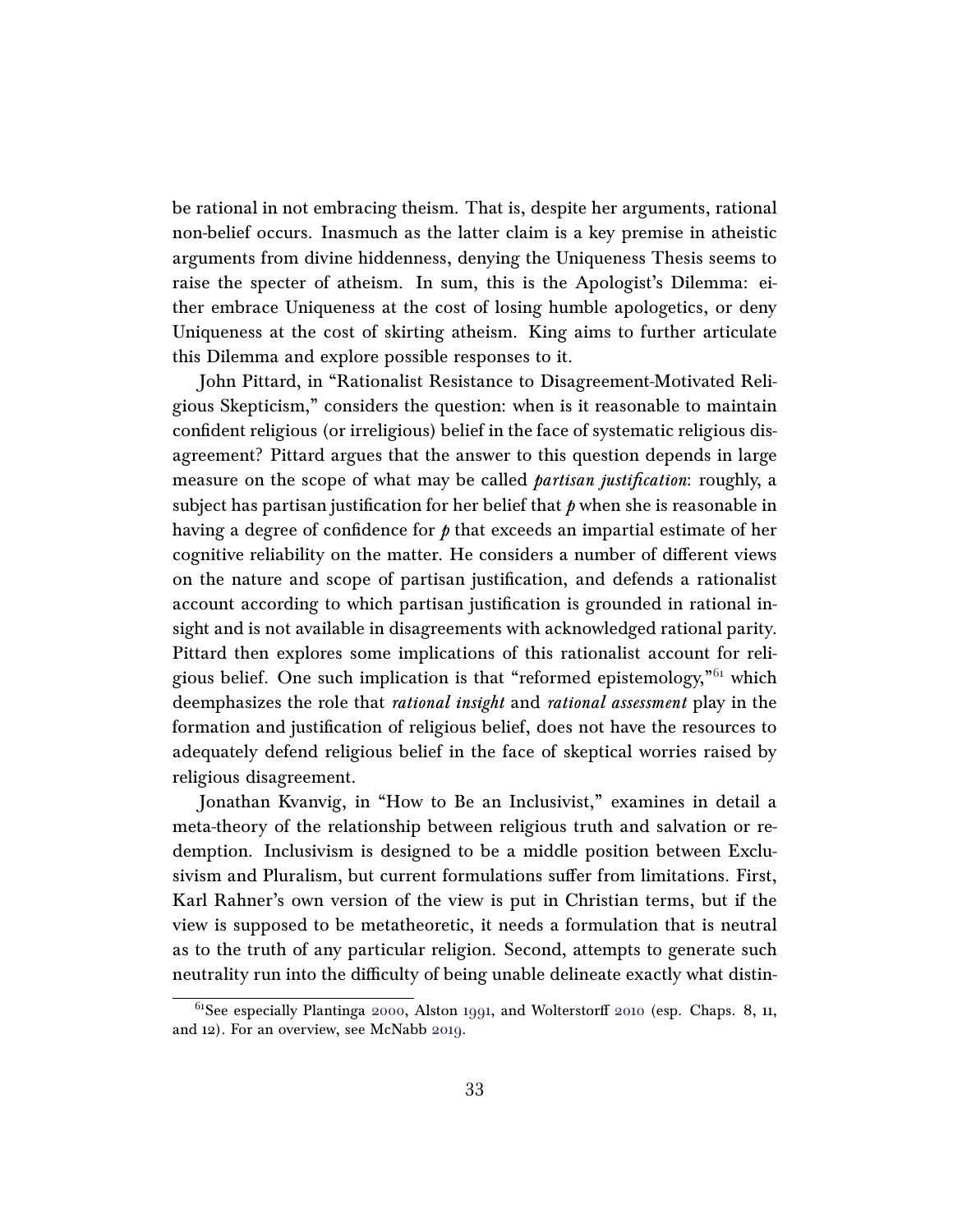guishes this middle position from fully relativistic Pluralism. The solution to both problems, Kvanvig argues, is to adopt a broader understanding of faith, one that is not centrally cognitive, one which explains why faith is a generic virtue in any context, and one which gives a way of distinguishing Inclusivism from its alternatives. The key element of Kvanvig's proposal is that, if faith is not centrally cognitive, there is nothing about this attitude that makes an appeal to it a partisan one with respect to the universe of faiths. That result allows a religion-neutral metatheoretic stance that can nonetheless avoid Pluralism by allowing the redemptive value of a religion to be located in the one true religion, as Rahner maintained, but without implying that the story of salvation appeals to cognitive attitudes constitutive of saving faith.

Katherine Dormandy, in "The Loyalty of Religious Disagreement," argues that religious disagreement, like disagreement in science, stands to deliver important epistemic benefits.<sup>[62](#page-33-0)</sup> Religious disagreement, like disagreement in science, stands to deliver important epistemic benefits. But within religious communities, engaging with others who disagree tends to be frowned upon. A salient reason for this is that, whereas scientists should be neutral toward the topics they discuss, theistic believers, it is thought, should be loyal to God; and religious disagreement, they claim, is disloyal. For if one is a religious theist, engaging with disagreement often involves discussion with people who believe more negatively about God than you do, putting you at risk of forming negative beliefs yourself. And forming negative beliefs about someone (in certain sorts of relationships), or even being open to doing so, is disloyal. A loyal person, says the objector, should instead exhibit doxastic partiality, doing their best to believe positively about the other party even at the cost of accuracy. Dormandy discusses two arguments from doxastic partiality that aim to show that religious disagreement is typically disloyal. She argues that even given doxastic partiality, religious disagreement is not typically disloyal, and can in fact be loyal. But she also argues that doxastic partiality is false. A superior form of loyalty, she argues, is *epistemically oriented*, namely, concerned with knowing the other party as they really are. This opens up new ways in which religious disagreement is not only not disloyal to God, but can be loyal.

Finally Isaac Choi, in "Democracy of the Dead? The Relevance of

<span id="page-33-0"></span><sup>62</sup>Extending arguments developed in Dormandy [2018a,](#page-36-11) [2018b,](#page-36-12) [2020.](#page-36-13)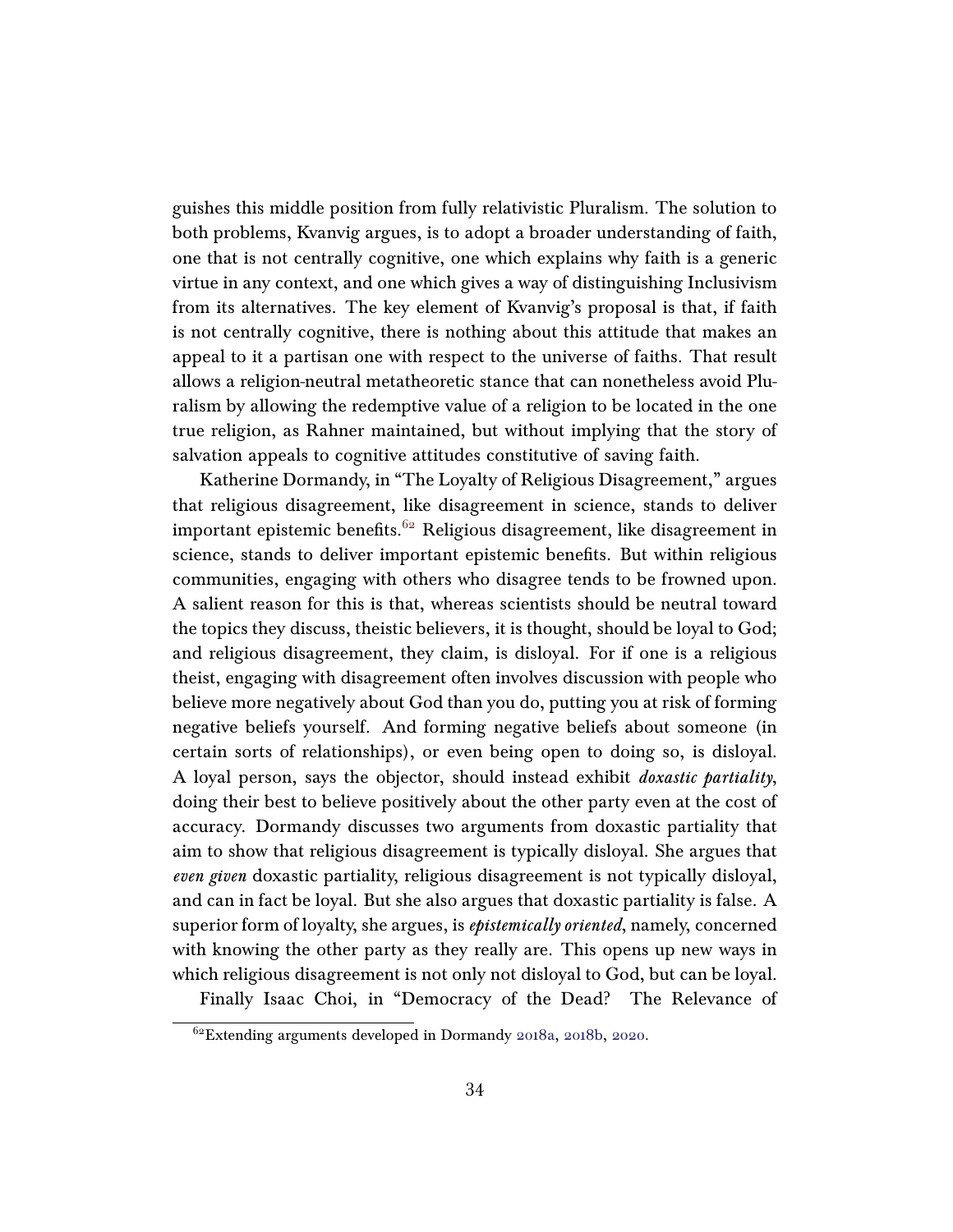Majority Opinion in Theology," explores how to think about indicators of expertise and discernment of the truth in theological doctrines. Should we prefer the majority opinion in theology, whether it be the majority opinion over the history of the church (as in G. K. Chesterton's "democracy of the dead") or the majority opinion of contemporary theologians? Choi argues that because of the vast differences in accessible evidence between past and present-day theologians, diachronic majority opinion is problematic. In the synchronic case, ignorance of minority arguments, biases, selection effects, and the difficulty to deciding who gets to vote present many opportunities for majorities to be wrong. Finally, Choi considers whether a Christian doctrine of the internal testimony of the Holy Spirit can rescue the democracy of the dead, but he concludes that given the gentle way God might correct people, diachronic majority opinion, apart from belief in a very basic set of truths, is not epistemically bolstered by the Spirit. $63$ 

Seattle Pacific University

# References

- <span id="page-34-3"></span>Alston, William P. 1988. "Religious Diversity and Perceptual Knowledge of God." Faith and Philosophy 5: 433–448.
- <span id="page-34-4"></span>Alston, William P. 1991. Perceiving God: The Epistemology of Religious Experience. Ithaca: Cornell University Press.
- <span id="page-34-5"></span>Anderson, Charity. 2017. "Divine Hiddenness: Defeated Evidence." Royal Institute of Philosophy Supplement 81: 119–132.
- <span id="page-34-2"></span>Anderson, Charity. 2018. "On Providing Evidence." Episteme 15: 245-260.
- <span id="page-34-0"></span>Audi, Robert. 2011. Rationality and Religious Commitment. Oxford: Oxford University Press.
- <span id="page-34-1"></span>Audi, Robert. 2014. "Normative Disagreement as a Challenge to Moral Philosophy and Philosophical Theology." In Challenges to Moral and Religious Belief: Disagreement and Evolution, 61–79. Oxford: Oxford University Press.

<span id="page-34-6"></span><sup>&</sup>lt;sup>63</sup>Many thanks to Jonathan Kvanvig, John Pittard, Patrick McDonald, Rebekah Rice, and Leland Saunders for helpful feedback on this chapter.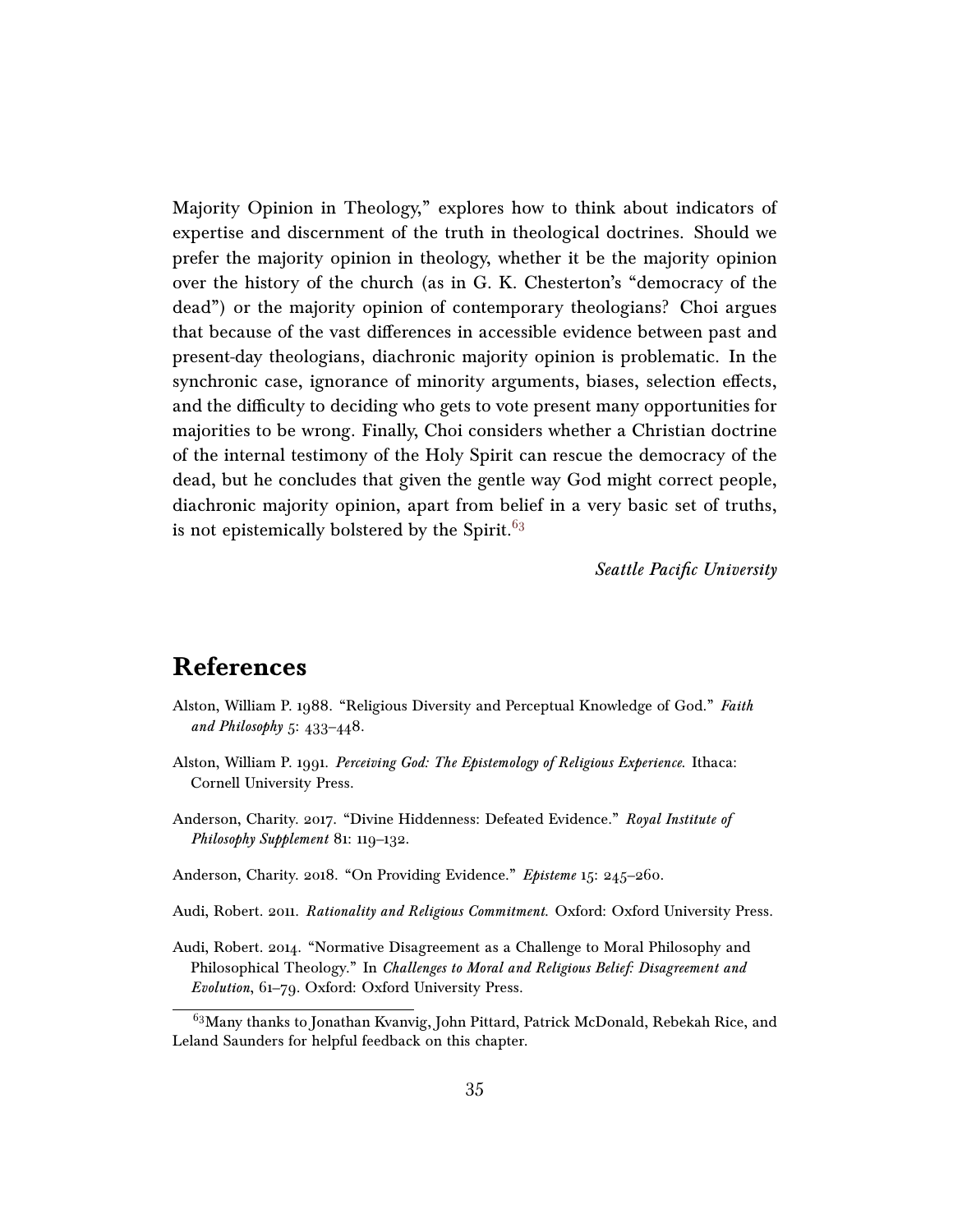- <span id="page-35-5"></span>Axtell, Guy. 2018. Problems of Religious Luck: Assessing the Limits of Reasonable Religious Disagreement. Lanham: Lexington Books.
- <span id="page-35-12"></span>Baker-Hytch, Max. 2016. "Mutual Epistemic Dependence and the Demographic Divine Hiddenness Problem." Religious Studies 52: 375-394.
- <span id="page-35-6"></span>Baker-Hytch, Max. 2018. "Testimony Amidst Diversity." In Matthew A. Benton, John Hawthorne, and Dani Rabinowitz (eds.), Knowledge, Belief, and God: New Insights in Religious Epistemology. Oxford: Oxford University Press.
- <span id="page-35-3"></span>Baker-Hytch, Max and Benton, Matthew A. 2015. "Defeatism Defeated." Philosophical Perspectives 29: 40–66.
- <span id="page-35-4"></span>Basinger, David. 2015. "Religious Diversity (Pluralism)." In Edward N. Zalta (ed.), The Stanford Encyclopedia of Philosophy. https://plato.stanford.edu/entries/religious-pluralism/.
- <span id="page-35-2"></span>Benton, Matthew A. 2016. "Knowledge and Evidence You Should Have Had." Episteme 13: 471–479.
- <span id="page-35-1"></span>Benton, Matthew A. 2019. "Religious Diversity and Disagreement." In Miranda Fricker, Peter Graham, David Henderson, and Nikolaj J.L.L. Pedersen (eds.), The Routledge Handbook of Social Epistemology, 185-195. London: Routledge.
- <span id="page-35-13"></span>Benton, Matthew A., Hawthorne, John, and Isaacs, Yoaav. 2016. "Evil and Evidence." Oxford Studies in Philosophy of Religion 7: 1–31.
- <span id="page-35-7"></span>Benton, Matthew A., Hawthorne, John, and Rabinowitz, Dani (eds.). 2018. Knowledge, Belief, and God: New Insights in Religious Epistemology. Oxford: Oxford University Press.
- <span id="page-35-9"></span>Bergmann, Michael. 2015. "Religious Disagreement and Rational Demotion." Oxford Studies in Philosophy of Religion 6: 21–57.
- <span id="page-35-10"></span>Bergmann, Michael. 2017. "Religious Disagreement and Epistemic Intuitions." Royal Institute of Philosophy Supplements 81: 19–43.
- <span id="page-35-8"></span>Bogardus, Tomas. 2013a. "Disagreeing with the (Religious) Skeptic." International Journal for Philosophy of Religion 74: 5–17.
- <span id="page-35-11"></span>Bogardus, Tomas. 2013b. "The Problem of Contingency for Religious Belief." Faith and Philosophy 30: 371-392.
- <span id="page-35-0"></span>Buchak, Lara. 2012. "Can it Be Rational to Have Faith?" In Jake Chandler and Victoria S. Harrison (eds.), Probability in the Philosophy of Religion, 225-247. Oxford: Oxford University Press.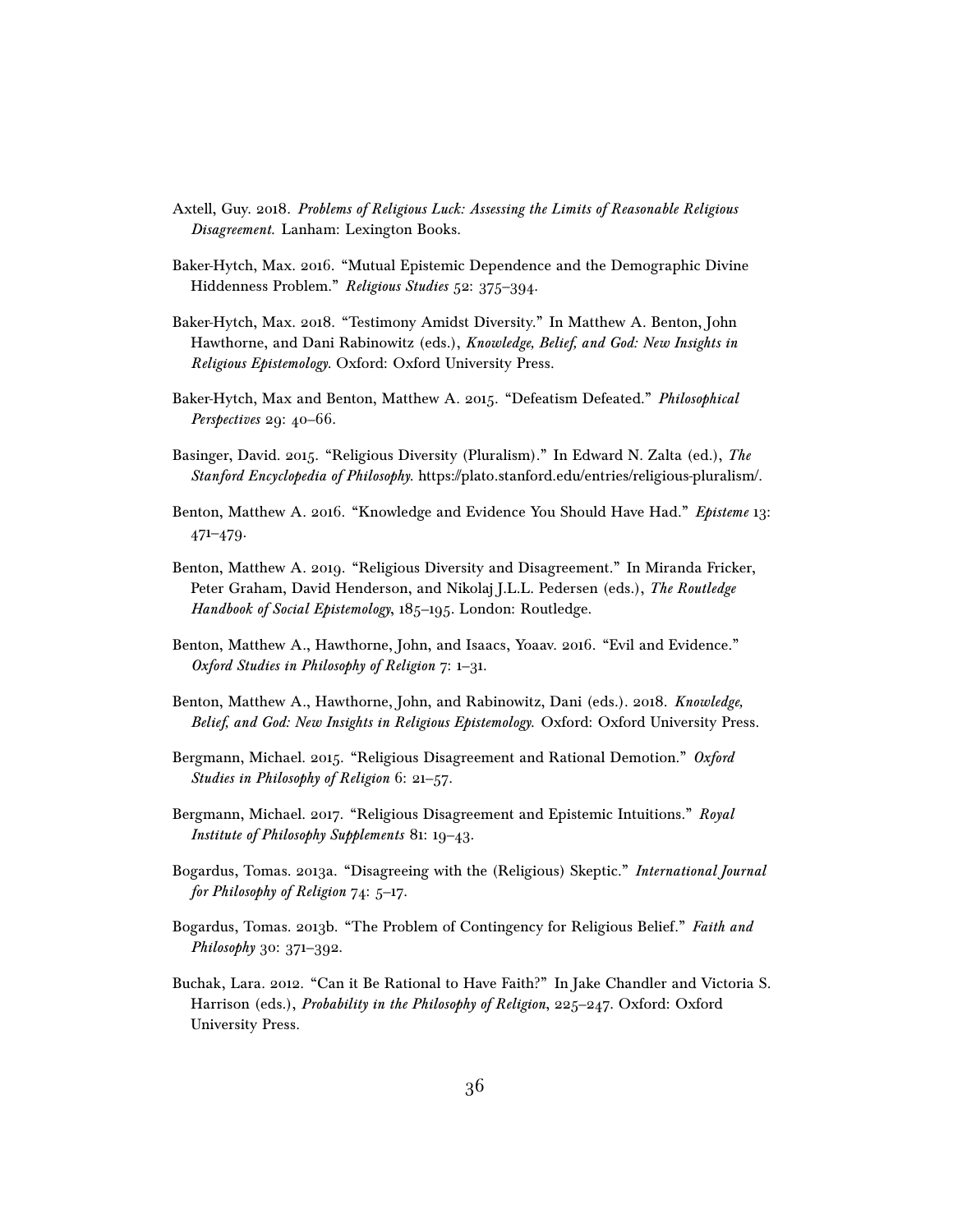- <span id="page-36-0"></span>Buchak, Lara. 2014a. "Rational Faith and Justified Belief." In Laura Frances Callahan and Timothy O'Connor (eds.), Religious Faith and Intellectual Virtue. Oxford: Oxford University Press.
- <span id="page-36-1"></span>Buchak, Lara. 2014b. "Reason and Faith." In William J. Abraham and Frederick D. Aquino (eds.), The Oxford Handbook of the Epistemology of Theology, 46–63. Oxford: Oxford University Press.
- <span id="page-36-4"></span>Christensen, David. 2007. "Epistemology of Disagreement: The Good News." The Philosophical Review 116: 187–217.
- <span id="page-36-3"></span>Christensen, David. 2009. "Disagreement as Evidence: The Epistemology of Controversy." Philosophy Compass 4: 756-767.
- <span id="page-36-6"></span>Christensen, David. 2016. "Conciliation, Uniqueness, and Rational Toxicity." Noûs 50: 584–603.
- <span id="page-36-2"></span>Christensen, David and Lackey, Jennifer (eds.). 2013. The Epistemology of Disagreement: New Essays. Oxford: Oxford University Press.
- <span id="page-36-5"></span>Cohen, Stewart. 2013. "A Defense of the (Almost) Equal Weight View." In David Christensen and Jennifer Lackey (eds.), The Epistemology of Disagreement: New Essays, 98–117. Oxford: Oxford University Press.
- <span id="page-36-7"></span>De Cruz, Helen. 2019. Religious Disagreement. Cambridge Elements in Philosophy of Religion. Cambridge: Cambridge University Press.
- <span id="page-36-8"></span>Descartes, René. 1985. The Philosophical Writings of Descartes, volume 1. Cambridge: Cambridge University Press.
- <span id="page-36-11"></span>Dormandy, Katherine. 2018a. "Disagreement from the Religious Margins." Res Philosophica 95: 371–395.
- <span id="page-36-12"></span>Dormandy, Katherine. 2018b. "Resolving Religious Disagreements: Evidence and Bias." Faith and Philosophy 35: 56-83.
- <span id="page-36-13"></span>Dormandy, Katherine. 2020. "The Epistemic Benefits of Religious Disagreement." Religious Studies 56: 390–408.
- <span id="page-36-9"></span>Dumsday, Travis. 2012a. "Divine Hiddenness and Creaturely Resentment." International Journal for Philosophy of Religion 72: 41–51.
- <span id="page-36-10"></span>Dumsday, Travis. 2012b. "Divine Hiddenness as Divine Mercy." Religious Studies 48: 183–198.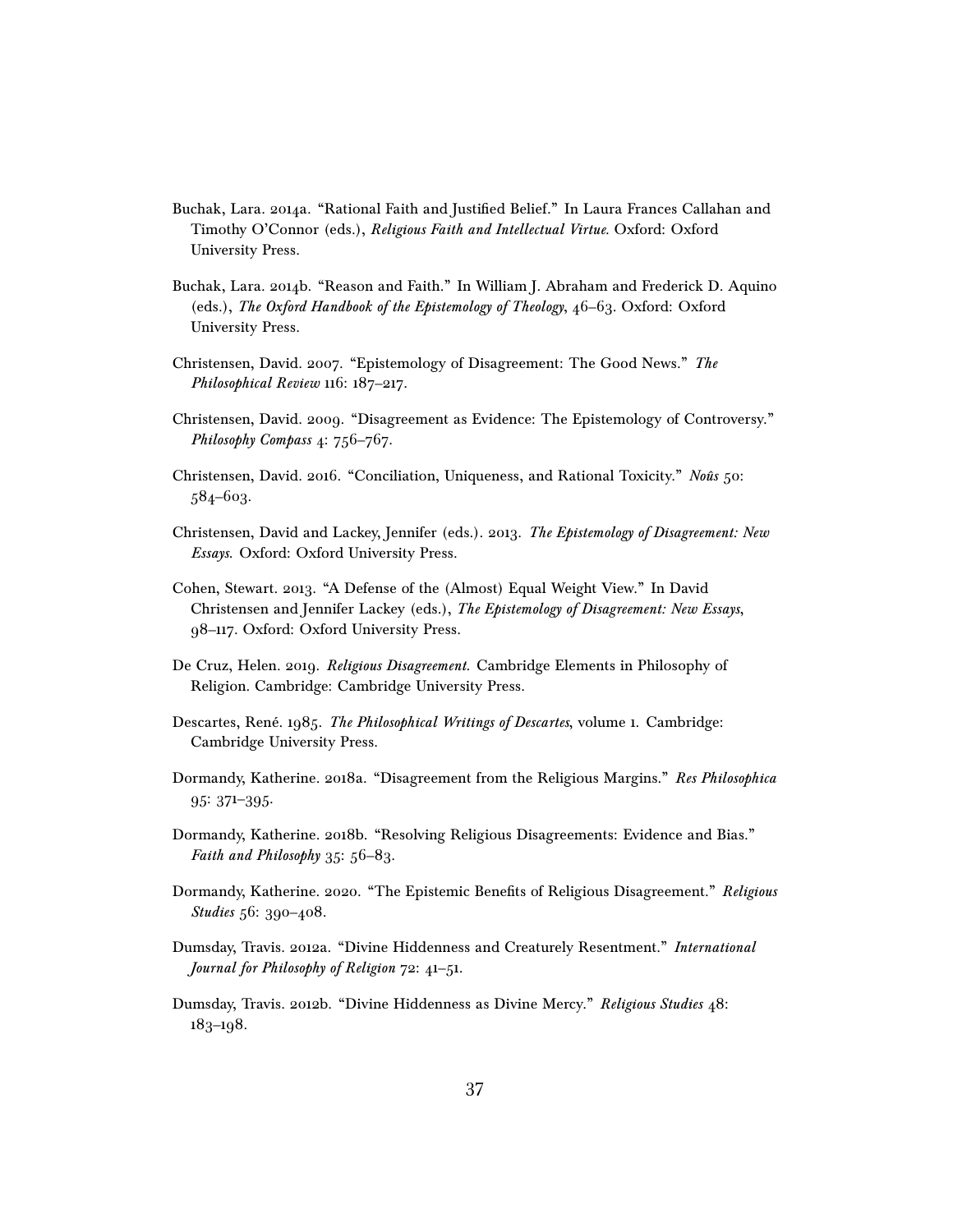- <span id="page-37-12"></span>Dunaway, Billy and Hawthorne, John. 2017. "Scepticism." In William J. Abraham and Frederick D. Aquino (eds.), The Oxford Handbook of the Epistemology of Theology, 290–308. Oxford: Oxford University Press.
- <span id="page-37-6"></span>Elga, Adam. 2007. "Reflection and Disagreement." Noûs 48: 478–502.
- <span id="page-37-11"></span>Elga, Adam. 2010. "How to Disagree about How to Disagree." In Richard Feldman and Ted A. Warfield (eds.), Disagreement, 175-186. Oxford: Oxford University Press.
- <span id="page-37-0"></span>Faulkner, Paul and Simpson, Thomas (eds.). 2017. The Philosophy of Trust. Oxford: Oxford University Press.
- <span id="page-37-4"></span>Feldman, Richard. 2006. "Epistemological Puzzles about Disagreement." In Stephen Hetherington (ed.), Epistemology Futures. Oxford: Oxford University Press.
- <span id="page-37-5"></span>Feldman, Richard. 2007. "Reasonable Religious Disagreements." In Louise Antony (ed.), Philosophers without Gods. Oxford: Oxford University Press.
- <span id="page-37-7"></span>Feldman, Richard. 2014. "Evidence of Evidence is Evidence." In Jonathan Matheson and Rico Vitz (eds.), The Ethics of Belief, 284–300. Oxford: Oxford University Press.
- <span id="page-37-1"></span>Feldman, Richard and Warfield, Ted A. (eds.). 2010. Disagreement. Oxford: Oxford University Press.
- <span id="page-37-3"></span>Ferrari, Filippo and Pedersen, Nikolaj J.L.L. 2019. "Epistemic Peer Disagreement." In Miranda Fricker, Peter Graham, David Henderson, and Nikolaj J.L.L. Pedersen (eds.), The Routledge Handbook of Social Epistemology, 174–184. London: Routledge.
- <span id="page-37-8"></span>Fitelson, Branden. 2012. "Evidence of Evidence is Not (Necessarily) Evidence." Analysis 72: 85–88.
- <span id="page-37-2"></span>Frances, Bryan and Matheson, Jonathan. 2018. "Disagreement." In Edward N. Zalta (ed.), The Stanford Encyclopedia of Philosophy. https://plato.stanford.edu/entries/disagreement/.
- <span id="page-37-10"></span>Goldberg, Sanford. 2013a. "Defending Philosophy in the Face of Systematic Disagreement." In Diego E. Machuca (ed.), Disagreement and Skepticism, 277-294. New York: Routledge.
- <span id="page-37-13"></span>Goldberg, Sanford C. 2010. Relying on Others: An Essay in Epistemology. Oxford: Oxford University Press.
- <span id="page-37-9"></span>Goldberg, Sanford C. 2013b. "Disagreement, Defeat, and Assertion." In David Christensen and Jennifer Lackey (eds.), The Epistemology of Disagreement: New Essays. Oxford: Oxford University Press.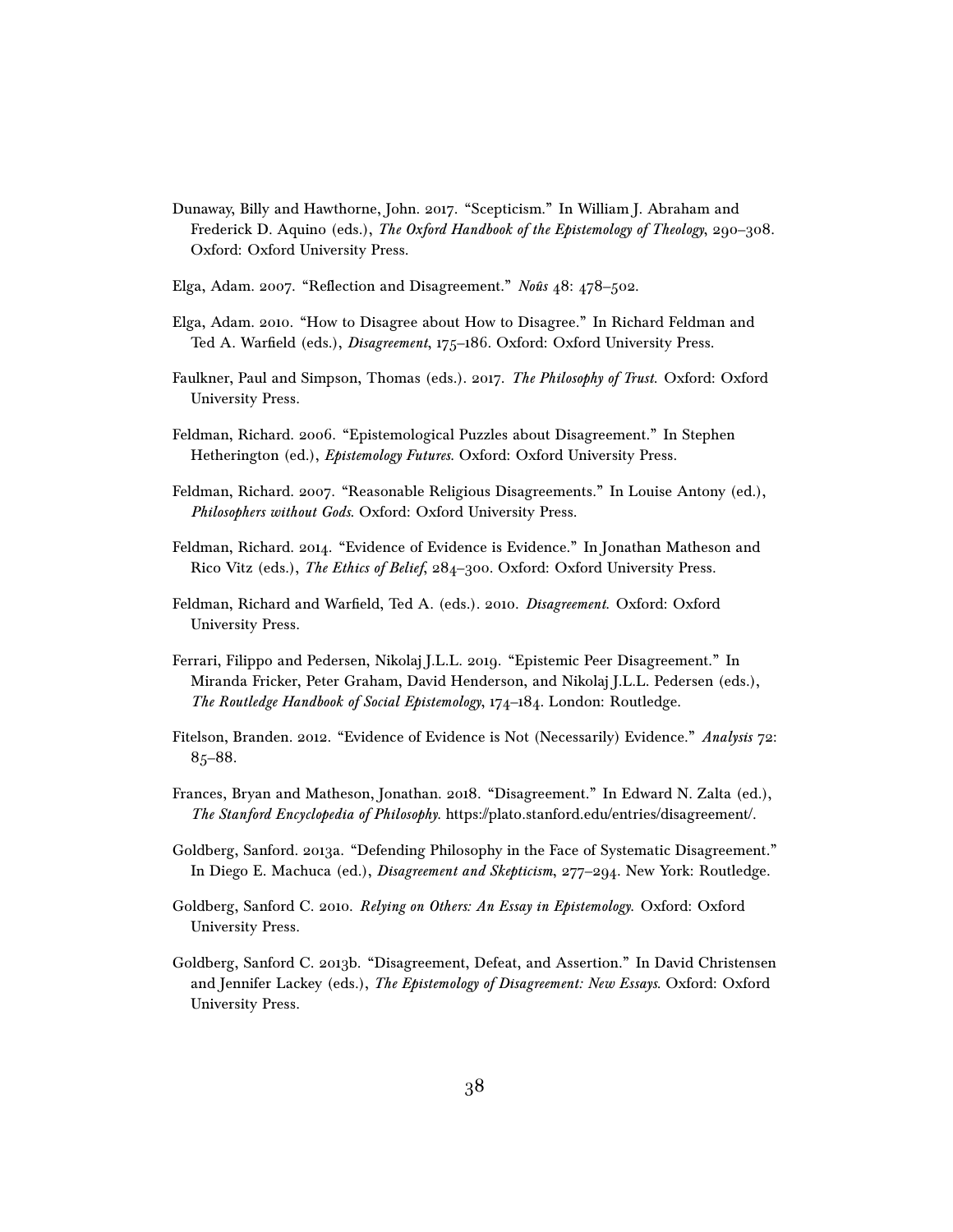- <span id="page-38-3"></span>Goldberg, Sanford C. 2014. "Does Externalist Episemology Rationalize Religious Commitment?" In Laura Frances Callahan and Timothy O'Connor (eds.), Religious Faith and Intellectual Virtue, 279–298. Oxford University Press.
- <span id="page-38-4"></span>Goldberg, Sanford C. 2015. Assertion: On the Philosophical Significance of Assertoric Speech. Oxford: Oxford University Press.
- <span id="page-38-7"></span>Goldberg, Sanford C. 2016. "On the Epistemic Significance of Evidence You Should Have Had." Episteme 13: 449–470.
- <span id="page-38-8"></span>Goldberg, Sanford C. 2017. "Should Have Known." Synthese 194: 2863–2894.
- <span id="page-38-5"></span>Greco, John. 2010. Achieving Knowledge. Cambridge: Cambridge University Press.
- <span id="page-38-13"></span>Green, Adam and Stump, Eleonore (eds.). 2015. Hidden Divinity and Religious Belief: New Perspectives. Cambridge: Cambridge University Press.
- <span id="page-38-9"></span>Gutting, Gary. 1982. Religious Belief and Religious Skepticism. Notre Dame, IN: University of Notre Dame Press.
- <span id="page-38-1"></span>Hájek, Alan and Staffel, Julia. forthcoming. "Subjective Probability and its Dynamics." In Markus Knauff and Wolfgang Spohn (eds.), MIT Handbook of Rationality. Cambridge: MIT Press.
- <span id="page-38-6"></span>Hawthorne, John and Srinivasan, Amia. 2013. "Disagreement Without Transparency: Some Bleak Thoughts." In David Christensen and Jennifer Lackey (eds.), The Epistemology of Disagreement: New Essays, 9–30. Oxford: Oxford University Press.
- <span id="page-38-10"></span>Hick, John. 1988. "Religious Pluralism and Salvation." Faith and Philosophy 5: 365–377.
- <span id="page-38-11"></span>Hick, John. 1989. An Interpretation of Religion: Human Responses to the Transcendent. New Haven: Yale University Press. 2nd edition published 2004.
- <span id="page-38-12"></span>Hick, John. 1997. "The Epistemological Challenge of Religious Pluralism." Faith and Philosophy 14: 277-286.
- <span id="page-38-14"></span>Hick, John. 2001. "Is Christianity the Only True Religion, or One among Others?" Http://www.johnhick.org.uk/jsite/index.php/articles-by-john-hick/16-is-christianity-the-onlytrue-religion-or-one-among-others.
- <span id="page-38-2"></span>Horowitz, Sophie. 2019. "The Truth Problem for Permissivism." The Journal of Philosophy 116: 237–262.
- <span id="page-38-0"></span>Howard-Snyder, Daniel. 2016. "Does Faith Entail Belief?" Faith and Philosophy 33: 142–162.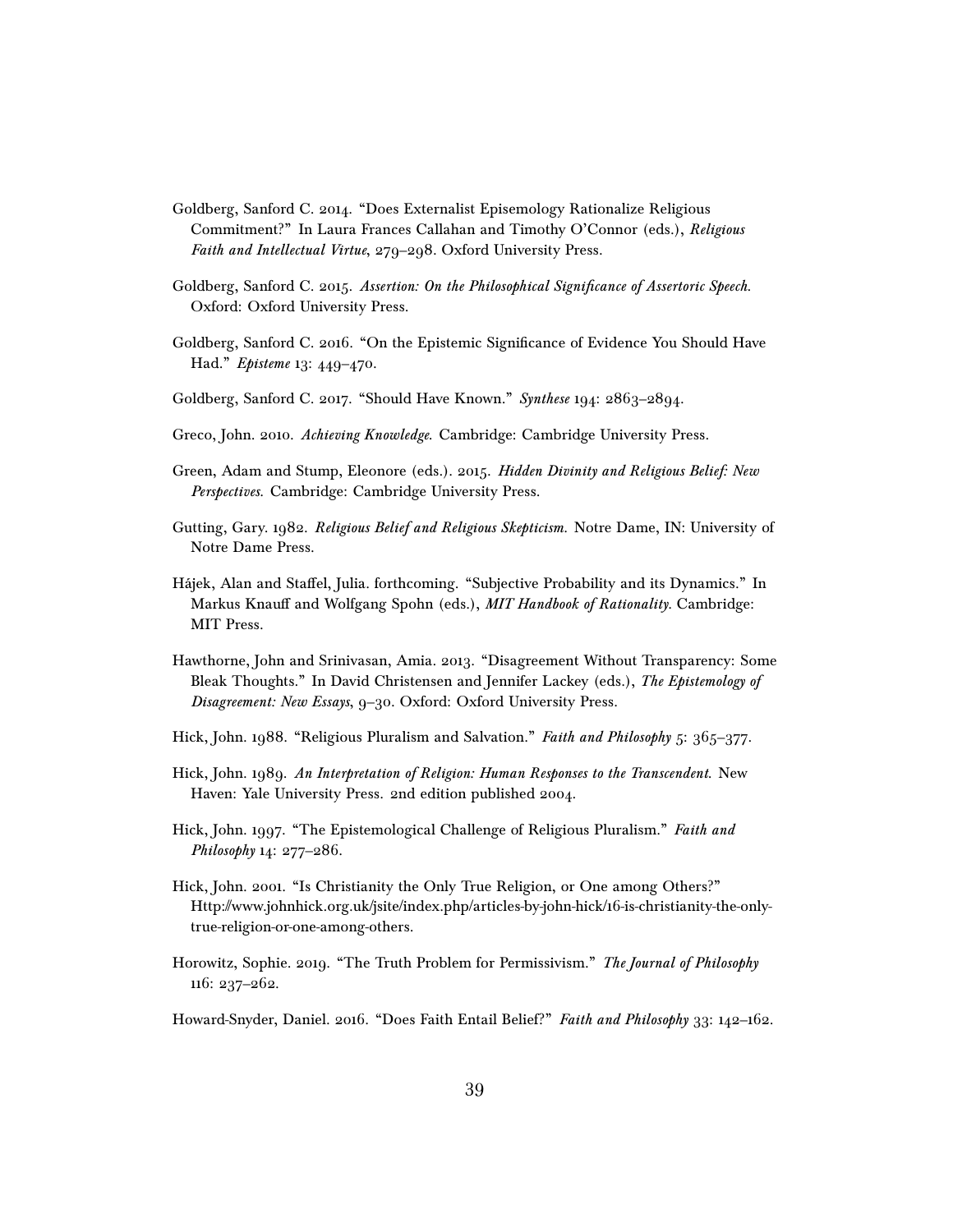- <span id="page-39-6"></span>James, William. 1912. The Will to Believe, and Other Essays in Popular Philosophy. New York: Longmans, Green, and Co.
- <span id="page-39-11"></span>James, William. 1994 [1902]. The Varieties of Religious Experience. New York: The Modern Library.
- <span id="page-39-4"></span>Kelly, Thomas. 2005. "The Epistemic Significance of Disagreement." In Tamar Szabò Gendler and John Hawthorne (eds.), Oxford Studies in Epistemology, volume 1. Oxford: Clarendon Press.
- <span id="page-39-7"></span>Kelly, Thomas. 2008. "Disagreement, Dogmatism, and Belief Polarization." Journal of Philosophy 105: 611-633.
- <span id="page-39-0"></span>Kelly, Thomas. 2010. "Peer Disagreement and Higher-Order Evidence." In Richard Feldman and Ted A. Warfield (eds.), *Disagreement*. Oxford: Oxford University Press.
- <span id="page-39-5"></span>Kelly, Thomas. 2011. "Consensus Gentium: Reflections on the 'Common Consent' Argument for the Existence of God." In Kelly James Clark and Raymond J. VanArragon (eds.), Evidence and Religious Belief, 135–156. Oxford: Oxford University Press.
- <span id="page-39-3"></span>Kelly, Thomas. 2013. "Disagreement and the Burdens of Judgment." In David Christensen and Jennifer Lackey (eds.), The Epistemology of Disagreement: New Essays, 31-53. Oxford: Oxford University Press.
- <span id="page-39-8"></span>King, Nathan L. 2008. "Religious Diversity and its Challenges to Religious Belief." Philosophy Compass 3: 830-853.
- <span id="page-39-1"></span>King, Nathan L. 2012. "Disagreement: What's the Problem? Or, a Good Peer is Hard to Find." Philosophy and Phenomenological Research 85: 249–272.
- <span id="page-39-12"></span>King, Nathan L. 2016. "Religious Skepticism and Higher-Order Evidence." Oxford Studies in Philosophy of Religion 7: 126-156.
- <span id="page-39-9"></span>King, Nathan L. and Kelly, Thomas. 2017. "Disagreement and the Epistemology of Theology." In William J. Abraham and Frederick D. Aquino (eds.), The Oxford Handbook of the Epistemology of Theology, 309–324. Oxford: Oxford University Oress.
- <span id="page-39-2"></span>Kopec, Matthew and Titelbaum, Michael G. 2016. "The Uniqueness Thesis." Philosophy Compass 11: 189–200. doi:10.1111/phc3.12318.
- <span id="page-39-13"></span>Korman, Daniel Z. 2014. "Debunking Perceptual Beliefs about Ordinary Objects." Philosophers' Imprint 14: 1–21.
- <span id="page-39-10"></span>Kraft, James. 2012. The Epistemology of Religious Disagreement: A Better Understanding. New York: Palgrave MacMillan.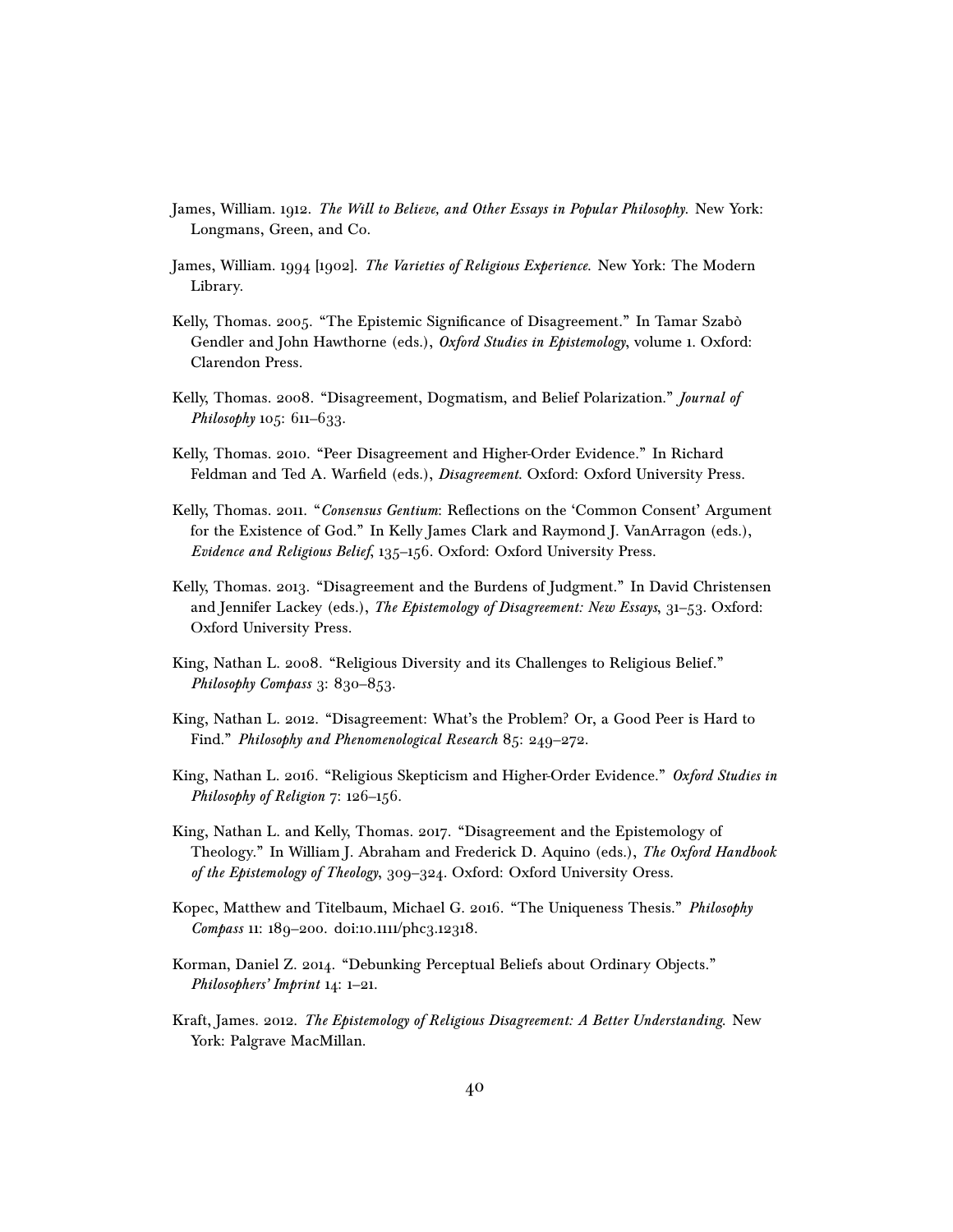- <span id="page-40-10"></span>Kraft, James and Basinger, David (eds.). 2016. Religious Tolerance through Humility: Thinking with Philip Quinn. London: Routledge.
- <span id="page-40-3"></span>Kvanvig, Jonathan L. 2014. Rationality and Reflection: How to Think About What to Think. Oxford: Oxford University Press.
- <span id="page-40-0"></span>Kvanvig, Jonathan L. 2018. Faith and Humility. Oxford: Oxford University Press.
- <span id="page-40-6"></span>Lackey, Jennifer. 2008. Learning from Words: Testimony as a Source of Knowledge. Oxford: Oxford University Press.
- <span id="page-40-14"></span>Lackey, Jennifer. 2014. "Taking Religious Disagreement Seriously." In Laura Frances Callahan and Timothy O'Connor (eds.), Religious Faith and Intellectual Virtue, 299-316. Oxford University Press.
- <span id="page-40-12"></span>Lackey, Jennifer. 2018. "Experts and Peer Disagreement." In Matthew A. Benton, John Hawthorne, and Dani Rabinowitz (eds.), Knowledge, Belief, and God: New Insights in Religious Epistemology. Oxford: Oxford University Press.
- <span id="page-40-13"></span>Lackey, Jennifer and Sosa, Ernest (eds.). 2006. The Epistemology of Testimony. Oxford: Clarendon Press.
- <span id="page-40-4"></span>Lasonen-Aarnio, Maria. 2010. "Unreasonable Knowledge." Philosophical Perspectives 24: 1–21.
- <span id="page-40-8"></span>Lasonen-Aarnio, Maria. 2013. "Disagreement and Evidential Attenuation." Noûs 47: 767–794.
- <span id="page-40-5"></span>Lasonen-Aarnio, Maria. 2014. "Higher-Order Evidence and the Limits of Defeat." Philosophy and Phenomenological Research 88: 314–345.
- <span id="page-40-7"></span>Lasonen-Aarnio, Maria. 2015. "'I'm onto Something!' Learning about the World by Learning What I Think about It." Analytic Philosophy 56: 267-297.
- <span id="page-40-9"></span>Lord, Charles G., Ross, Lee, and Lepper, Mark R. 1979. "Biased Assimilation and Attitude Polarization: The effects of prior theories on subsequently considered evidence." Journal of Personality and Social Psychology 37: 2098–2109.
- <span id="page-40-2"></span>Machuca, Diego E. (ed.). 2013. Disagreement and Skepticism. New York: Routledge.
- <span id="page-40-11"></span>MacIntyre, Alasdair. 1988. Whose Justice? Which Rationality? Notre Dame, IN: University of Notre Dame Press.
- <span id="page-40-1"></span>Mackie, J.L. 1977. Ethics: Inventing Right and Wrong. New York: Penguin.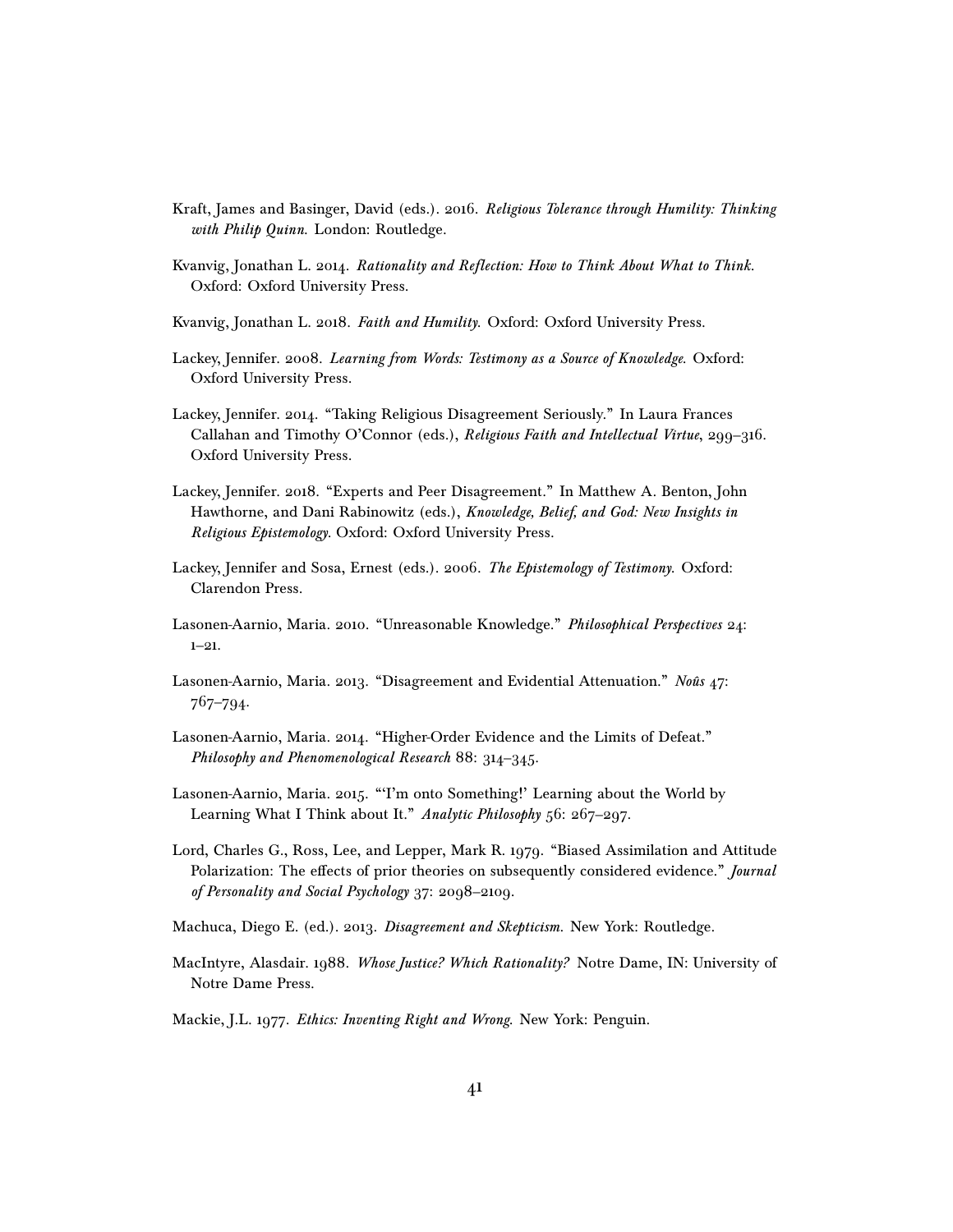- <span id="page-41-12"></span>Marsh, Jason and Marsh, Jon. 2016. "The Explanatory Challenge of Religious Diversity." In Helen De Cruz and Ryan Nichols (eds.), Advances in Religion, Cognitive Science, and Experimental Philosophy, 61–83. London: Bloomsbury Academic.
- <span id="page-41-8"></span>Martin, C.B. 1952. "A Religious Way of Knowing." *Mind* 61: 497–512.
- <span id="page-41-9"></span>Martin, C.B. 1959. Religious Belief. Ithaca: Cornell University Press.
- <span id="page-41-0"></span>Matheson, Jonathan. 2014. "Disagreement: Idealized and Everyday." In Jonathan Matheson and Rico Vitz (eds.), The Ethics of Belief, 315–329. Oxford: Oxford University Press.
- <span id="page-41-1"></span>Matheson, Jonathan D. 2015. The Epistemic Significance of Disagreement. London: Palgrave MacMillan.
- <span id="page-41-13"></span>Matheson, Jonathan D. forthcoming. "The Common Consent Argument." In Colin Rulo (ed.), Contemporary Arguments in Natural Theology. London: Bloomsbury Academic.
- <span id="page-41-11"></span>McGinnis, John. 2015. "The Hiddenness of 'Divine Hiddenness': Divine Love in Medieval Islamic Lands." In Hidden Divinity and Religious Belief, 157–174. Cambridge: Cambridge University Press.
- <span id="page-41-15"></span>McNabb, Tyler Dalton. 2019. Reformed Epistemology. Cambridge Elements in Philosophy of Religion. Cambridge: Cambridge University Press.
- <span id="page-41-7"></span>Meister, Chad (ed.). 2011. The Oxford Handbook of Religious Diversity. Oxford: Oxford University Press.
- <span id="page-41-10"></span>Mill, John Stuart. 1975 [1859]. On Liberty. New York: W. W. Norton.
- <span id="page-41-2"></span>Pettigrew, Richard. 2018. Accuracy and the Laws of Credence. Oxford: Oxford University Press.
- <span id="page-41-6"></span>Pittard, John. 2015a. "Religious Disagreement." Internet Encyclopedia of Philosophy, ISSN 2161–0002, http://www.iep.utm.edu/rel–disa/.
- <span id="page-41-3"></span>Pittard, John. 2015b. "Resolute Conciliationism." Philosophical Quarterly 65: 442–463.
- <span id="page-41-4"></span>Pittard, John. 2020. Disagreement, Deference, and Religious Commitment. Oxford: Oxford University Press.
- <span id="page-41-5"></span>Plantinga, Alvin. 1995. "Pluralism: A Defense of Religious Exclusivism." In Thomas D. Senor (ed.), The Rationality of Belief and the Plurality of Faith, 191-215. Ithaca: Cornell University Press.
- <span id="page-41-14"></span>Plantinga, Alvin. 2000. Warranted Christian Belief. New York: Oxford University Press.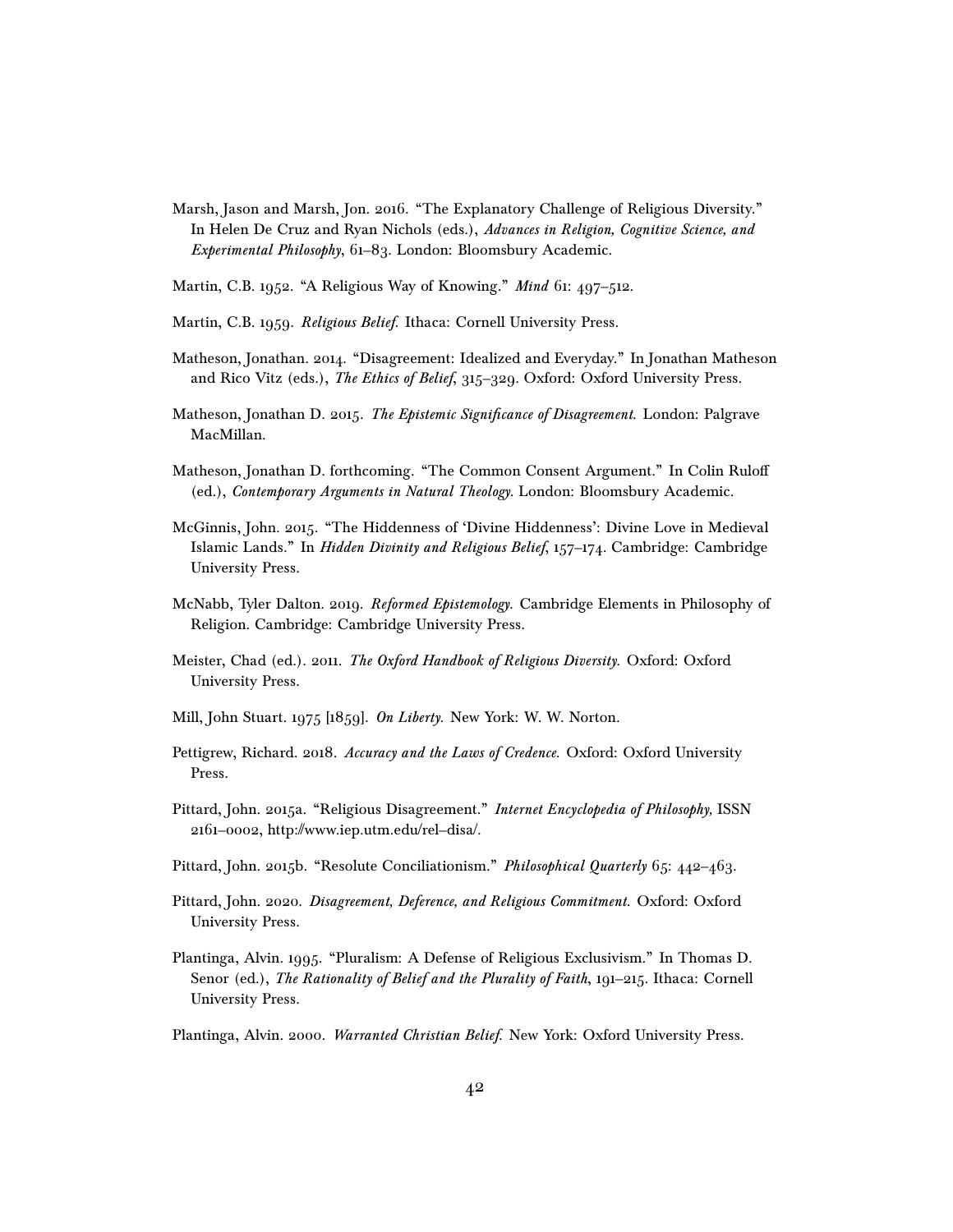- <span id="page-42-10"></span>Quinn, Philip L. 2002. "Epistemology in Philosophy of Religion." In Paul K. Moser (ed.), The Oxford Handbook of Epistemology, 513–538. Oxford: Oxford University Press.
- <span id="page-42-9"></span>Quinn, Philip L. 2006. Essays in the Philosophy of Religion. Oxford: Oxford University Press.
- <span id="page-42-15"></span>Rahner, Karl. 1976. Theological Investigations, volume 14. London: Darton, Longman, and Todd.
- <span id="page-42-14"></span>Rea, Michael C. 2018. The Hiddenness of God. Oxford: Oxford University Press.
- <span id="page-42-0"></span>Rice, Rebekah L. H., McKaughn, Daniel, and Howard-Snyder, Daniel. 2017. "Special (Double) Issue: Approaches to Faith." International Journal for Philosophy of Religion 81: 1–6.
- <span id="page-42-6"></span>Rosen, Gideon. 2001. "Nominalism, Naturalism, and Epistemic Relativism." Philosophical Perspectives 15: 69-91.
- <span id="page-42-1"></span>Rowland, Richard. 2017. "The Epistemology of Moral Disagreement." Philosophy Compass 12: 1–16.
- <span id="page-42-12"></span>Schellenberg, J.L. 1993. *Divine Hiddenness and Human Reason*. Ithaca: Cornell University Press.
- <span id="page-42-13"></span>Schellenberg, J.L. 2015. The Hiddenness Argument. Oxford: Oxford University Press.
- <span id="page-42-2"></span>Schoenfield, Miriam. 2014. "Permission to Believe: Why Permissivism is True and What It Tells Us About Irrelevant Influences on Belief." Noûs 48: 193–218.
- <span id="page-42-3"></span>Schoenfield, Miriam. 2018. "Permissivism and the Value of Rationality: A Challenge to the Uniqueness Thesis." Philosophy and Phenomenological Research 99: 286–297. doi:10.1111/phpr.12490.
- <span id="page-42-11"></span>Sosa, Ernest. 1999. "How to Defeat Opposition to Moore." Philosophical Perspectives 13: 142–153.
- <span id="page-42-4"></span>Srinivasan, Amia. 2015. "The Archimedean Urge." Philosophical Perspectives 29: 325–362.
- <span id="page-42-5"></span>Srinivasan, Amia. 2019. "Genealogy, Epistemology, and Worldmaking." Proceedings of the Aristotelian Society 119: 127–156.
- <span id="page-42-7"></span>Swinburne, Richard. 2004. The Existence of God. Oxford: Oxford University Press, 2nd edition.
- <span id="page-42-8"></span>Thurow, Joshua C. 2012. "Does Religious Disagreement Actually Aid the Case for Theism?" In Jake Chandler and Victoria S. Harrison (eds.), Probability in the Philosophy of Religion, 209–224. Oxford University Press.